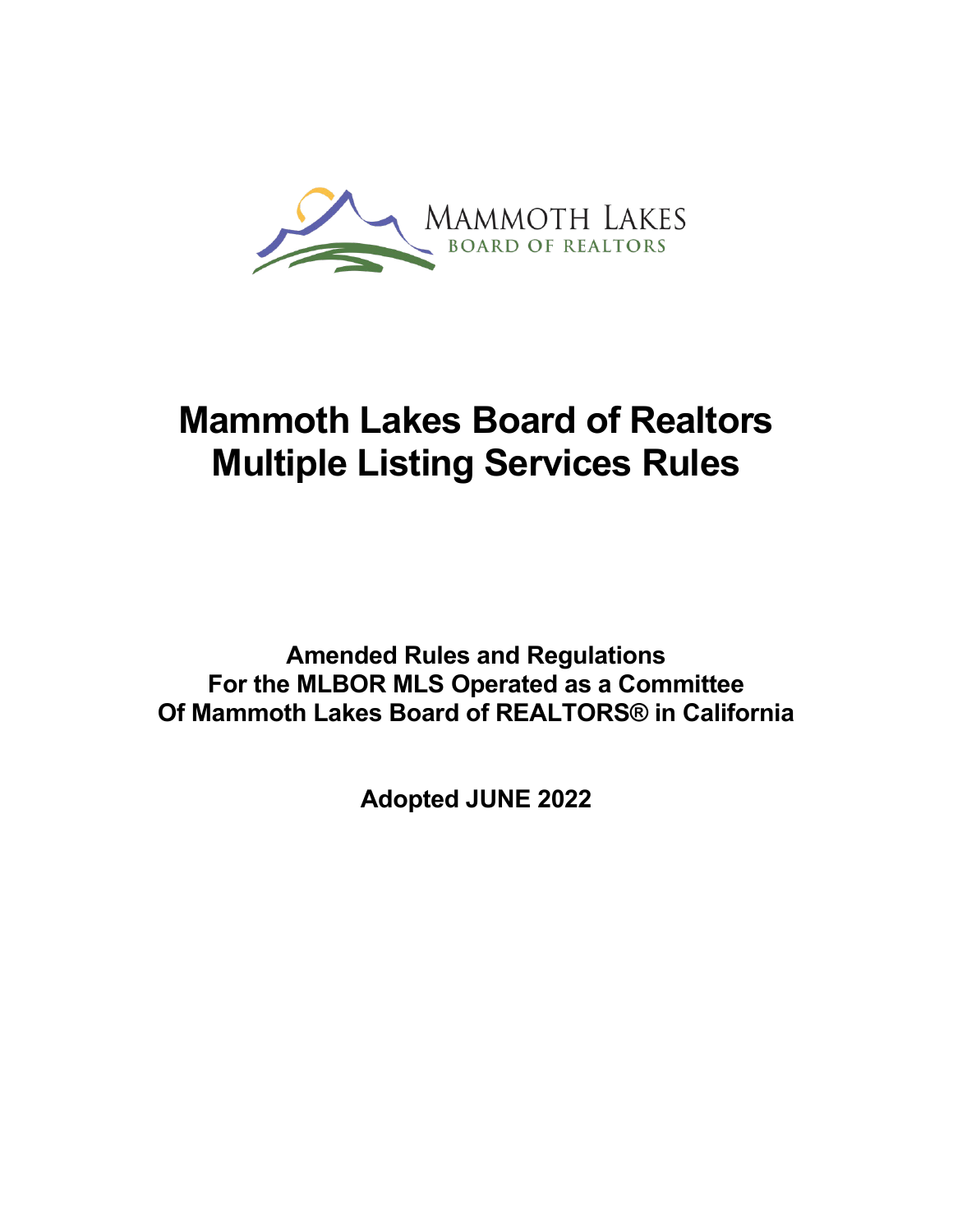#### **CALIFORNIA ASSOCIATION OF REALTORS® Corporate Legal Department 525 South Virgil Avenue Los Angeles, CA 90020**

#### **Suggested Rules and Regulations for an MLS Operated as a Committee of a Local Association of REALTORS in California**

#### **Introduction**

The *California Multiple Listing Service Rules* ("Model MLS Rules") are designed and intended for use by Member Associations of the California Association of REALTORS® ("C.A.R.") who operate a multiple listing service as a committee of the Member Association. The Model MLS Rules are drafted to be in compliance with the applicable policies of the National Association of REALTORS® and California law. If a Member Association desires to adopt a different set of rules for administration of its multiple listing service or changes the model provisions contained herein, it is recommended that the Member Association have such rules and procedures reviewed by legal counsel.

Beginning in 2021, NAR has instituted a new, streamlined process to verify compliance of MLS governing documents which is similar to the process it currently uses to certify local board bylaws. Moving forward, MLSs do not need to submit their governing documents for review. Instead, MLSs will need to certify that MLS' rules and regulations and bylaws contain all of the mandatory provisions established by NAR. Further details and NAR's FAQ on this process, as well as a link to their certification form for submittal, are located at the following link: [https://www.nar.realtor/about-nar/policies/mls-governing-document-review-process.](https://www.nar.realtor/about-nar/policies/mls-governing-document-review-process)

#### **Questions**

C.A.R. provides these Model MLS Rules as a member service to Member Associations. In addition, C.A.R. provides advice to Member Associations regarding the interpretation and application of these Model MLS Rules. Any questions from Member Associations regarding these Model MLS Rules can be directed to the C.A.R. Corporate Legal Department at (213) 739- 8287.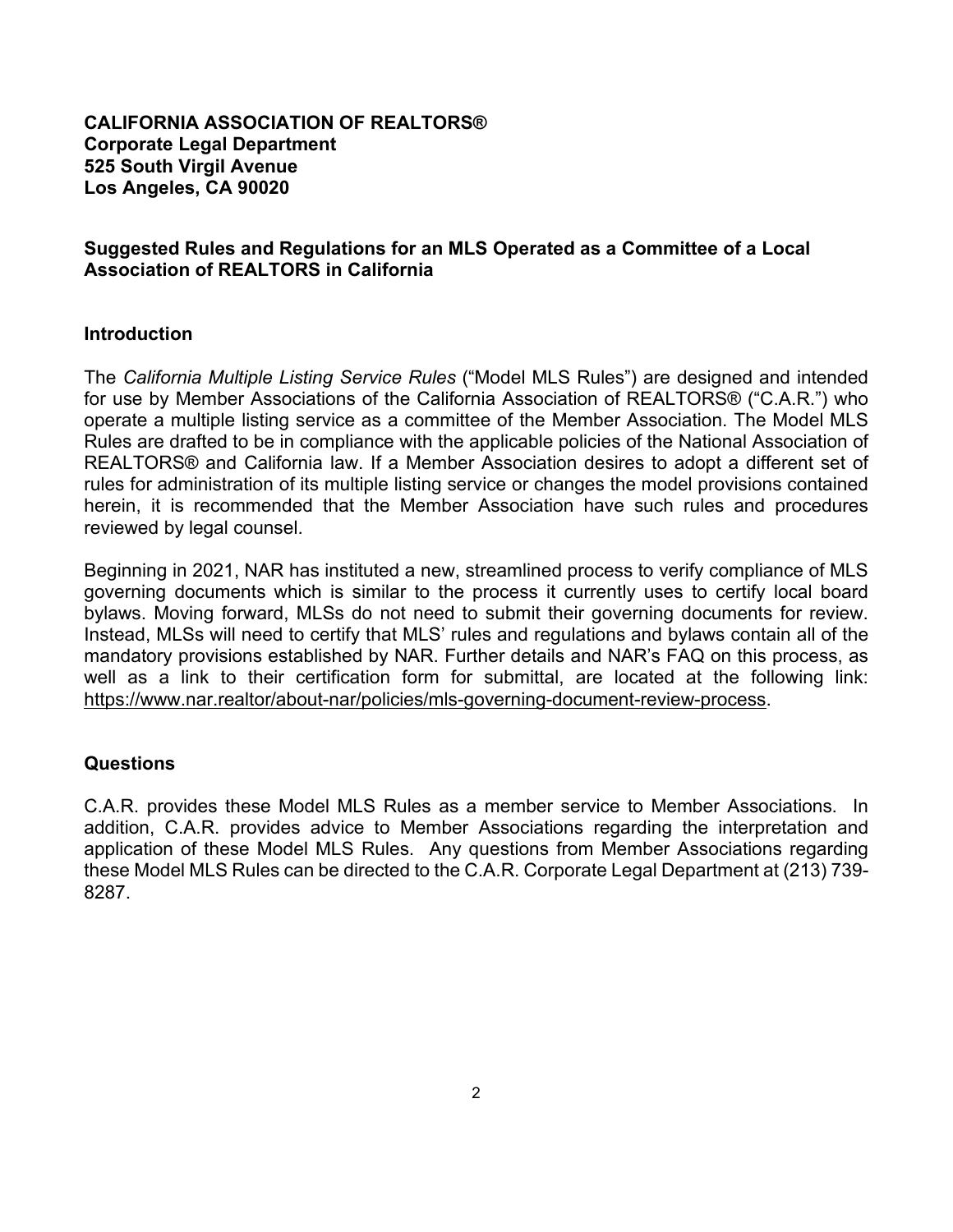# **TABLE OF CONTENTS**

**1. AUTHORITY** 

# **2. PURPOSE**

**3. MULTIPLE LISTING SERVICE COMMITTEE** 

## **4. PARTICIPATION AND AUTHORIZED ACCESS**

- 4.1 Participant
- 4.1.1 Broker Participant
- 4.1.2 Appraiser Participant
- 4.1.3 Redundant Participant Qualifications
- 4.2 Subscriber
- 4.2.1 R.E. Subscriber
- 4.2.2 Appraiser Subscriber
- 4.2.3 Redundant Subscriber Qualifications
- 4.3 Clerical Users
- 4.4 Notification of Licensees<br>4.5 Participation Not Transfe
- 4.5 Participation Not Transferrable<br>4.6 Listing Broker Defined
- **Listing Broker Defined**
- 4.7 Buyer Broker Defined
- 4.8 Appraiser Defined
- 4.9 Denied Application
- 4.10 Interim Training
- 4.11 Subject to MLS Rules

# **5. MLS FEES AND CHARGES**

- 5.1 Service Fees and Charges
- 5.1.1 Initial Participation and/or Application Fee
- 5.1.2 Recurring Participation Fee
- 5.1.3 Listing Fee
- 5.1.4 Book Fee
- 5.1.5 Computer Access Fee
- 5.1.6 Certification of Nonuse
- 5.1.7. Clerical Users
- 5.1.8 Other Fees
- 5.2 Responsibility for Fees

## **6. REGIONAL AND RECIPROCAL AGREEMENTS**

## **7. LISTING PROCEDURES**

- 7.1 Listings Subject to Rules and Regulations of the Service
- 7.2 Types of Listings; Responsibility for Classification
- 7.2.1 Scope of Service; Limited Service Listings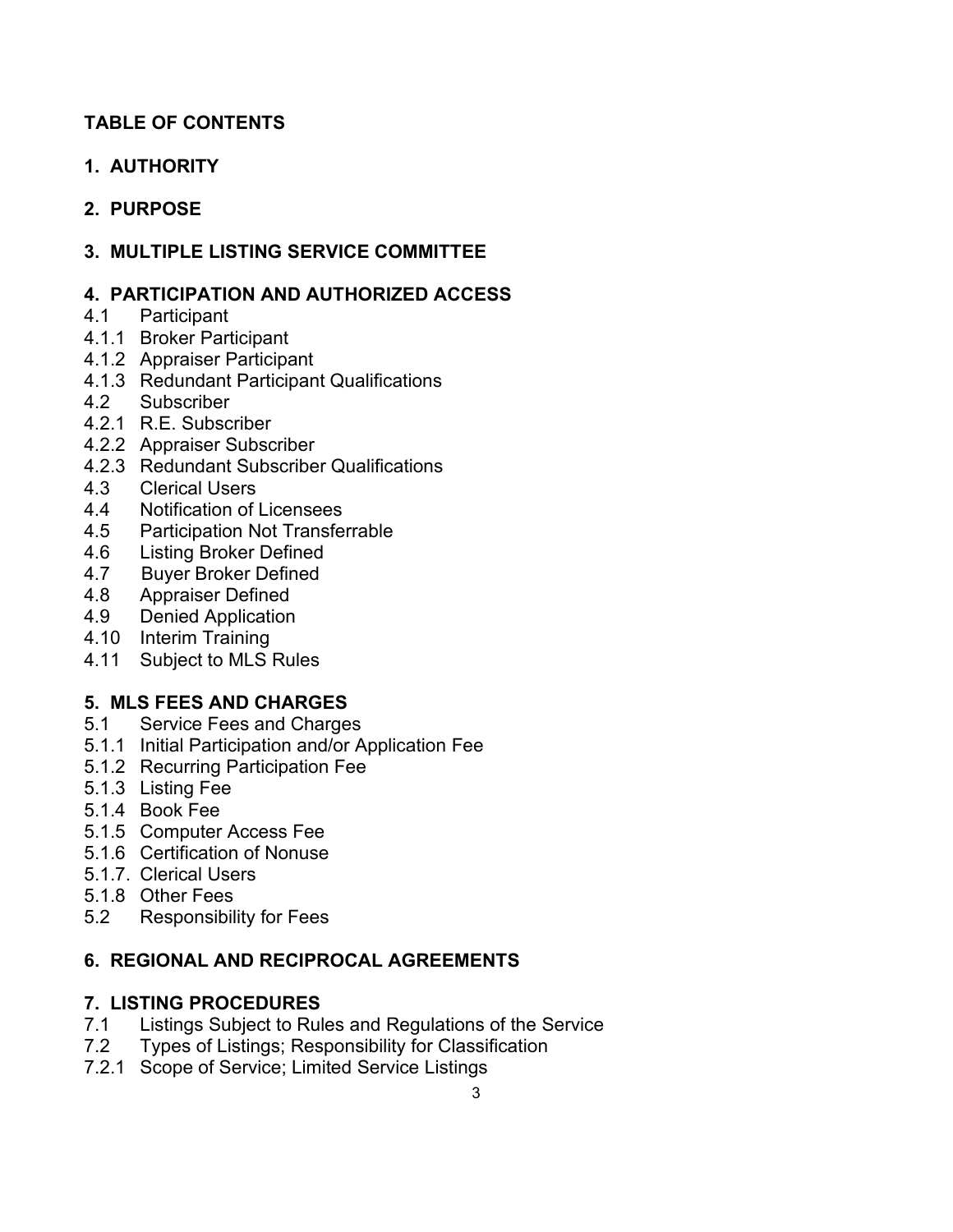- 7.2.2 Scope of Service; MLS Entry-Only Listings
- 7.2.3 Scope of Service; Legal Obligations
- 7.3 Types of Properties; Responsibility for Classification
- 7.4 Compliance with California and Federal Law
- 7.4.1 Time Frame Definitions
- 7.5 Mandatory Submission
- 7.6 Exempted Listings
- 7.7 Service Area
- 7.8 Change of Listing Information
- 7.9 Withdrawal of Listing Prior to Expiration
- 7.10 Contingencies
- 7.11 Detail on Listings Filed With the Service
- 7.12 Unilateral Contractual Offer; Subagency Optional
- 7.13 Acceptance of Contractual Offer
- 7.14 Consent to Act as Dual Agent
- 7.15 Estate Sale, Probate and Bankruptcy Listings
- 7.16 Changes to Offer of Compensation by Listing Broker to All Broker Participants
- 7.17 Broker Participant or R.E. Subscriber as Principal
- 7.18 Multiple Unit Properties
- 7.19 Expiration, Extension, and Renewal of Listings
- 7.19.1 Extension for Protected Buyer
- 7.20 Listings of Participants or Subscribers Suspended, Expelled or Resigned
- 7.20.1 Failure to Pay MLS Fees; Resignation
- 7.20.2 Violation of MLS Rules
- 7.21 No Control of Commission Rates or Fees Charged by Participants
- 7.22 Dual or Variable Rate Commission Arrangements
- 7.23 Right of Listing Broker and Presentation of Counter Offers
- 7.24 Auction Listings
- 7.25 Co-Listings
- 7.26 Days on Market/Cumulative Days on Market Calculation
- 7.27 REO Disclosure
- 7.28 Short Sale (Lender Approval) Listings

## **8. DOCUMENTATION; PERMISSION; ACCURACY OF INFORMATION**

- 8.1 Listing Agreement and Seller's Permission
- 8.2 Written Documentation
- 8.3 Accuracy of Information; Responsibility for Accuracy
- 8.4 Input Defined
- 8.5 Buyer, Seller, Purchase and Sale Defined

## **9. SELLING PROCEDURES**

- 9.1 Showings and Negotiations
- 9.2 Disclosing the Existence of Offers
- 9.3 Availability to Show or Inspect
- 9.4 Presentation of Offers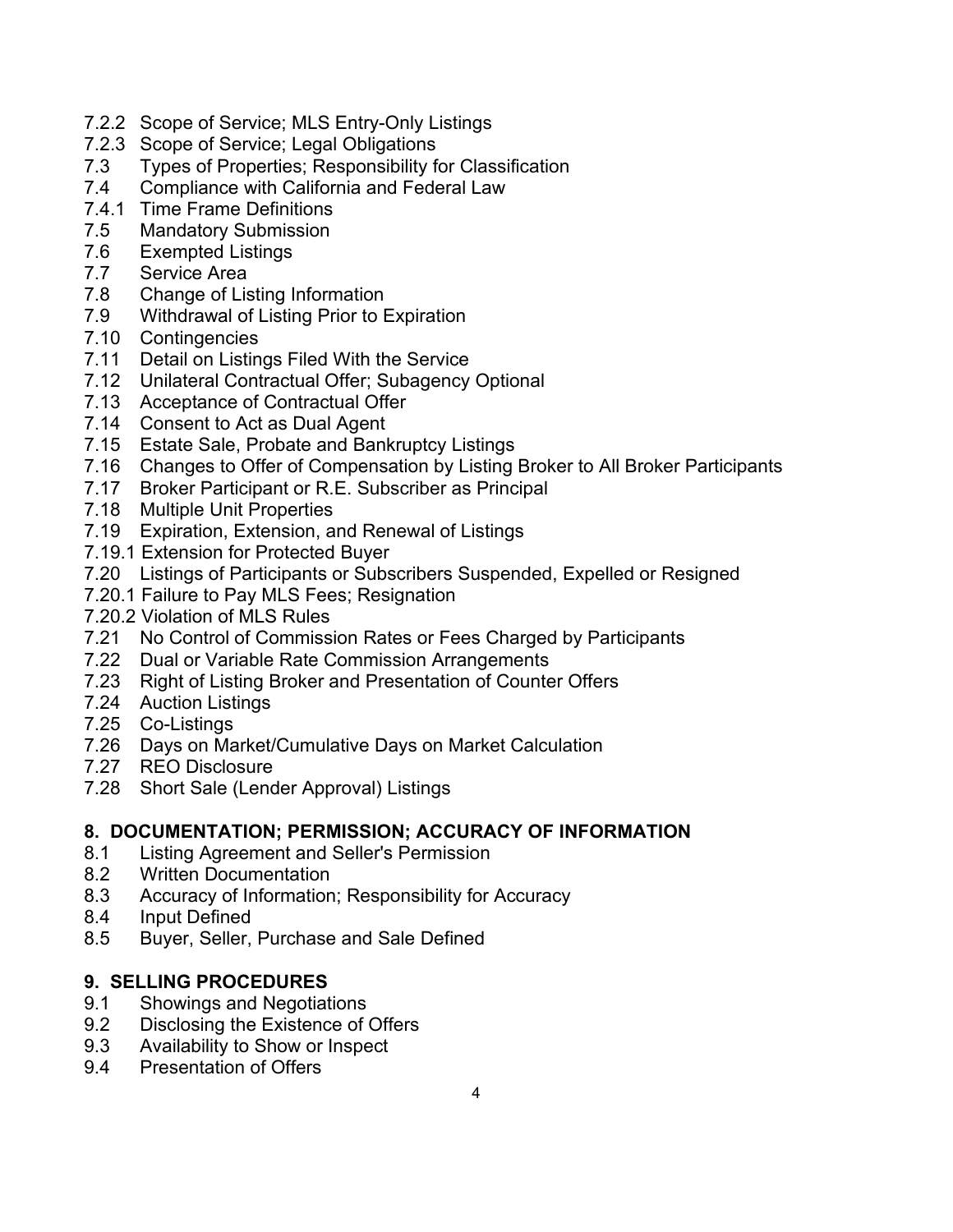- 9.5 Submission of Offers
- 9.6Right of Buyer Broker in Presentation of Offer
- 9.7 Change of Compensation Offer by Buyer Broker
- 9.8 Buyer Broker as a Purchaser
- 9.9 Physical Presence of Participant or Subscriber

#### **10. REPORTING SALES AND OTHER INFORMATION TO THE SERVICE**

- 10.1 Statuses
- 10.2 Reporting of Sales
- 10.3 Removal of Listings for Refusal/Failure to Timely Report Status Changes
- 10.4 Reporting Cancellation of Pending Sale
- 10.5 Refusal to Sell

#### **11. OWNERSHIP OF MULTIPLE LISTING SERVICE COMPILATIONS AND COPYRIGHTS**

- 11.1 MLS compilation Defined
- 11.2 Active Listing MLS Compilation Defined
- 11.3 Comparable Data MLS Compilation Defined
- 11.4 Authority to Put Listings in MLS Compilation
- 11.5 Photographs/Images on the MLS
- 11.6 Copyright Ownership
- 11.7 Leasing of MLS Compilations
- 11.8 Database Preservation
- 11.9 Removal of and Responsibility for Content
- 11.10 Data Privacy
- 11.11 Indemnification; Limitation of Liability
- 11.12 Pursuing Complaints of Unauthorized Use of Listing Content
- 11.13 Participant Access and Entitlement to Their Own Listing Information; Data Portability
- 11.14 Data Feed Available to Participants
- 11.15 Brokerage Back Office Data Feeds
- 11.16 Listing Broker's Offer of Compensation

## **12. PROHIBITIONS AND REQUIREMENTS**

- 12.1 Notification of California Department of Real Estate (DRE) or California Bureau of Real Estate Appraiser (BREA) Action
- 12.2 Violations of the Law
- 12.3 Supervision of Licensees and Appraisers
- 12.4 Solicitation of Listing Filed with MLS
- 12.5 Misuse of Remarks
- 12.5.1 Remarks Listing Content and Fair Housing Laws<br>12.6 PFor Sale" Signs
- "For Sale" Signs
- 12.7 "Sold" Signs, Use of the Term "Sold" and Advertising Sold Listings
- 12.8 Advertising of Listing Filed With the MLS
- 12.8.1 Advertising of Listing in Neighborhood Market Report
- 12.9 Limitations on Use of Association or MLS Information in Advertising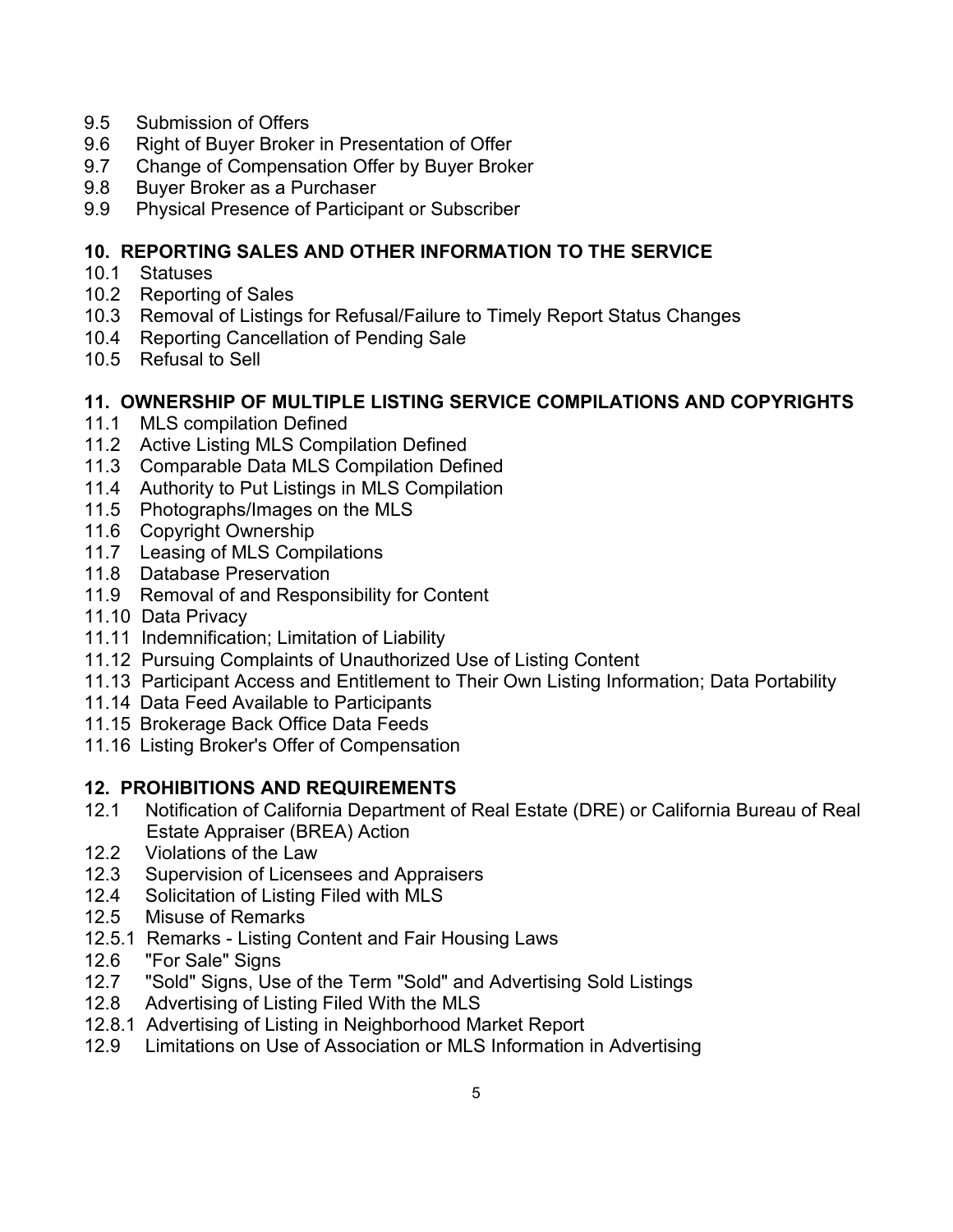- 12.10 False or Misleading Advertising and Representations; True Picture Standard of **Conduct**
- 12.11 Use of MLS Information
- 12.12 Confidentiality of MLS Information
- 12.12.1 Clerical Users
- 12.13 Access to Comparable and Statistical Information
- 12.14 Display
- 12.14.1 Clerical Users
- 12.15 Reproduction
- 12.15.1 Copies to Prospective Purchasers
- 12.15.2 Information Prohibited from Reproduction/Confidential Fields
- 12.15.3 Copies for Appraisals
- 12.15.4 Downloading into Computers
- 12.15.5 Sold Information
- 12.16 Use of Active Listing Information on Internet
- 12.16.1 Registry of Authorized Participants and Subscribers
- 12.16.2 Right to Charge for Download
- 12.16.3 Listing Broker's Right to Opt Out of Internet Advertising of MLS Information
- 12.17 Website Name and Status Disclosure
- 12.18 Use of the Terms MLS and Multiple Listing Service
- 12.19 Virtual Office Websites ["VOW"]
- 12.20 Applicability of Rules to MLS or Association
- 12.21 Participant and Subscriber Standards of Conduct

## **13. LOCKBOXES**

- 13.1 Eligibility for Lockboxes
- 13.2 Key Use and Service
- 13.2.1 Use of Lockbox Contents
- 13.2.2 Lockbox Requirements
- 13.2.3 Issuing Temporary Codes
- 13.3 Responsible Keyholder and Temporary Keys
- 13.4 Accountability
- 13.5 Deemed Unaccountable
- 13.6 Written Authority
- 13.7 Listing Broker's Permission
- 13.8 Reporting Missing or Unaccountable Keys
- 13.9 Rules Violations
- 13.10 Right to Limit Access
- 13.11 Removal

## **14. VIOLATIONS OF RULES AND REGULATIONS**

- 14.1 Grounds for Disciplinary Action and Sanctions
- 14.2 Sanctions
- 14.3 Citations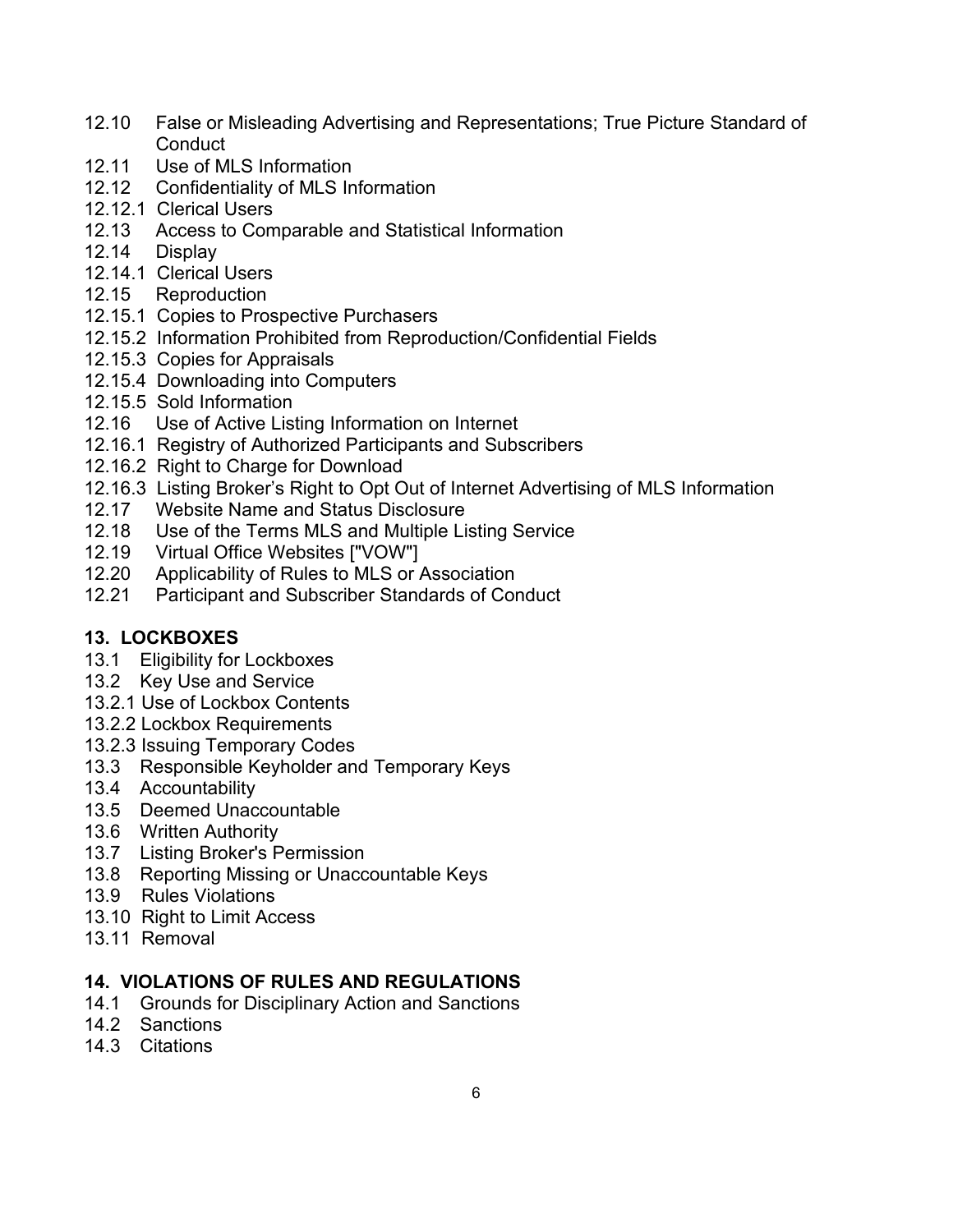## **15. PROCEDURES FOR MLS RULES HEARINGS**

#### **16. ARBITRATION**

- 16.1 Mandatory Arbitration
- 16.2 Other Arbitration Agreements
- 16.3 Arbitration Between Association Members
- 16.4 Arbitration Involving Non-Association Members
- 16.5 Same Firm
- 16.6 Timing

## **17. NONPAYMENT OF MLS FEES**

- 17.1 Nonpayment of MLS Fees
- 17.2 Disputed Amounts
- 17.3 Reinstatement

### **18. CHANGES IN RULES AND REGULATIONS**

#### **Exhibit A -- Citation Policy**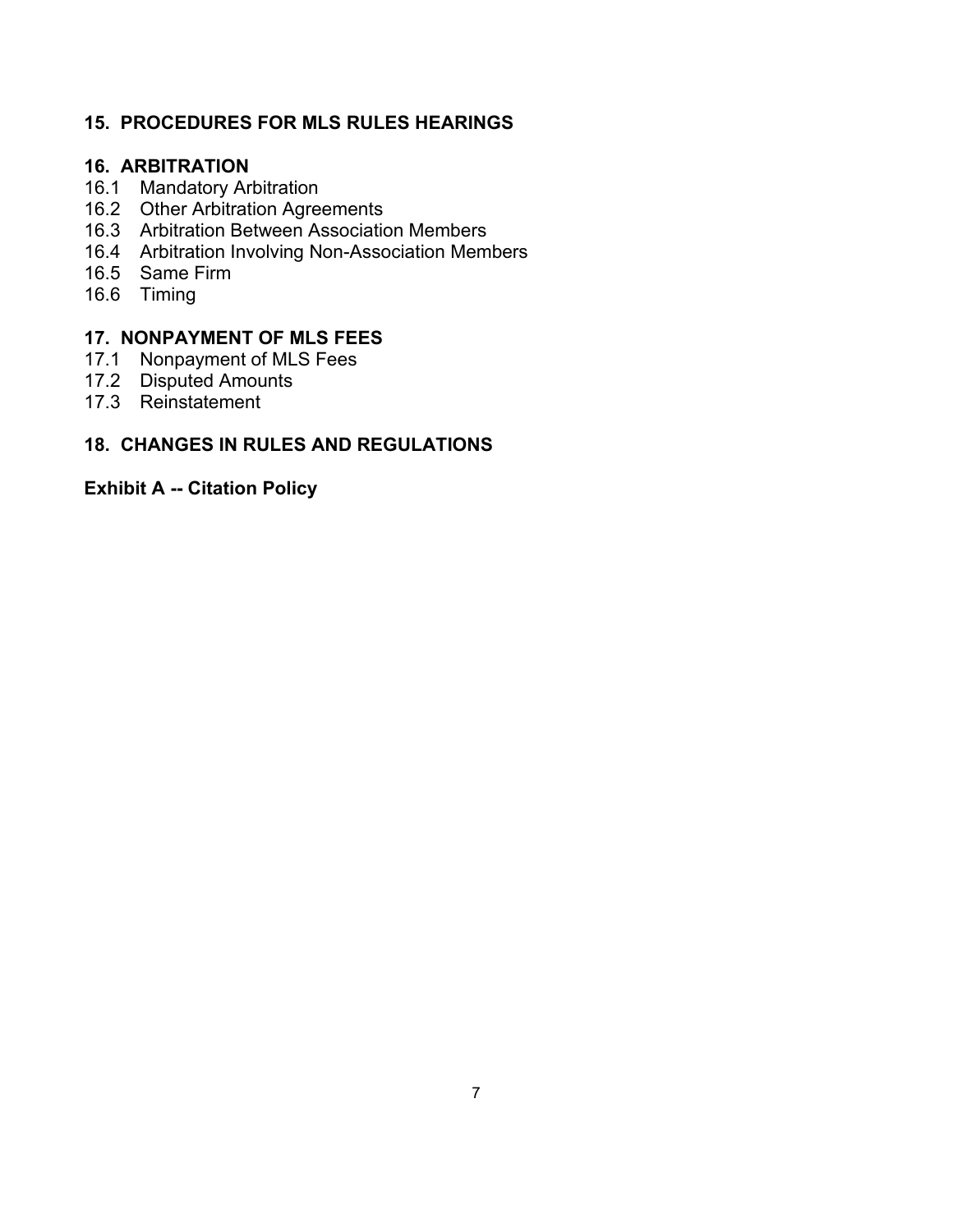## **MAMMOTH LAKES BOARD OF REALTORS® MULTIPLE LISTING SERVICE RULES**

**1. AUTHORITY.** The Mammoth Lakes Board of REALTORS®, Inc., ("MLBOR") may maintain for the use of licensed real estate brokers and salespersons, and licensed or certified Appraisers, a Multiple Listing Service (hereinafter referred to as "MLS" or "service"), which shall be subject to the bylaws of the MLBOR and such rules and regulations as may be hereinafter adopted by the Board of Directors of the MLBOR (hereinafter "Board of Directors").

**2. PURPOSE.** A Multiple Listing Service is a means by which authorized MLS Broker Participants establish legal relationships with other Participants by making a blanket unilateral contractual offer of compensation and cooperation to other Broker Participants; by which information is accumulated and disseminated to enable authorized Participants to prepare appraisals, analyses and other valuations of real property for bonafide clients and customers; by which Participants engaging in real estate appraisal contribute to common databases; and is a facility for the orderly correlation and dissemination of listing information among the Participants so that they may better serve their clients, customers and the public. Entitlement to compensation is determined by the buyer broker's performance as a procuring cause of the sale or lease.

**3. MULTIPLE LISTING SERVICE COMMITTEE.** The MLS shall be governed by the Multiple Listing Service Committee (hereinafter "MLS Committee") in accordance with the bylaws of the MLBOR and such rules and regulations as adopted by the Board of Directors. All actions of the MLS Committee shall be subject to the approval of the Board of Directors.

## **4. PARTICIPATION AND AUTHORIZED ACCESS.**

**4.1 Participant.** A Participant is any individual who applies and is accepted by the MLS, meets and continues to meet all of the following requirements of either a Broker Participant or an Appraiser Participant as defined below in sections 4.1.1 and 4.1.2.

**4.1.1 Broker Participant.** A Broker Participant is a Participant who meets all of the following requirements:

a. The individual or corporation, for which the individual acts as a broker/officer, holds a valid California real estate broker's license;

b. The individual is a principal, partner, corporate officer, or branch office manager acting on behalf of a principal;

c. The individual or corporation for which the individual acts as a broker/officer offers and/or accepts compensation in the capacity of a real estate broker;\*

d. The individual has signed a written agreement to abide by the rules and regulations of the service in force at that time and as from time to time amended;

e. The individual pays all applicable MLS fees; and

f. The individual has completed any required orientation program of no more than eight (8) classroom hours within thirty (30) days after access has been provided, said individual to be given the opportunity to complete any mandated orientation program remotely.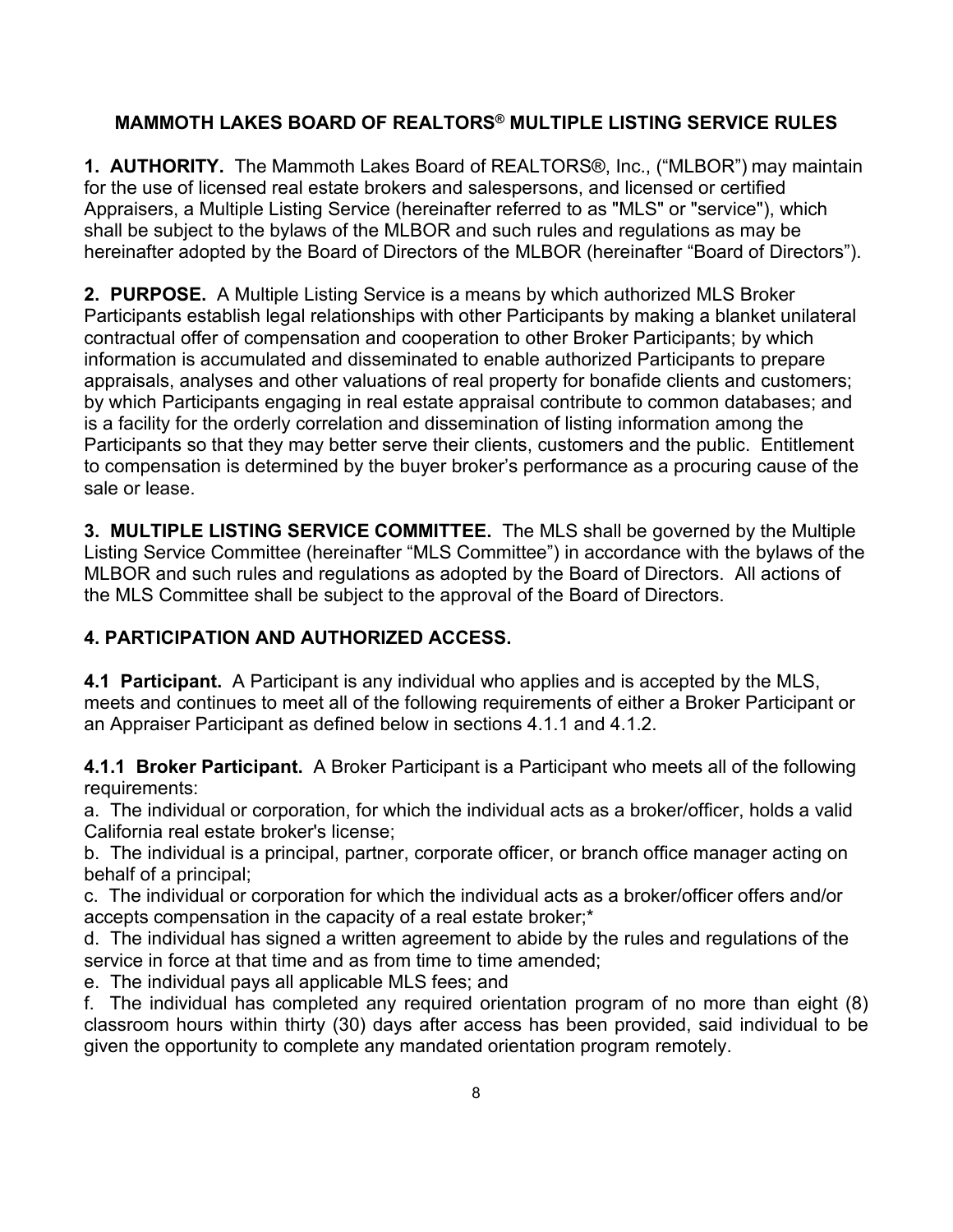\*Note: Mere possession of a broker's license is not sufficient to qualify for MLS participation. Rather, the requirement that an individual or firm "offers and/or accepts compensation" means that the Participant actively endeavors during the operation of its real estate business to list real property of the type listed on the MLS and/or to accept offers of cooperation and compensation made by listing brokers or agents in the MLS. "Actively" means on a continual and on-going basis during the operation of the Participant's real estate business. The "actively" requirement is not intended to preclude MLS participation by a Participant or potential Participant that operates a real estate business on a part time, seasonal, or similarly timelimited basis or that has its business interrupted by periods of relative inactivity occasioned by market conditions. Similarly, the requirement is not intended to deny MLS participation to a Participant or potential Participant who has not achieved a minimum number of transactions despite good faith efforts. Nor is it intended to permit an MLS to deny participation based on the level of service provided by the Participant or potential Participant as long as the level of service satisfies state law.

The key is that the Participant or potential Participant actively endeavors to make or accept offers of cooperation and compensation with respect to properties of the type that are listed on the MLS in which participation is sought. This requirement does not permit an MLS to deny participation to a Participant or potential Participant that operates a Virtual Office Website ("VOW") [See Rule No. 12.19] (including a VOW that the Participant uses to refer customers to other Participants) if the Participant or potential Participant actively endeavors to make or accept offers of cooperation and compensation. An MLS may evaluate whether a Participant or potential Participant "actively endeavors during the operation of its real estate business" to "offer and/or accept compensation" only if the MLS has a reasonable basis to believe that the Participant or potential Participant is in fact not doing so.

The membership requirement shall be applied on a nondiscriminatory manner to all Participants and potential Participants.

**4.1.2 Appraiser Participant.** An Appraiser Participant is a Participant who meets all of the following requirements:

a. The individual holds a valid California Appraisers certification or license issued by the Bureau of Real Estate Appraisers ("BREA") (also referred to as "Office" of Real Estate Appraisers or BREA);

b. The individual is a principal, partner, corporate officer, or branch office manager acting on behalf of a principal;

c. The individual has signed a written agreement to abide by the rules and regulations of the service in force at that time and as from time to time amended:

d. The individual pays all applicable MLS fees; and

e. The individual has completed any required orientation program of no more than eight (8) classroom hours within thirty (30) days after access has been provided, said individual to be given the opportunity to complete any mandated orientation program remotely.

**4.1.3 Redundant Participant Qualifications.** Participant type (Broker or Appraiser) must be selected during application for participation. A Participant with both a California Real Estate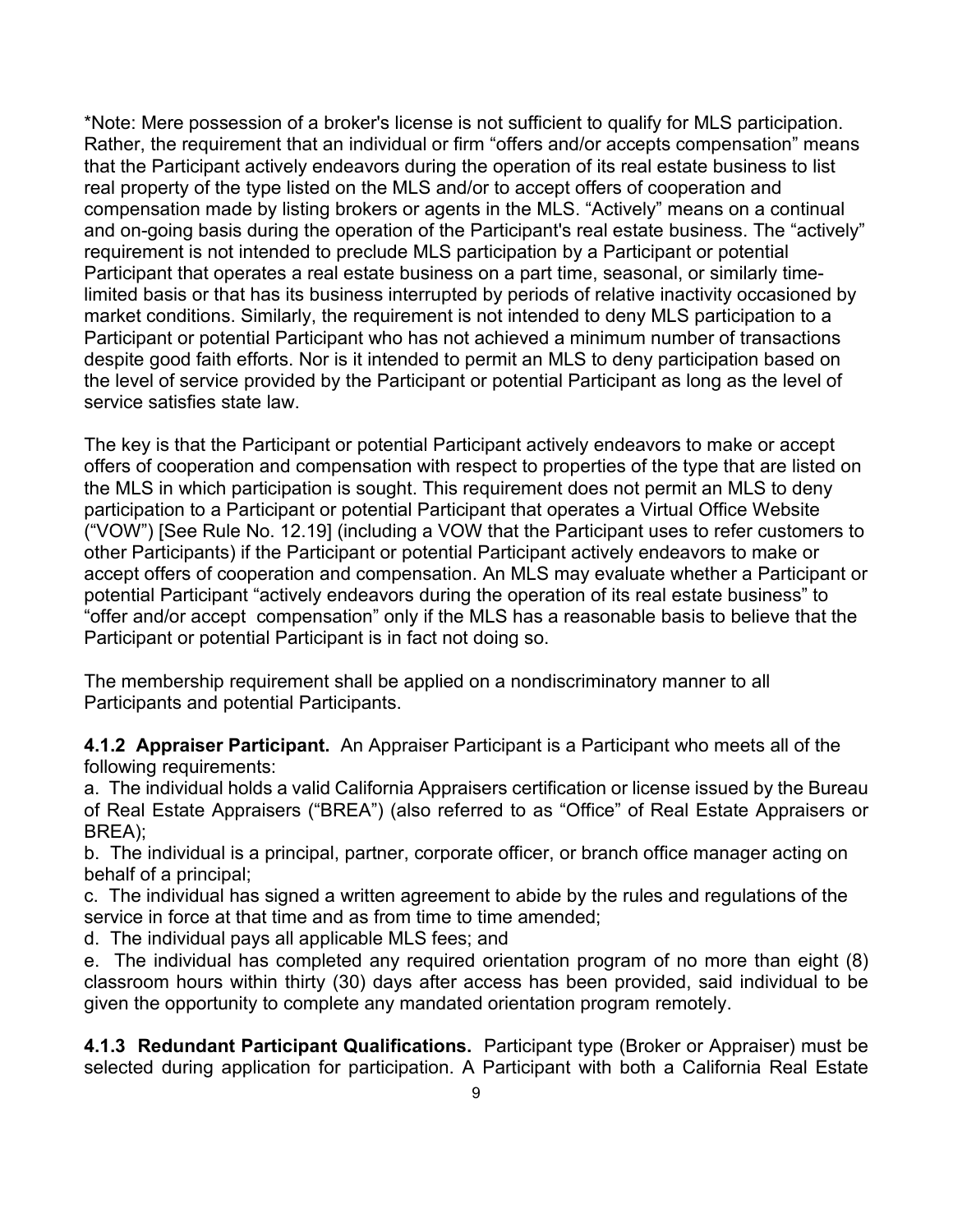Broker's license and a California Appraiser's certification or license must join as a "Broker Participant" to be a listing broker under Section 4.6 or a buyer broker under Section 4.7.

**4.2 Subscriber**. A Subscriber is an individual who applies and is accepted by the MLS, meets and continues to meet all of the following requirements of either a R.E. Subscriber or Appraiser Subscriber as defined below in sections 4.2.1 and 4.2.2:

**4.2.1 R.E. Subscriber.** A R.E. Subscriber is a Subscriber who meets all of the following requirements:

a. The individual holds a valid California real estate salesperson's or broker's licensee;

b. The individual is employed by or affiliated as an independent contractor with a Broker Participant;

c. The individual has signed a written agreement to abide by the rules and regulations of the service in force at that time and as from time to time amended;

d. The individual pays all applicable MLS fees; and

e. The individual has completed any required orientation program of no more than eight (8) classroom hours within thirty (30) days after access has been provided, said individual to be given the opportunity to complete any mandated orientation program remotely.

**4.2.2 Appraiser Subscriber.** An Appraiser Subscriber is a Subscriber who meets all of the following requirements:

a. The individual holds a valid California real estate Appraisers certification or license issued by the BREA;

b. The individual is employed by or affiliated as an independent contractor with an Appraiser Participant;

c. The individual has signed a written agreement to abide by the rules and regulations of the service in force at that time and as from time to time amended:

d. The individual pays all applicable MLS fees; and

e. The individual has completed any required orientation program of no more than eight (8) classroom hours within thirty (30) days after access has been provided, said individual to be given the opportunity to complete any mandated orientation program remotely.

**4.2.3 Redundant Subscriber Qualifications.** Subscriber type, real estate or appraiser, must correlate to the Participant type. A Subscriber who is both a California Real Estate Licensee and a California certified or licensed appraiser must join as a R.E. Subscriber, unless their employing or affiliated Participant is an Appraiser Participant.

**4.3 Clerical Users.** Clerical Users are individuals (whether licensed or unlicensed) under the direct supervision of an MLS Participant or Subscriber that perform only administrative and clerical tasks that do not require a real estate license or an Appraiser's certificate or license. Clerical Users may join the MLS through their employing Participant or Subscriber. The Participant shall be responsible for the conduct of the Clerical User. Clerical Users shall be linked in the system to at least one Participant. They may also be linked to a particular Subscriber. Each Participant and Subscriber shall provide the MLS with a list of all Clerical Users employed by or affiliated as independent contractors with the Participant or Subscriber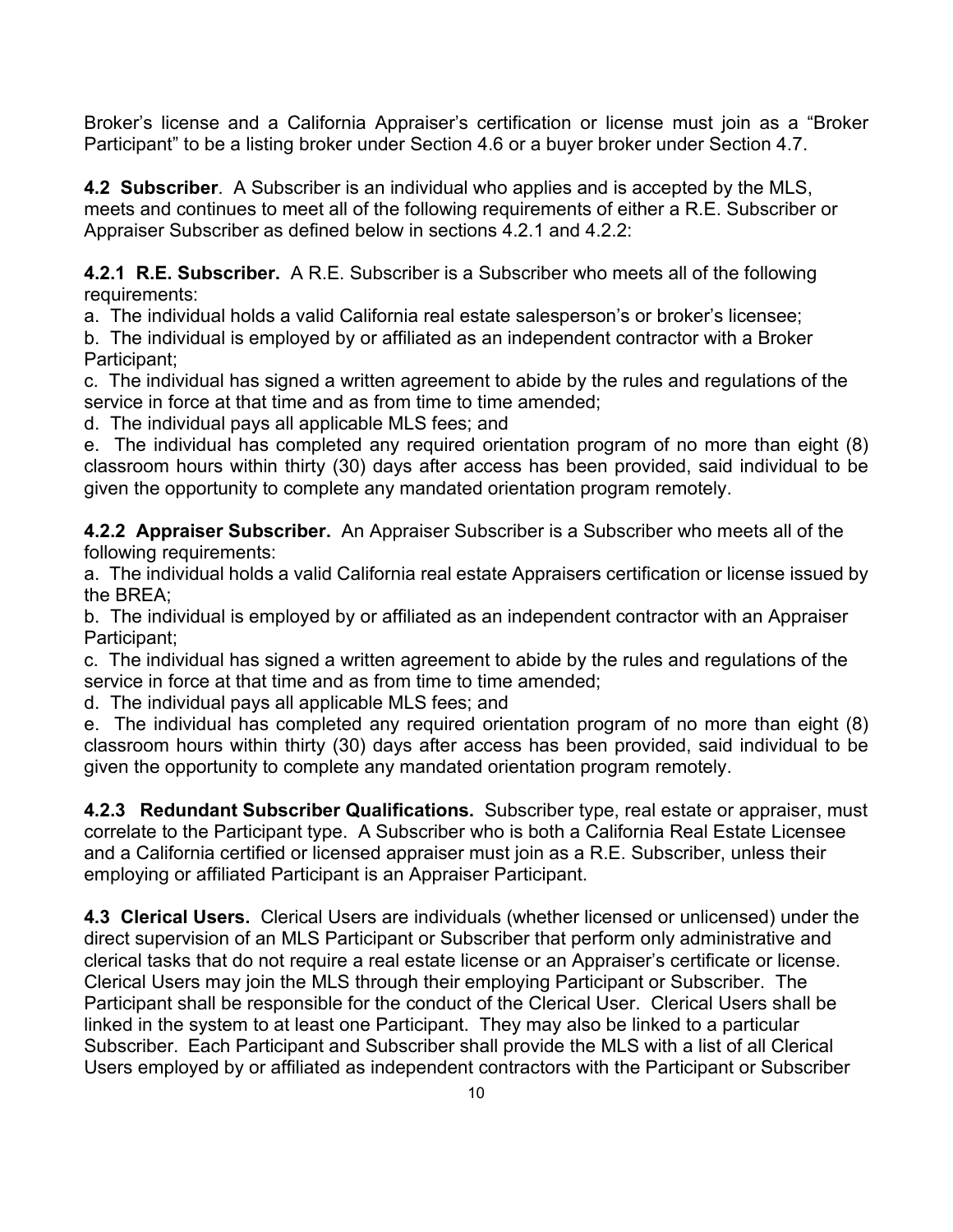and shall immediately notify the MLS of any changes, additions or deletions from the list. Clerical Users shall also be subject to the following requirements:

(a) Clerical Users are given a unique passcode;

(b) Clerical Users must have any fees paid in full;

(c) Participant or Subscriber linked to the Clerical User may be fined, disciplined or terminated for Clerical User's misconduct;

(d) Clerical Users shall sign a written agreement to abide by the rules and regulations of the MLS; and

(e) Clerical Users shall complete any required orientation program of no more than eight (8) classroom hours within thirty (30) days after access has been provided, said individual to be given the opportunity to complete any mandated orientation program remotely.

**4.4 Notification of Licensees.** Each Participant shall provide the MLS with a list of all real estate licensees or certified or licensed Appraisers employed by or affiliated as independent contractors with such Participant or with such Participant's firm and shall immediately notify the MLS of any changes, additions or deletions from the list. This list shall include any licensees under any broker associate affiliated with the Participant.

**4.5 Participation Not Transferable.** Participation in the MLS is on an individual basis and may not be transferred or sold to any corporation, firm or other individual. Any reimbursement of MLS fees is a matter of negotiation between those transferring the business or determined by internal contract arrangement within the firm. However, providing the first Participant consents, the MLBOR shall allow a firm to designate a different person as a Participant within the firm without additional initial participation fees. The MLBOR may charge an administrative fee for this service of reassigning Participants within a firm.

**4.6 Listing Broker Defined.** For purposes of these MLS rules, a listing broker is a Broker Participant who is also a listing agent in accordance with Civil Code § 1086 et. seq. who has obtained a written listing agreement by which the broker has been authorized to act as an agent to sell or lease the property or to find or obtain a buyer or lessee. Whenever these rules refer to the listing broker, the term shall include the R.E. Subscriber or a licensee retained by the listing broker but shall not relieve the listing broker of responsibility for the act or rule specified.

**4.7 Buyer Broker Defined.** For purposes of these MLS rules, a buyer broker is a Broker Participant who is also a buyer's agent in accordance with Civil Code Section 1086 et. seq. who acts in cooperation with a listing broker to accept the offer of compensation and/or subagency to find or obtain a buyer or lessee. The buyer broker may be the agent of the buyer or, if subagency is offered and accepted, may be the agent of the seller. Whenever these rules refer to the buyer broker, the term shall include the R.E. Subscriber or licensee retained by the buyer broker but shall not relieve that Broker Participant of responsibility for the act or rule specified.

**4.8 Appraiser Defined.** For purposes of these MLS rules, an appraiser is an Appraiser Participant, Appraiser Subscriber, or a licensed or certified appraiser acting for the Appraiser Participant or Appraiser Subscriber. Whenever these rules refer to the appraiser, the term shall also include the Appraiser Subscriber or a licensed or certified appraiser employed by or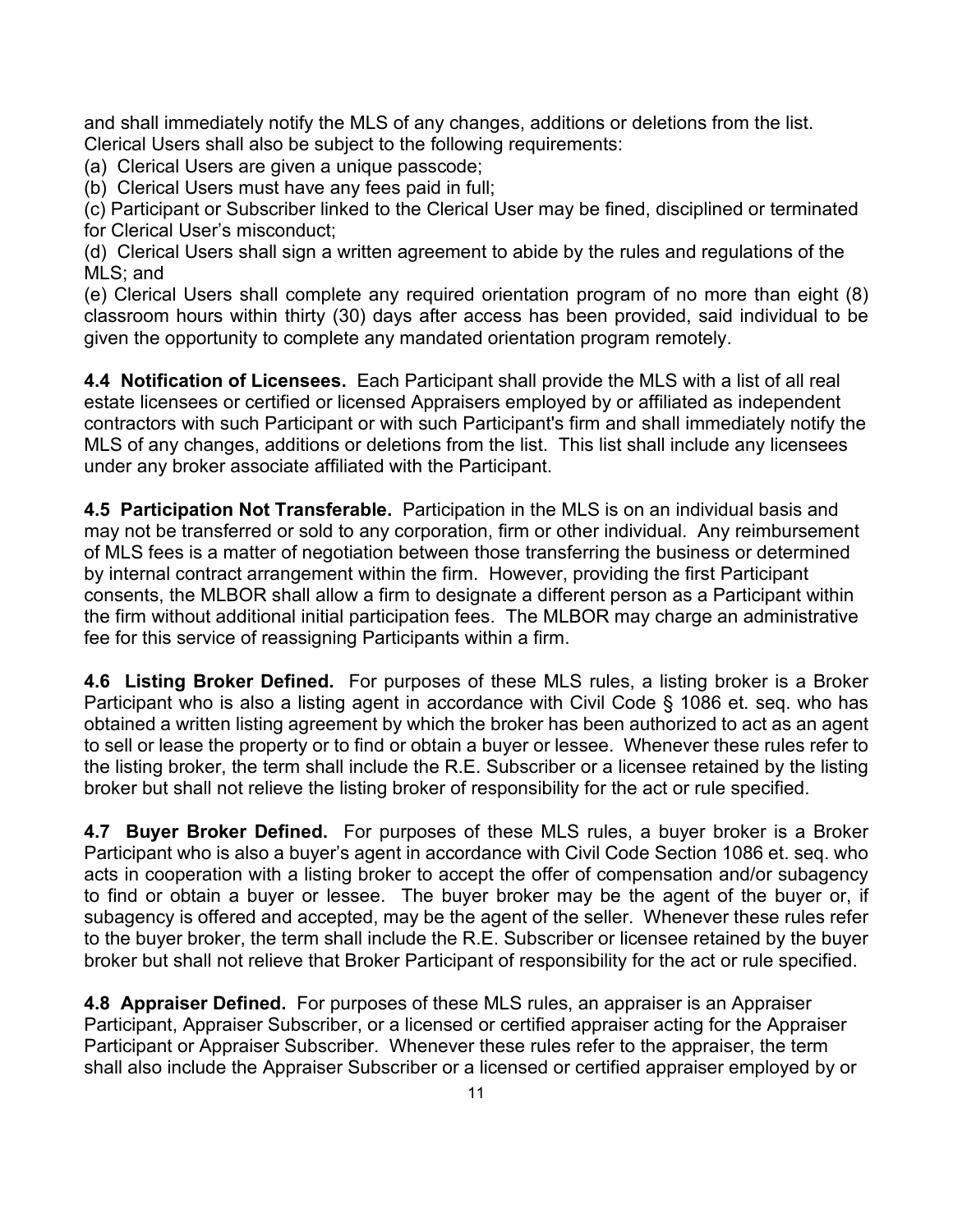affiliated as an independent contractor with the firm that employs the appraiser but shall not relieve that Appraiser Participant of responsibility for the act or rule specified.

**4.9 Denied Application.** In the event an application for participation in the MLS is rejected by the MLS, the applicant, and his or her broker, if applicable, will be promptly notified in writing of the reason for the rejection. The broker shall have the right to respond in writing, and to request a hearing in accordance with the *California Code of Ethic and Arbitration Manual*.

**4.10 Interim Training.** Participants and Subscribers may be required, at the discretion of the MLS, to complete additional training of not more than four (4) classroom hours in any twelve (12) month period when deemed necessary by the MLS to familiarize Participants and Subscribers with system changes or enhancement and/or changes to MLS rules or policies. Participants and Subscribers must be given the opportunity to complete any mandated additional training remotely.

**4.11 Subject to MLS Rules.** By becoming and remaining a Participant, Subscriber or Clerical User, each Participant, Subscriber and Clerical User agrees to be subject to these MLS rules and regulations, the enforcement of which are at the sole discretion of the applicable Committee/Board of Directors.

## **5. MLS FEES AND CHARGES.**

**5.1 Service Fees and Charges.** The MLS Committee, subject to approval of the Board of Directors, shall establish a schedule of MLS fees applicable to the MLS, which may include the following service fees and charges:

**5.1.1 Initial Participation and/or Application Fee:** Applicants for MLS services may be assessed initial participation and/or application fee.

**5.1.2 Recurring Participation Fee:** The recurring participation fee of each Broker Participant shall be an amount times the total number of (1) the Broker Participant plus (2) the number of salespersons who have access to and use of the MLS, whether licensed as brokers or salespersons, who are employed by or affiliated as independent contractors with such Participant or the Participant's firm. If more than one principal broker in the same firm elects to be a Participant, the number of salespersons in the firm will only be used once in calculating the recurring participation fees. A Broker Participant is not obligated to pay recurring participation fees or other MLS fees and charges for real estate licensees affiliated with the Participant or the Participant's firm if such licensees work out of a branch office of the Participant or the Participant's firm that does not participate in or otherwise use the MLS.

The recurring participation fee of each Appraiser Participant shall be an amount times the total number of (1) the Appraiser Participant plus (2) the number of Appraisers who have access to and use of the MLS, who are employed by or affiliated as independent contractors with such Participant or the Participant's firm. If more than one principal Appraiser in the same firm elects to be a Participant, the number of Appraisers in the firm will only be used once in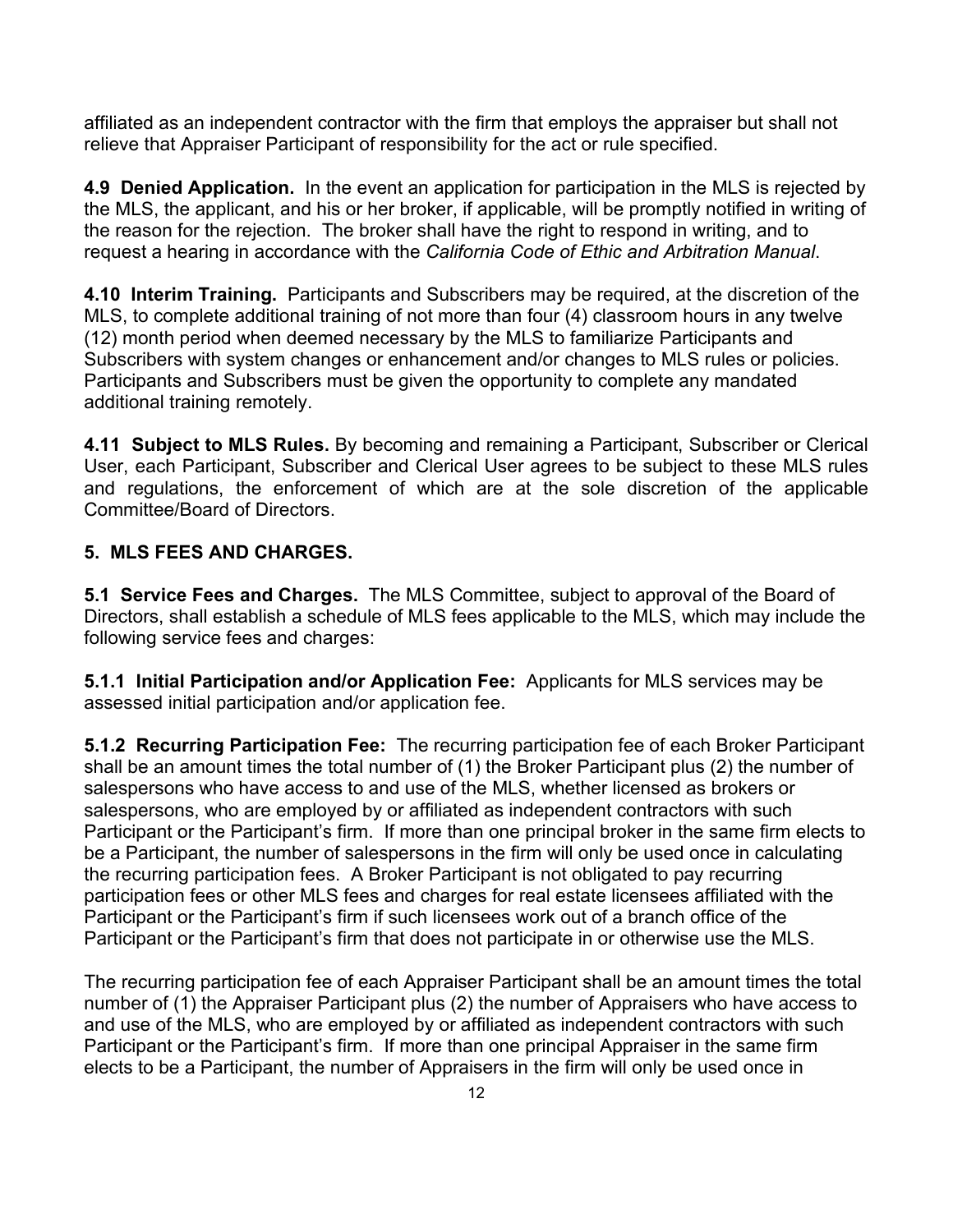calculating the recurring participation fees. An Appraiser Participant is not obligated to pay recurring participation fees or other MLS fees and charges for licensed or certified Appraisers affiliated with the Participant or the Participant's firm if such Appraisers work out of a branch office of the Participant or the Participant's firm that does not participate in or otherwise use the MLS.

**5.1.3 Listing Fee:** A Broker Participant shall pay a listing fee for each listing submitted to the MLS staff for input as in accordance with the current fee schedule of MLBOR.

**5.1.4 Book Fees:** The Participant shall be responsible for book fees for each MLS book the Participant wishes to lease. The Participant may not obtain more MLS books than the total number of Subscribers affiliated with the Participant.

**5.1.5 Computer Access Fees:** The recurring computer access fee for each Participant shall be an amount times the total number of Subscribers and salespersons licensed or certified as Appraisers, brokers or salespersons, who are employed by or affiliated as independent contractors with such Participant.

**5.1.6 Certification of Nonuse.** Participants may be relieved from payment under section 5.1.2 and 5.1.5 hereunder by certifying in writing to the MLS that a licensed or certified person in the office is engaged solely in activities that do not require a real estate license or certification (clerical, etc.), or that the real estate licensee or licensed or certified appraiser will not use the MLS or MLS compilation in any way. In the event a real estate licensee or appraiser is found in violation of the nonuse certification, the Participant shall be subject to all MLS fees dating back to the date of the certification. The Participant and Subscriber may also be subject to any other sanction imposed for violation of MLS rules including, but not limited to, a citation and suspension or termination of participation rights and access to the service.

**5.1.7 Clerical Users.** Clerical Users may be assessed application fees, computer access fees and other fees. The Participant for the clerical user shall be responsible for all such fees.

**5.1.8 Other Fees.** Other fees that are reasonably related to the operation of the MLS may be adopted.

**5.2 Responsibility for Fees.** In the event the MLS allows for direct billing or payment by a Subscriber for MLS fees, such fees shall be the exclusive obligation of that Subscriber regardless of whether such Subscriber becomes affiliated with a different Participant. If the MLS does not allow for direct billing or payment by a Subscriber for MLS fees, such fees shall be the responsibility of the Participant with whom the Subscriber was affiliated with at the time the MLS fees were incurred. This section does not preclude in any way the ability of Participants to pursue reimbursement of MLS fees from current or past Subscribers or to establish agreements with Subscribers regarding payment or reimbursement of MLS fees.

# **6. REGIONAL AND RECIPROCAL AGREEMENTS.**

The Mammoth Lakes Board of REALTOR®, Inc., is a non- reciprocal Board. The MLS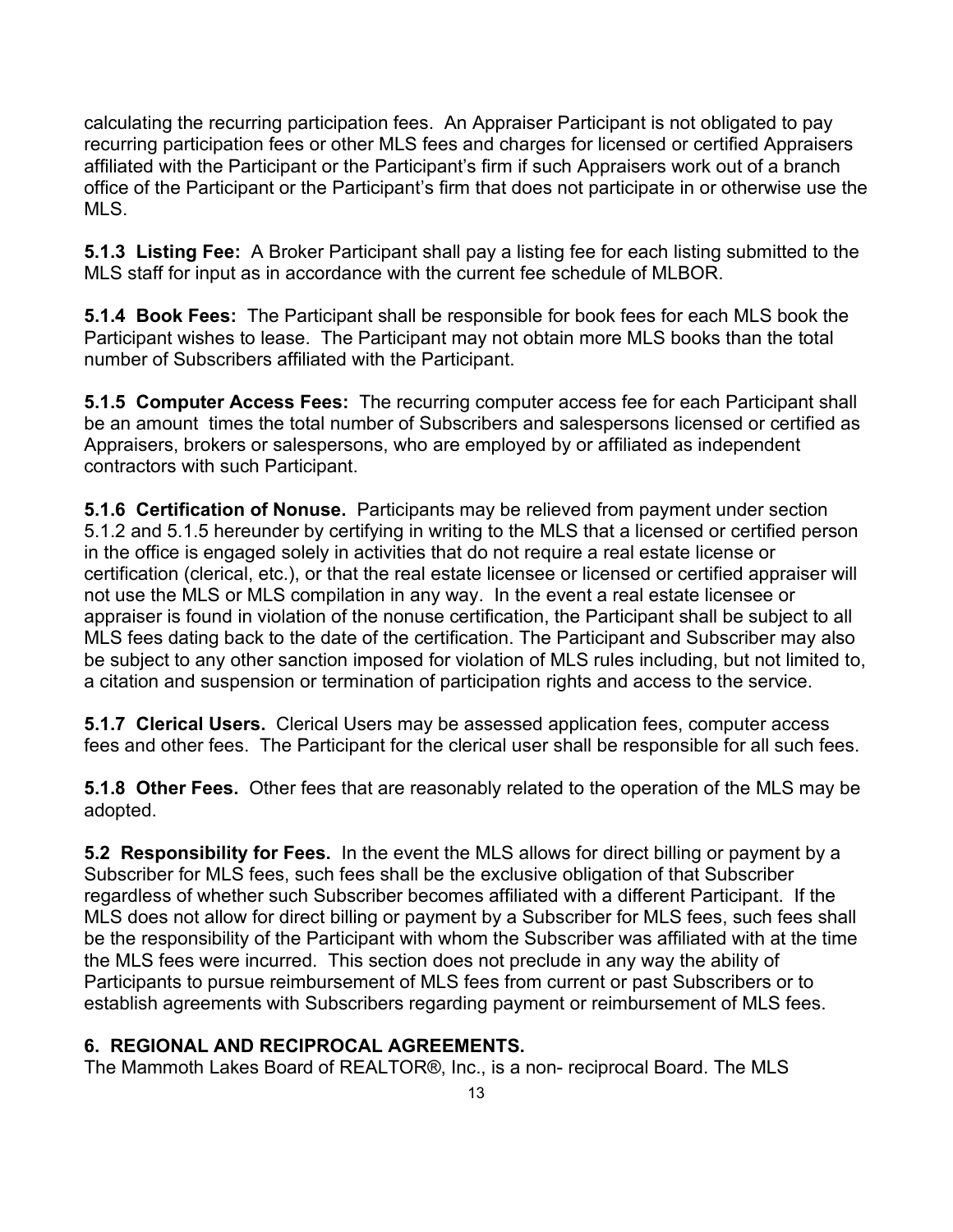Committee may recommend, subject to the Board of Directors' approval, that the MLS enter into reciprocal or regional agreements with other Associations of REALTORS® or MLS Corporations owned solely by Associations of REALTORS® to allow the other MLS Participants and Subscribers access to the service in exchange for comparable benefits to the Participants and Subscribers of this service. In the event of such agreements, the Participants and Subscribers agree to abide by the respective rules of the other MLSs receiving and publishing a listing pursuant to such agreements and to abide by such rules when accessing the other MLSs' databases.

## **7. LISTING PROCEDURES.**

**7.1 Listings Subject to Rules and Regulations of the Service.** Any listing filed with the service is subject to the rules and regulations of the service.

**7.2 Types of Listings; Responsibility for Classification.** The service shall accept exclusive right to sell, seller reserved, open, and probate listings in accordance with California Civil Code Section 1086 et. seq. that satisfy the requirements of these MLS rules. Exclusive right to sell listings that contain any exceptions whereby the owner need not pay a commission if the property is sold to particular individuals shall be classified for purposes of these rules as an exclusive right to sell listing but the listing broker shall notify all Participants of the exceptions. It shall be the responsibility of the Broker Participant and R.E. Subscriber to properly classify the type of listing, and if necessary, obtain a legal opinion to determine the correct classification. By classifying the type of the listing, the listing broker certifies that the listing falls under the legal classification designated. The MLS shall have no affirmative responsibility to verify the listing type of any listing filed with the service. However, the MLS shall have the right to have legal counsel make a determination as to the classification of the listing type and if the listing broker does not reclassify it accordingly, the MLBOR shall have the right to reject or remove any such listing that it determines falsely represents the classification of listing type.

**7.2.1 Scope of Service; Limited Service Listings.** Limited Service listings are listings whereby the listing broker, pursuant to the listing agreement, will not provide one, or more, of the following services:

(a) provide buyer brokers with any additional information regarding the property not already displayed in the MLS but instead gives buyer brokers authority to contact the seller(s) directly for further information;

(b) accept and present to the seller(s) offers to purchase procured by buyer brokers but instead gives buyer brokers authority to present offers to purchase directly to the seller(s);

- (c) advise the seller(s) as to the merits of offers to purchase;
- (d) assist the seller(s) in developing communicating, or presenting counter-offers; or
- (e) participate on the seller(s) behalf in negotiations leading to the sale of the listed property.

Said Limited Service listings will be identified with an appropriate code or symbol (e.g. "LS") in MLS compilations so potential buyer brokers will be aware of the extent of the services the listing broker will provide to the seller(s), and any potential for buyer brokers being asked to provide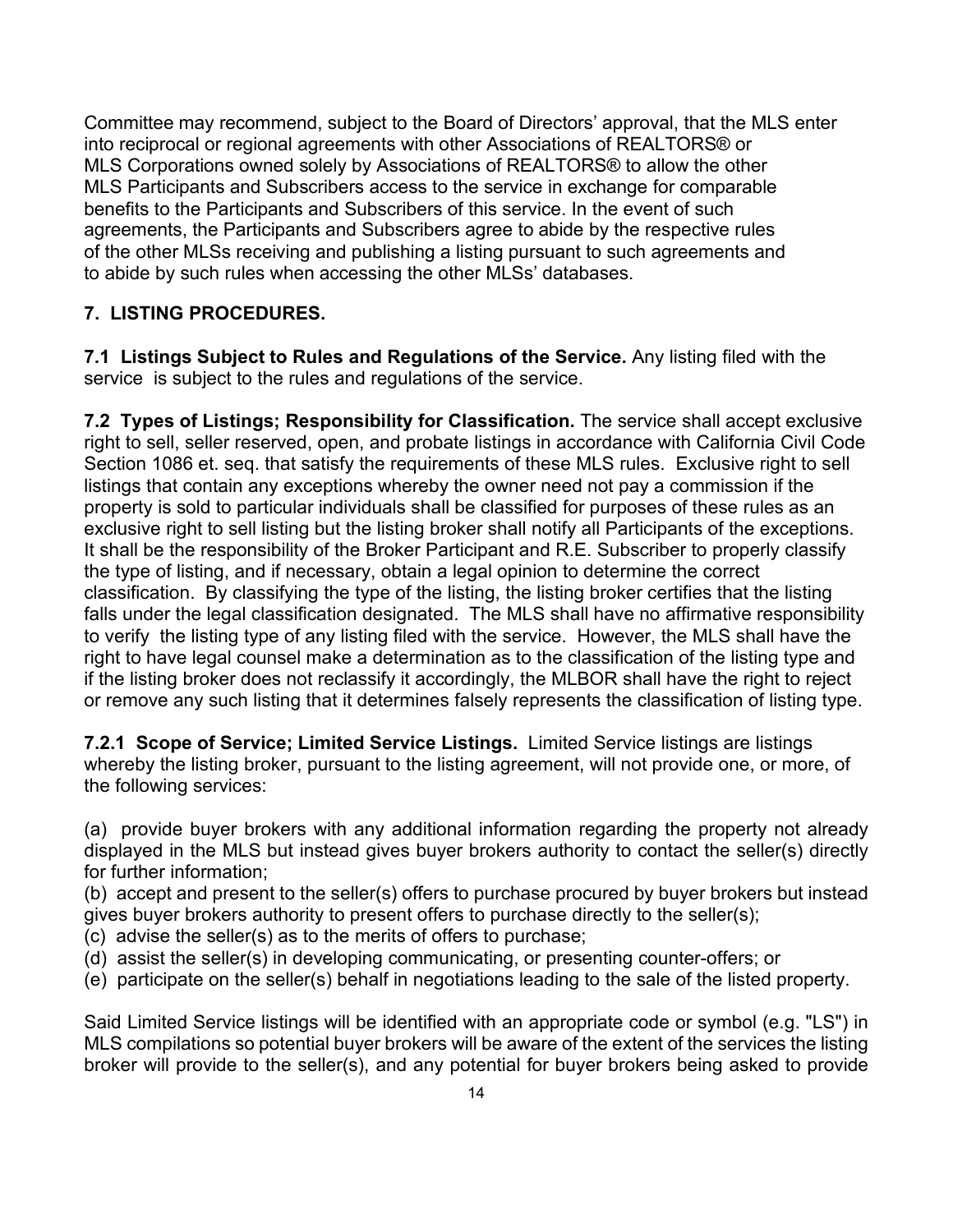some or all of these services to listing broker's clients, prior to initiating efforts to show or sell the property.

**7.2.2 Scope of Service; MLS Entry-Only Listings.** MLS Entry-Only listings are listings whereby the listing broker, pursuant to the listing agreement, will not provide any of the following services:

(a) provide buyer brokers with any additional information regarding the property not already displayed in the MLS but instead gives buyer brokers authority to contact the seller(s) directly for further information;

(b) accept and present to the seller(s) offers to purchase procured by buyer brokers but instead gives buyer brokers authority to present offers to purchase directly to the seller(s);

- (c) advise the seller(s) as to the merits of offers to purchase;
- (d) assist the seller(s) in developing communicating, or presenting counter-offers; or
- (e) participate on the seller(s) behalf in negotiations leading to the sale of the listed property.

Said MLS Entry-Only listings will be identified with an appropriate code or symbol (e.g. "EO") in MLS compilations so potential buyer brokers will be aware of the extent of the services the listing broker will provide to the seller(s), and any potential for buyer brokers being asked to provide some or all of these services to listing broker's clients, prior to initiating efforts to show or sell the property.

**7.2.3 Scope of Service; Legal Obligations.** The scope of service classifications set forth in these rules do not alter any obligations otherwise imposed on real estate licensees under California law, including Department of Real Estate regulations, statutory law and common law. The MLS's acceptance or publication of listings eligible for MLS submission in no way constitutes a validation that said obligations have been met.

**7.3 Types of Properties; Responsibility for Classification.** The MLS shall accept listings that satisfy the requirements of these rules on the following types of property:

7.3.1 Residential 7.3.2 Multi-Family 7.3.3 Lots/Land 7.3.4 Commercial/Industrial 7.3.5 Condominium 7.3.6 Fractional 7.3.7 Lease

It shall be the responsibility of the Broker Participant and R.E. Subscriber to properly classify the type of property listed, and if necessary, obtain a legal opinion to determine the correct classification. By classifying the type of property listed, the listing broker certifies that the listing falls under the classification designated. The MLS shall have no affirmative responsibility to verify the property type of any listing filed with the service. However, the MLS shall have the right to have legal counsel make a determination as to the classification of the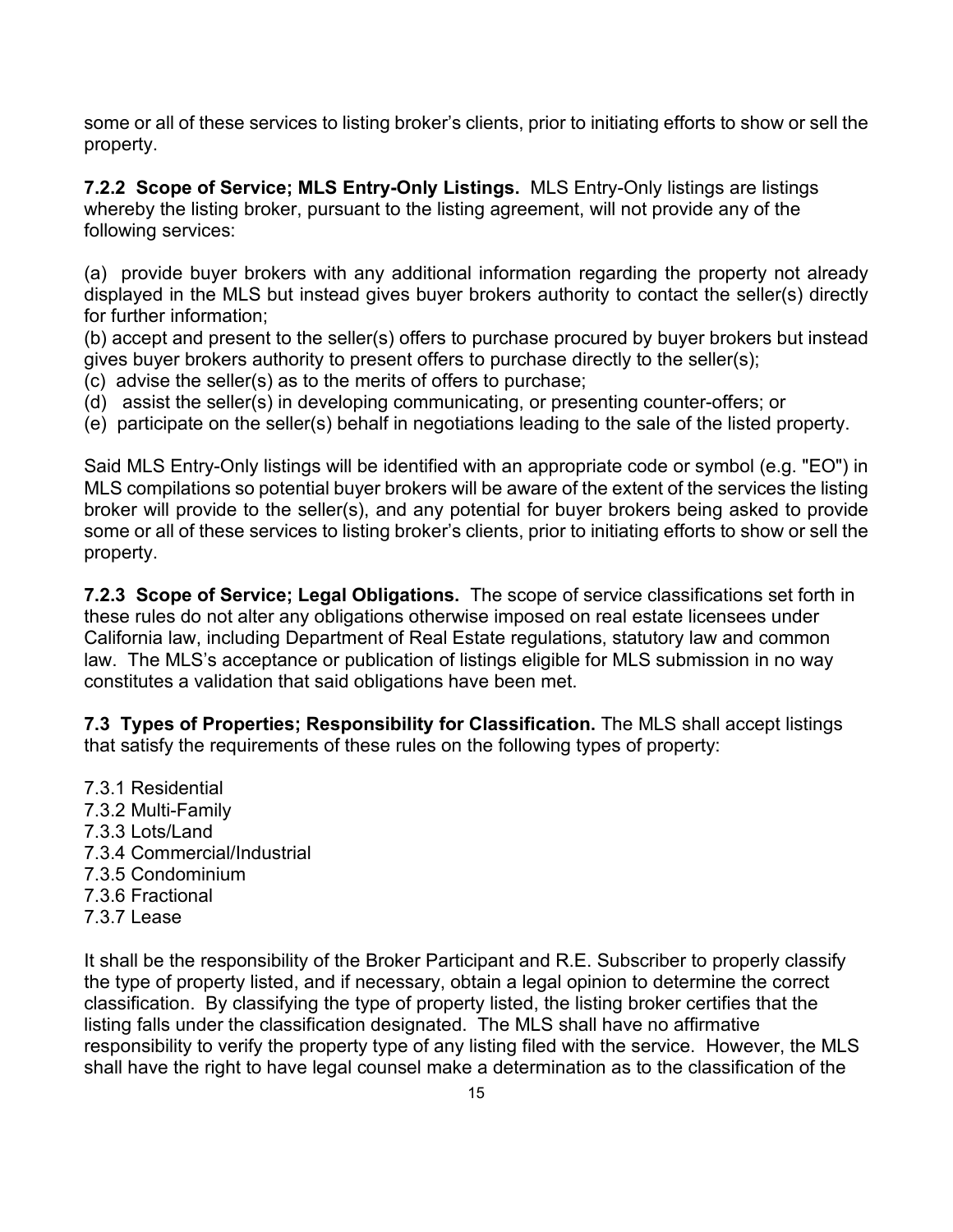property type and if the listing broker does not reclassify it accordingly, the MLBOR shall have the right to reject or remove any such listing that it determines falsely represents the classification of property type of the listing. Submission of duplicate listings by the same Participant within the same property class is prohibited.

**7.4 Compliance with California and Federal Law.** Notwithstanding any other provision of these MLS rules and regulations to the contrary, the service shall accept any listing that it is required to accept under California or federal law.

**7.4.1 Time Frame Definitions.** Unless otherwise expressly indicated, where compliance time frames set forth "days," "days" mean calendar days; "days after" means the specified number of calendar days after the occurrence of the event specified, not counting the calendar date on which the specified event occurs, and ending at 11:59 p.m. on the final day; and "days prior" means the specified number of calendar days before the occurrence of the event specified, not counting the calendar date on which the specified event is scheduled to occur. Where "business days" are expressly referenced, "days" exclude Saturdays, Sundays and all recognized federal and state holidays.

**7.5 Mandatory Submission.** Within 1 business day of marketing or advertising a property to the public or within 2 days after all necessary signatures of the seller(s) have been obtained on the listing or at the beginning date of the listing as specified in the contract, whichever is later, on any exclusive right to sell or seller reserved listing agreement for the sale of one to four unit residential property and vacant lots located within the service area of the MLS, Broker Participants must input the listing to the service for cooperation with other Participants. Public marketing or advertising includes, but is not limited to, conveying or displaying any information about the property or its availability for sale through or on any: windows, signs, public facing websites, social media, brokerage or franchise operated websites (including IDX and VOW), digital communications marketing (ex: email, text or phone blasts, social media messaging), multi-brokerage or franchise listing sharing networks, flyers or written material or on any applications available to the public or through conducting an open house. The public would include anyone outside the broker(s) and agent(s) licensed within a single listing brokerage and their clients, as further described in Section 7.6). Only those listings that are within the service area of the MLS must be input. Open listings, rental listings or listings of property located outside the MLS's service area (see Section 7.7) are not allowed by the service. Lease listings are not required by the service, but may be input at the Broker Participant's option.

**7.6 Exempted Listings.** If the seller refuses to permit the listing to be disseminated by the service on any exclusive right to sell or seller reserved listing agreement for the sale of one to four unit residential property and vacant lots located within the service area of the MLS, the listing broker shall submit to the service within 1 business day after all necessary signatures of the seller(s) have been obtained on the listing agreement or at the beginning date of the listing as specified in the contract, whichever is later, a certification signed by the seller stating that the seller instructs listing broker to do no public marketing or advertising (as public marketing or advertising is defined in Section 7.5), that the only scope of permissible promotion of the property will occur internally within the brokerage and consist of direct one-on-one communication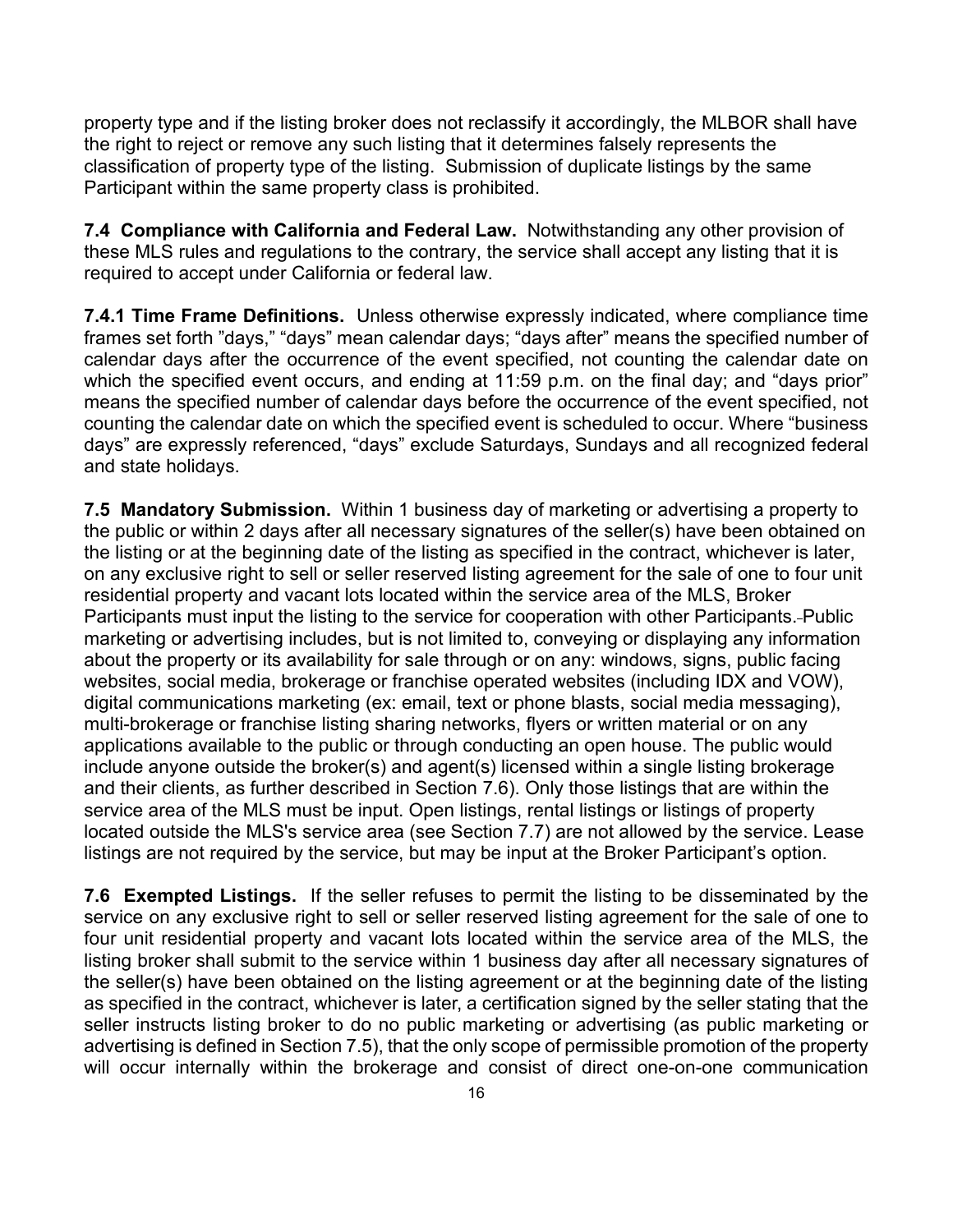between the listing broker and licensees affiliated with the listing brokerage and their respective clients (i.e. "office exclusive") and that seller refuses to authorize the listing to be disseminated by the service. C.A.R. Standard Form SELM and/or RLA may be used for this certification, but in any event, said certification shall include the aforementioned required statements as well as an advisory to seller that, in keeping the listing off the MLS, (1) real estate agents and brokers from other real estate offices, and their buyer clients, who have access to the MLS may not be aware seller's property is for sale, (2) seller's property will not be included in the MLS's download to various real estate Internet sites that are used by the public to search for property listings, (3) real estate agents, brokers and members of the public may be unaware of the terms and conditions under which seller is marketing the property, and (4) any reduction in the exposure of the property may lower the number of offers made and negatively impact the sales price. In the event listing broker commences any public marketing or advertising on an exempted listing, submission to the MLS for dissemination is required within (1) one business day thereafter in accordance with Section 7.5.

**7.7 Service Area.** The MLS's service area shall be determined by the MLS Committee, subject to approval by the Board of Directors. The Mammoth Lakes Board of REALTORS®, Inc. shall service the area with the territorial jurisdiction of Mono and Inyo County. If the BOR has entered into regional MLS agreements or a regional MLS corporation with other MLSs and has enlarged the service area as part of the agreement or corporation, submission of the type of listings specified in section 7.5 is mandatory for the area covered by the combined service areas of the Associations signatory to the regional MLS agreement or part of the regional MLS corporation.

**7.8 Change of Listing Information.** Listing brokers shall input any change in listing information, including the listed price or other change in the original listing agreement, to the MLS within 2 days after the authorized change is received by the listing broker. By inputting such changes to the MLS, the listing broker represents that the listing agreement has been modified in writing to reflect such change or that the listing broker has obtained other legally sufficient written authorization to make such change. MLS tracking of price change information, if any, shall be classified as "non-confidential" for the purpose of allowing Participants and Subscribers to make such information available to clients or customers pursuant to Sections 12.15.1 (Client Copies) and 12.19 (VOWs). [Whether display of this field is permitted for advertising purposes, including IDX display set forth in Section 12.16, is at the discretion of the MLS].

**7.9 Withdrawal of Listing Prior to Expiration.** Listings of property must be withdrawn from the MLS by the listing broker before the expiration date of the listing agreement if the listing broker has received written instructions from the seller to withdraw the listing from the MLS. Listing broker may withdraw any listing from the MLS 48 hours after providing seller with written notice of the broker's intention to withdraw the listing based on a dispute with the seller regarding the terms of the listing agreement. The MLS may require the listing broker to provide a copy of any notice of dispute or any written instructions from the seller. Sellers do not have the unilateral right to require the MLS to cancel any listing. However, the MLS reserves the right to remove a listing from the MLS data base if the seller can document that his or her listing agreement with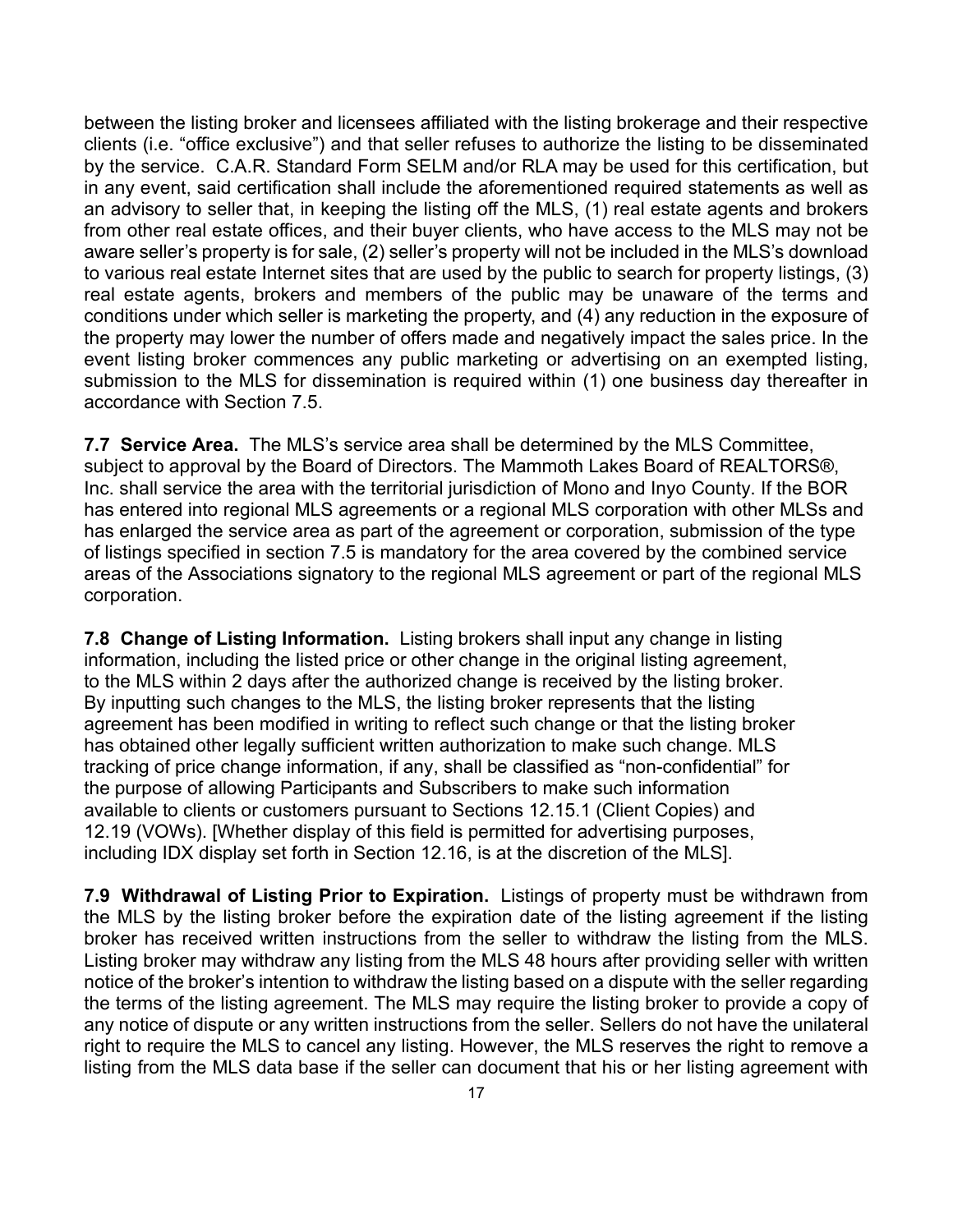the listing broker has been terminated or is invalid. Withdrawal from the MLS with the seller's consent does not relieve the obligation of the listing broker to report the sale and sales price if it closes escrow while the seller is represented by the listing broker.

**7.10 Contingencies.** Any contingency or condition of any term in a listing shall be specified and noticed to the Participants.

**7.11 Detail on Listings Filed With the Service.** All listings input into the MLS shall be complete in every detail including full gross listing price, listing expiration date, compensation offered to other Broker Participants and any other information required to be included as determined by the MLS Committee and approved by the Board of Directors. For residential listings, the property address must be input into the MLS where one exists at the time the listing is filed, or the parcel identification number must be input instead if the property address is unavailable. If no address or parcel identification number is available at the time the residential listing is filed, the listing must, at a minimum, contain a legal description of the property sufficient to describe the location of the property. Listings that are incomplete shall be ineligible for publication in the MLS and subject to immediate removal.

**7.12 Unilateral Contractual Offer; Subagency Optional.** In filing a property with the MLS, the Broker Participant makes a blanket unilateral contractual offer of compensation to the other MLS Broker Participants for their services in selling the property. Except as set forth in Rule 7.15 below, a Broker Participant must specify some compensation to be paid to either a buyer's agent or a subagent and the offer of compensation must be stated in one, or a combination of, the following forms (1) a percentage of the gross selling price; or (2) a definite dollar amount. The amount of compensation offered through the MLS may not contain any provision that varies the amount of compensation offered based on conditions precedent or subsequent or on any performance, activity or event. In the event there are any service fees or administrative costs, etc to be imposed on buyer's agent's compensation any such reductions should be factored in as a reduced amount the listing broker initially offers to a buyer broker and may not be made a condition of the offer. Furthermore, the MLS reserves the right to remove a listing from the MLS database that does not conform to the requirements of this section. At the Broker Participant's option, a Broker Participant may limit his or her offer of compensation to buyer's agents only, to subagents only, or make the offer of compensation to both. Any such limitations must be specified on the property data form and in the MLS. The amount of compensation offered to buyers' agents or subagents may be the same or different but must be clearly specified on the property data profile sheet. Broker Participants wishing to offer subagency to the other MLS Broker Participants must so specify on the property data profile sheet and on the MLS, otherwise, the offer of compensation does not constitute an offer of subagency.

**7.13 Acceptance of Contractual Offer.** The Listing Broker Participant's contractual offer (with or without subagency) is accepted by the Buyer Broker Participant by procuring a buyer which ultimately results in the creation of a sales or lease contract. Payment of compensation by the Listing Broker Participant to the Buyer Broker Participant under this section is contingent upon either (1) the final closing or (2) the Listing Broker Participant's receipt of monies resulting from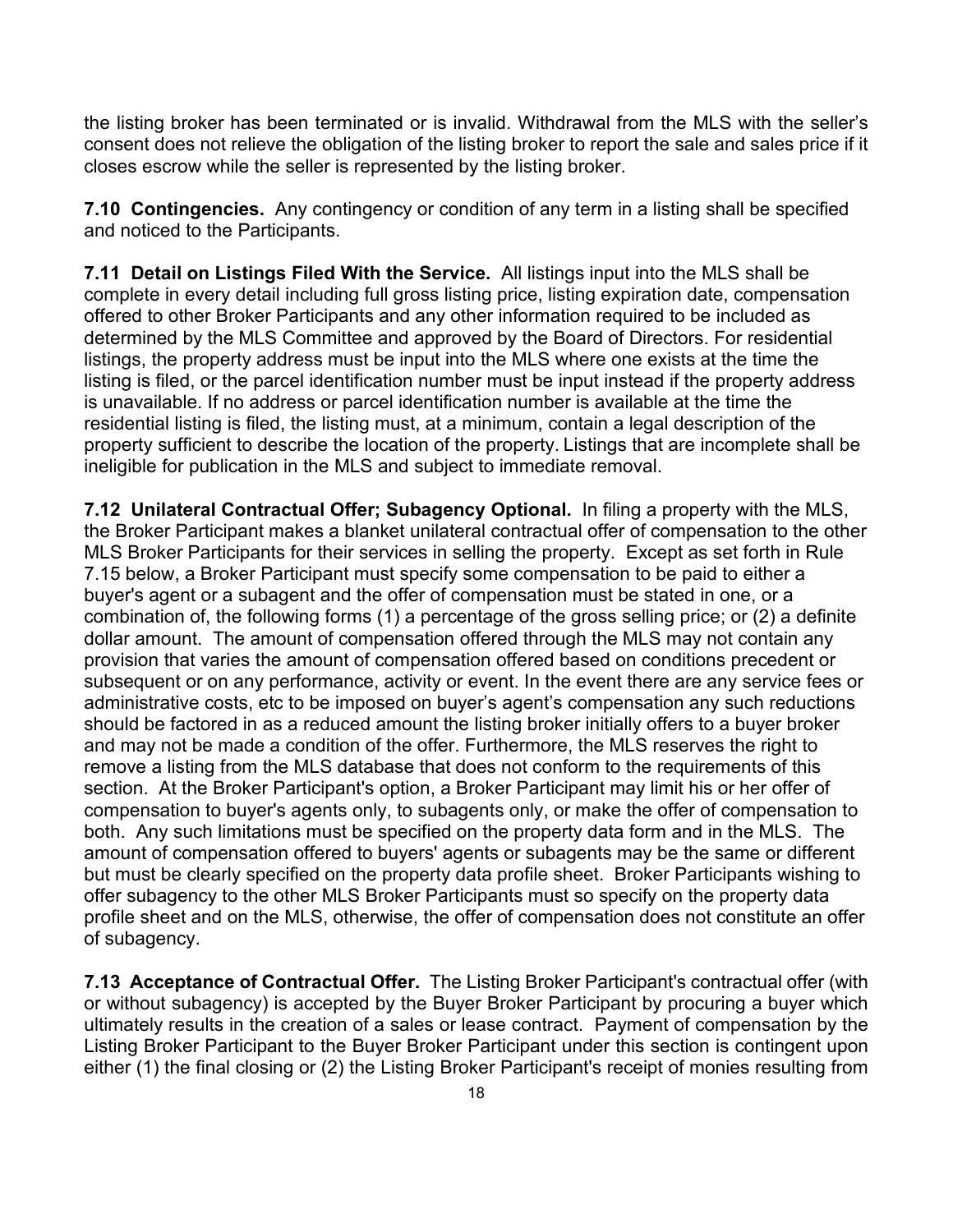the seller's or buyer's default of the underlying sales or lease contract. Notwithstanding this section, the listing broker and/or buyer broker shall still retain any remedies they may have against either the buyer or seller due to a default under the terms of the purchase agreement, listing agreement or other specific contract. Any dispute between Participants arising out of this section shall be arbitrated under Section 16 of these rules and shall not be considered a MLS rules violation.

**7.14 Consent to Act as Dual Agent.** By offering compensation and/or subagency to Broker Participants, the listing broker is not automatically representing that the seller has consented to the buyer broker acting as a dual agent representing both the buyer and the seller. No buyer broker shall act as both an agent of the buyer and the seller without first contacting the listing broker and ascertaining that the seller has consented to such dual agency.

**7.15 Estate Sale, Probate and Bankruptcy Listings.** Compensation offered through the MLS to buyer brokers on estate sale, probate or bankruptcy listings is for the amount published therein as long as the buyer broker produces the contract which is ultimately successful and confirmed by the court, if court confirmation is required. In the event the contract produced by the buyer broker is overbid in court and the overbid contract is confirmed, the original buyer broker shall receive the amount of compensation specified as "unconfirmed buyer broker's compensation" or "u.b.b." in the property data profile sheet and on the MLS. For estate sale or probate listings, the compensation offered through the service under these rules and this section shall be considered an agreement as referred to in California Probate Code Section 10168 and will therefore supersede any commission splits provided by statute when there is no agreement. This section contemplates that estate sale, probate and bankruptcy judges have broad discretion and therefore are not intended as a guarantee of a specific result as to commissions in every probate or bankruptcy sale.

**7.16 Changes to Offer of Compensation By Listing Broker to All Broker Participants.** The listing broker may, from time to time, adjust the published compensation offered to all MLS Broker Participants with respect to any listing by changing the compensation offered on the MLS or providing written notice to the MLS of the change. Any change in compensation will be effective after the change is published in the MLS, either through electronic transmission or printed form, whichever occurs first. The listing broker may revoke or modify the offer of compensation in advance as to any individual Broker Participant in accordance with general contract principles but in no event shall the listing broker revoke or modify the offer of compensation without the buyer broker's consent later than the time the buyer broker (a) physically delivers or transmits by fax or e-mail to the listing broker a signed offer from a prospective buyer to purchase the property for which the compensation has been offered through the MLS, or (b) notifies the listing broker in person or by telephone, fax or e-mail that the buyer broker is in possession of a signed offer from a prospective buyer to purchase the property for which the compensation has been offered through the MLS and is awaiting instructions from the listing broker as to the manner of presentation or delivery of that offer. Any independent advance revocations, modifications of the offer or agreements between real estate brokers are solely the responsibility of such brokers and shall not be submitted to, published by, or governed in any way by the service.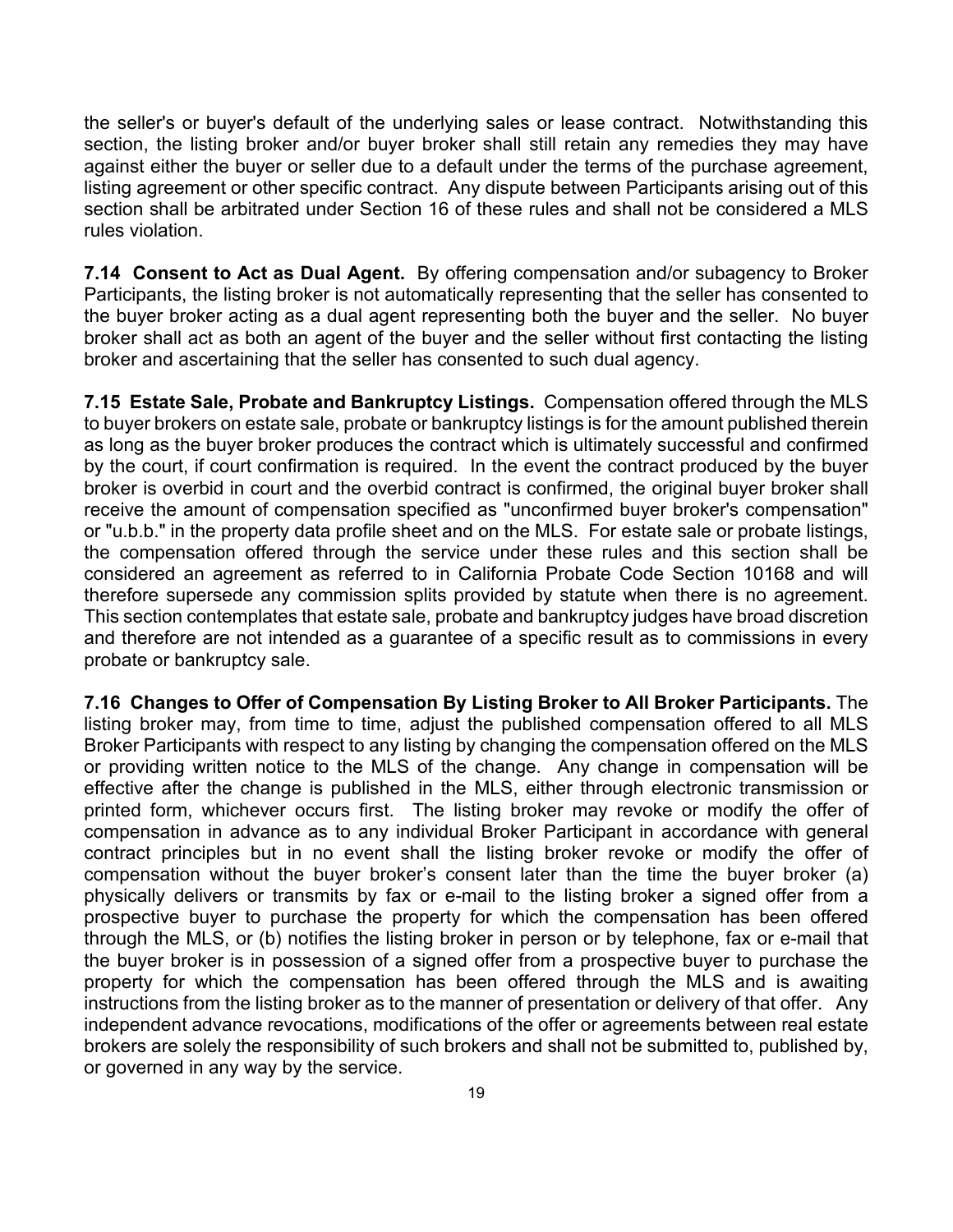**7.17 Broker Participant or R.E. Subscriber as Principal.** If a listing broker has any interest in property, the listing of which is to be disseminated through the service, that person shall disclose that interest on the MLS.

**7.18 Multiple Unit Properties.** All properties which are to be sold or which may be sold separately must be indicated individually in the MLS and will be published separately. When part of a listed property has been sold, the listing broker shall input the appropriate changes on the MLS.

**7.19 Expiration, Extension, and Renewal of Listings.** Listings shall be changed to the appropriate off-market status on the expiration date specified on the listing unless the listing is extended or renewed by the listing broker. The listing broker shall obtain written authorization from the seller(s) before filing any extension or renewal of a listing. Any renewals or extensions received after the expiration date of the original listing shall be treated as a new listing and will be subject to any fees applicable to new listings. At any time and for any reason, the MLS has the right to request a copy of the seller's written authorization to extend or renew a listing. If a listing broker is requested to provide a copy of such authorization and does not do so within 2 days after the request, the listing shall be subject to immediate removal from the MLS.

**7.19.1 Extension for Protected Buyer.** In the event a listing broker's listing has been cancelled or expired but a commission extension right for a protected buyer has been timely activated in the listing agreement and listing broker represents seller in said transaction, listing broker may be considered the "listing broker" for MLS reporting of sale as long as satisfactory documentation is presented to MLS.

#### **7.20 Listings of Participants or Subscribers Suspended, Expelled or Resigned.**

**7.20.1 Failure to Pay MLS Fees; Resignation**. When a Participant or Subscriber is suspended or expelled from the service for failure to pay MLS fees or charges, or if the Participant or Subscriber resigns from the service, the MLS shall cease to provide services to such Participant or Subscriber, including continued inclusion of listings in the MLS compilation of current listing information. In the event listings are removed from the MLS pursuant to this section, it shall be the sole responsibility of the Participant to notify the seller(s) that the property is no longer listed in the MLS.

**7.20.2 Violation of MLS Rules**. When a Participant or Subscriber is suspended or expelled from the service for a violation of the MLS rules and regulations, the MLS shall cease to provide services to such Participant or Subscriber except that the listings in the MLS at the time of suspension or expulsion shall, at the suspended or expelled Participant's option, be retained in the MLS compilation of current listing information until sold, withdrawn or expired, and shall not be renewed or extended by the MLS beyond the termination date of the listing agreement in effect when the expulsion became effective. In the event listings are removed from the MLS pursuant to this section, it shall be the responsibility of the Participant to notify the seller(s) that the property is no longer listed in the MLS. If a suspended or expelled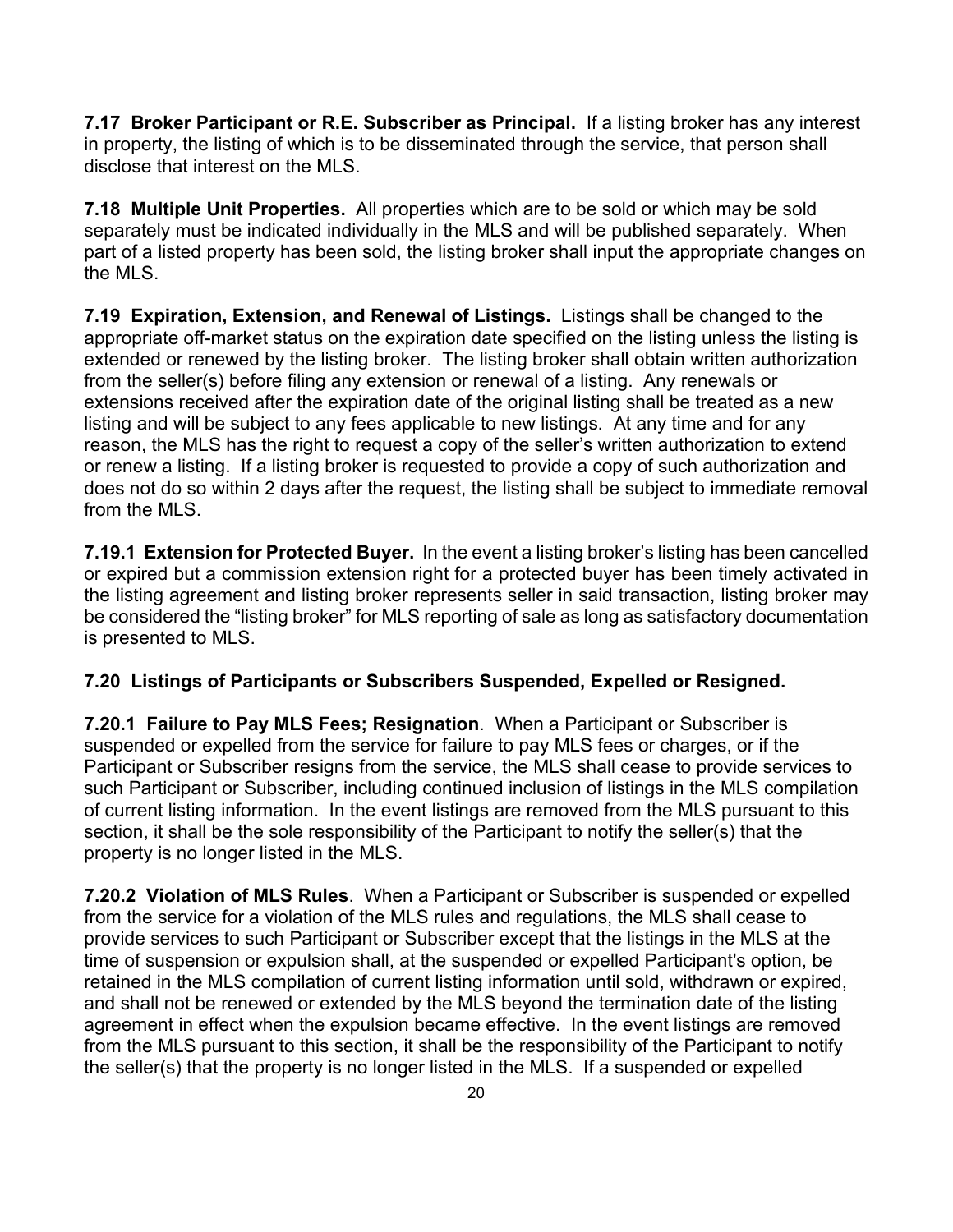Participant opts to keep listings in the MLS until sold, withdrawn or expired under this Section 7.20.2, the Participant must comply with all applicable MLS rules and regulations during such time or the MLS may immediately remove the listings from further display.

**7.21 No Control of Commission Rates or Fees Charged by Participants.** The MLS shall not fix, control, recommend, suggest, or maintain commission rates or fees for services to be rendered by Participants. Further, the MLS shall not fix, control, recommend, suggest, or maintain the division of commissions or fees between cooperating Participants or between Participants and non-Participants.

**7.22 Dual or Variable Rate Commission Arrangements.** The existence of a dual or variable commission arrangement shall be disclosed by the listing broker by a key, code or symbol as required by the MLS. A dual or variable rate commission arrangement is one in which the seller or owner agrees to pay a specified commission if the property is sold by the listing broker without assistance and a different commission if the sale results through the efforts of a buyer broker, or one in which the seller or owner agrees to pay a specified commission if the property is sold by the listing broker either with or without the assistance of a buyer broker and a different commission if the sale results through the efforts of a seller or owner. The listing broker shall, in response to inquiries from potential buyer brokers, disclose the differential that would result in either a cooperative transaction or, alternatively, in a sale that results through the efforts of the seller or owner. If the buyer broker is representing a buyer or tenant, the buyer broker must then disclose such information to his or her client before the client makes an offer to purchase or lease.

**7.23 Right of Listing Broker and Presentation of Counter Offers.** The listing broker has the right to participate in the presentation of any counter-offer made by the seller or lessor. The listing broker does not have the right to be present at any discussion or evaluation of a counteroffer by the purchaser or lessee (except where the buyer broker is a subagent). However, if the purchaser or lessee gives written instructions to the buyer broker that the listing broker not be present when a counter-offer is presented, the listing broker has the right to a copy of the purchaser's or lessee's written instructions.

**7.24 Auction Listings.** Only auction listings which comply with these MLS Rules and Regulations, including, but not limited to Sections 7.12 and 7.13, may be submitted to the Service. Auction listings entered into the MLS system shall have listing contracts as required under these rules, be clearly labeled as auction listings, and provide all the terms and conditions of the auction. Reserve auctions are not permitted on the MLS. Auction listings shall further specify the following:

(a) The list price, which shall be seller's minimum acceptable bid price;

(b) The date, time and place of the auction;

(c) All required procedures for Participants/Subscribers to register their representation of a potential bidder;

- (d) The amount of the buyer's premium, if any;
- (e) The time or manner in which potential bidders may inspect the listed property;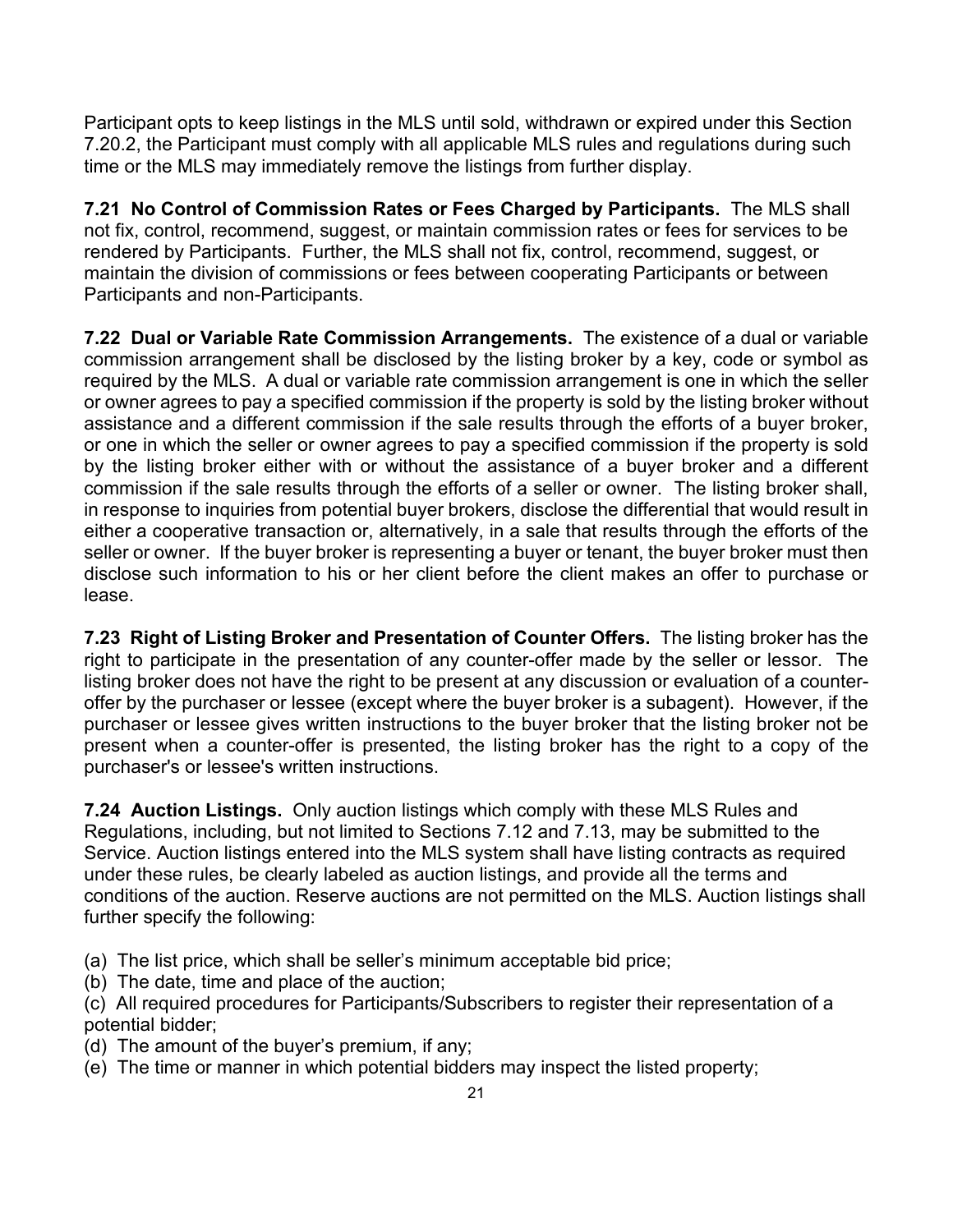(f) Whether or not the seller will accept a purchase offer prior to the scheduled auction; and (g) Any other material rules or procedures for the auction.

Subsections (b) through (g) above shall not appear in a listing's public remarks.

**7.25 Co-Listings.** Only the listings of Participants and Subscribers will be accepted by the MLS. Inclusion of co-listings where the co-listing broker/agent is not a Participant or Subscriber in the MLS is prohibited.

**7.26 Days on Market/Cumulative Days on Market Calculation.** The calculation of Days on Market (DOM) is based on the listing number assigned to the property by the MLS and is tied to the brokerage firm holding the listing. The calculation of Cumulative Days on Market (CDOM) is based on the Assessor's Parcel Number ("APN") until the earlier of a change of ownership or the property is not available for sale and no listing agreement is in effect for a period of 30 days or more. MLS tracking of this field, if any, shall be classified as "nonconfidential" for the purpose of allowing Participants and Subscribers to make such information available to clients or customers pursuant to Sections 12.15.1 (Client Copies) and 12.19 (VOWs). [Whether display of this field is permitted for advertising purposes, including IDX display set forth in Section 12.16, is at the discretion of the MLS].

**7.27 REO Disclosure.** Participants and Subscribers submitting foreclosure, bank-owned or real estate owned ("REO") listings to the service shall disclose said status upon submission of the listing to the service.

**7.28 Short Sale (Lender Approval) Listings.** Participants must disclose potential short sales (defined as a transaction where title transfers, where the sale price is insufficient to pay the total of all liens and costs of sale and where the seller does not bring sufficient liquid assets to the closing to cure all deficiencies) when reasonably known to the listing broker. This section does not allow Participants with short sale listings to place any reduction conditions on compensation offered through the MLS for items such as lender reductions of the gross commission, short sale negotiator fees or other administrative costs of the transaction. Any reductions from the commission for such items, if any, should be factored in as a reduced amount the listing broker initially offers to a buyer broker and may not be made a condition of the offer.

## **8. DOCUMENTATION; PERMISSION; ACCURACY OF INFORMATION.**

**8.1 Listing Agreement and Seller's Permission.** Prior to inputting a listing to the service, the listing broker shall obtain the written agreement of the seller expressly granting the listing broker authority to: (1) file the listing with the service for publication and dissemination to those authorized by the MLS; (2) act as an agent for the seller; (3) abide by the rules of the service; (4) provide timely notice of status changes of the listing to the service; (5) provide sales information including selling price to the service upon sale of the property for publication and dissemination to those authorized by the MLS and (6) publish sales information after the final closing of a sales transaction in accordance with these MLS rules (See Section 10.1).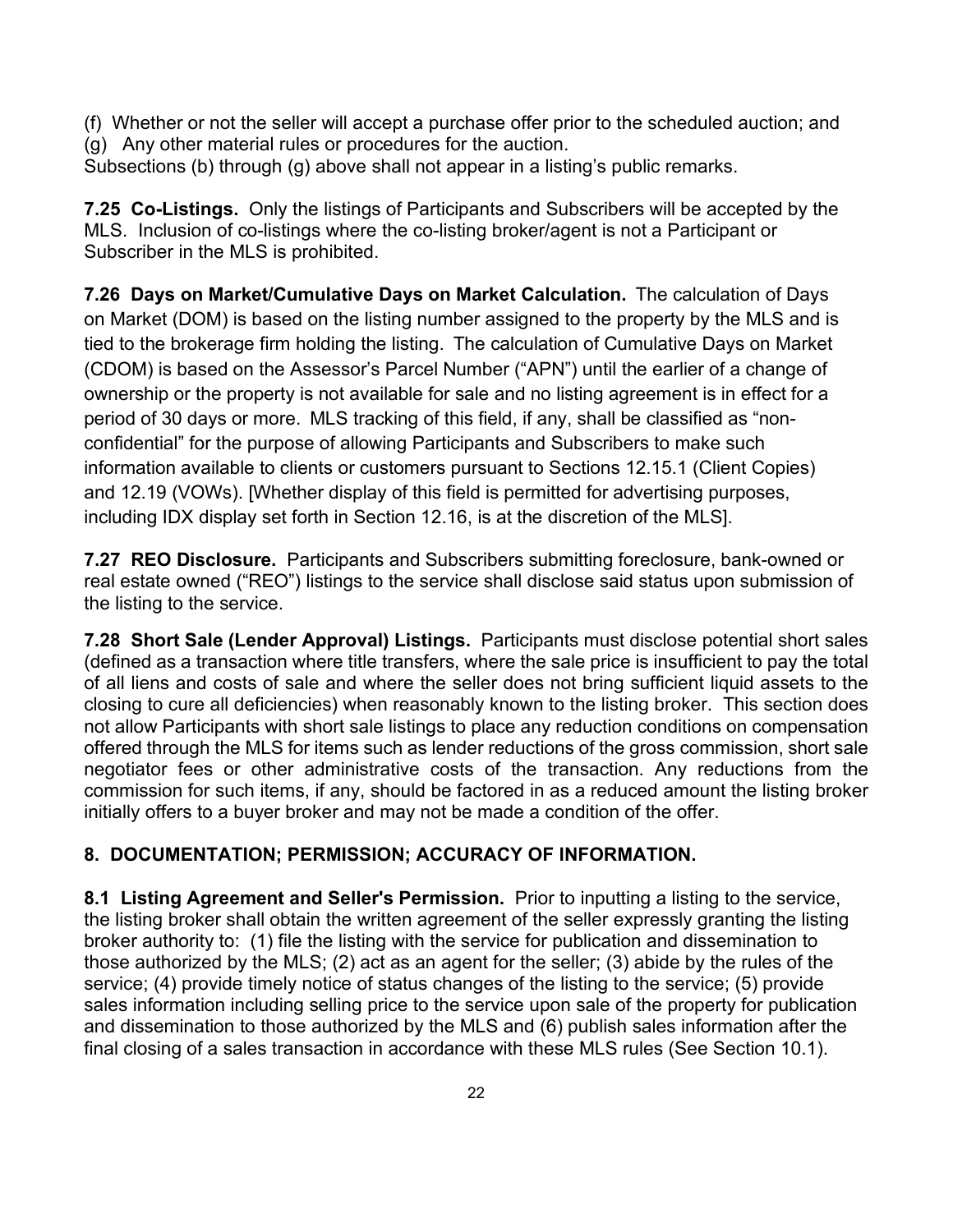**8.2 Written Documentation.** Listing brokers filing listings with the service shall have a written listing agreement with all necessary signatures in their possession. All necessary signatures are those needed to create an enforceable listing, which generally means all named signatories to the listing agreement. In the event there are known additional property owners not made a signatory to the listing, listing broker shall disclose said fact on the service and state whether the listed seller will make the sale contingent on the consent of the additional property owners. Only listings that create an agency relationship between the seller and the Broker Participant are eligible for submission to the service. By inputting a listing to the service, Broker Participants and R.E. Subscribers represent that they have in their possession such written agreements establishing agency and the represented type of listing agreement. The service shall have the right to demand a copy of such written listing agreements and verify the listing's existence and adequacy at any time. The service shall also have the right to demand a copy of seller's written authorization required under these rules. If the Broker Participant or R.E. Subscriber fails to provide documentation requested by the service within 2 days after the service's request, the service shall have the right to immediately withdraw any listings from the data base in addition to disciplining the Participant and Subscriber for a violation of MLS rules.

**8.3 Accuracy of Information; Responsibility for Accuracy.** By inputting information into the MLS computer database, the listing broker represents that the information input is accurate to the best of the listing broker's knowledge. The listing broker shall use good faith efforts to determine the accuracy of the information and shall not submit or input information which the listing broker knows to be inaccurate. Upon receipt of the first publication or electronic transfer by the MLS of such information the listing broker shall make all necessary corrections. The MLS merely publishes the MLS information and has no affirmative responsibility to verify the accuracy of the MLS information. The MLS, however, reserves the right to require Participants and Subscribers to change their MLS information if the MLS is made aware of alleged inaccuracies in the MLS information and the MLS determines that such inaccuracies do in fact exist. The MLS also reserves the right to remove a listing that contains said inaccurate information from the MLS compilation of current listings should Participant or Subscriber refuse or fail to timely correct. A Participant or Subscriber is required to correct inaccurate information within 2 days after being notified of the inaccuracies by the MLS. If a Participant or Subscriber fails to make necessary or required corrections to their MLS information, the Participant and Subscriber shall indemnify and hold harmless the service for any claims, costs, damage or losses, including reasonable attorney fees and court costs, incurred by the MLS as a result of such failure. In no event will the MLS be liable to any MLS Participant, Subscriber or any other party for any indirect, special or consequential damages arising out of any information published in the MLS and all other damages shall be limited to an amount not to exceed the MLS fees paid by the listing broker.

**8.4 Input Defined.** All references or uses of the word "input" shall also include information which is submitted to the MLS for input in the MLS data base by the MLS staff, whether such information was provided to the MLS staff on a "property data form" or otherwise.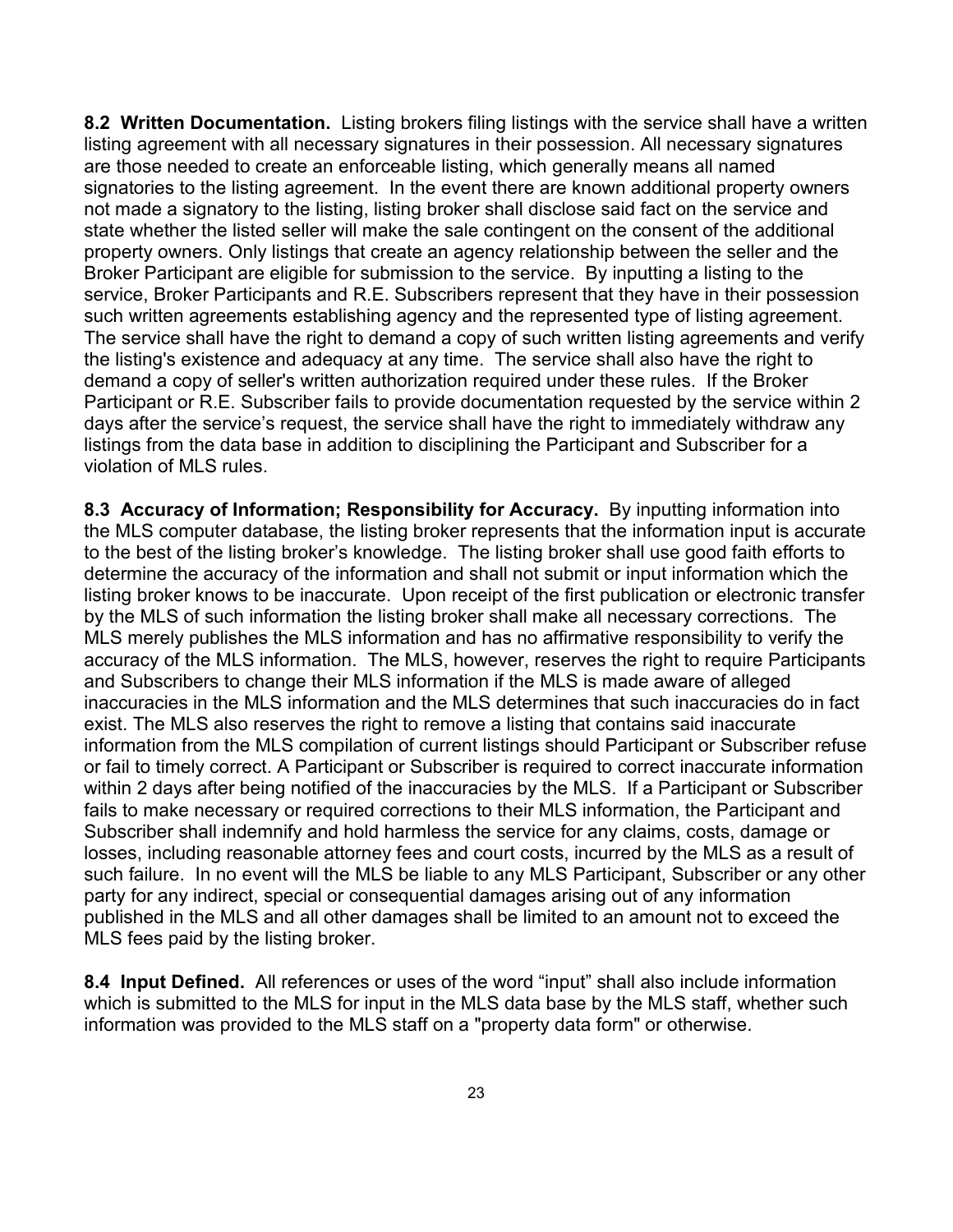**8.5 Buyer, Seller, Purchase and Sale Defined.** Except as provided in Sections 7.5 and 7.6, all references to the buyer shall also include lessee. All references to the seller shall also include lessor. All references to a purchase shall also include a lease. All references to a sale shall also include a lease.

### **9. SELLING PROCEDURES.**

**9.1 Showings and Negotiations.** Appointments for showings and negotiations with the seller for the purchase of listed property filed with the service shall be conducted through the listing broker except under the following circumstances:

(a) the listing broker gives the buyer broker specific authority to show and/or negotiate directly with the seller, or

(b) after reasonable effort and no less than 1 day after the buyer broker cannot contact the listing broker or his representative. However, the listing broker, at his option, may preclude such direct negotiations by the buyer broker by giving notice to all Participants through the MLS.

In the event all showings and negotiations will be conducted solely by the seller, the listing broker shall clearly set forth such fact in the listing information published by the service.

**9.2 Disclosing the Existence of Offers.** Listing brokers, in response to inquiries from buyers or buyer brokers, shall, with the sellers' approval, disclose the existence of offers on the property. Where disclosure is authorized, the listing broker shall also disclose if asked whether offers were obtained by the listing licensee, by another licensee in the listing firm, or by a buyer broker.

**9.3 Availability to Show or Inspect.** Listing brokers shall not misrepresent the availability of access to show or inspect a listed property. It will be a violation of this section in the event showings or tours occur on a property for which listing broker has selected a Section 10 status indicating that there will be no showings.

**9.4 Presentation of Offers.** The listing broker must make arrangements to present the offer as soon as possible, or give the buyer broker a satisfactory reason for not doing so. If a seller(s)/landlord(s) has directed that offers are not to be presented for any length of time, seller's direction authorizing such arrangement shall be in writing, and listing broker shall provide clear and accurate notice of the date/time of presentation of offers as set forth in the written instruction to Participants and Subscribers in the MLS. In the event a listing broker will not be participating in the presentation of offers, the listing broker shall clearly indicate this fact in the listing information published by the service.

**9.5 Submission of Offers and Counter-Offers.** The listing broker shall submit to the seller/landlord all offers until closing unless precluded by law, governmental rule or expressly instructed in writing by the seller/landlord otherwise. If requested by buyer broker in writing, listing broker shall provide buyer broker with listing broker's written verification that buyer broker's offer was presented (or a written notification that the seller has waived the obligation to have the offer presented), said verification to be provided to buyer broker within 3 days of buyer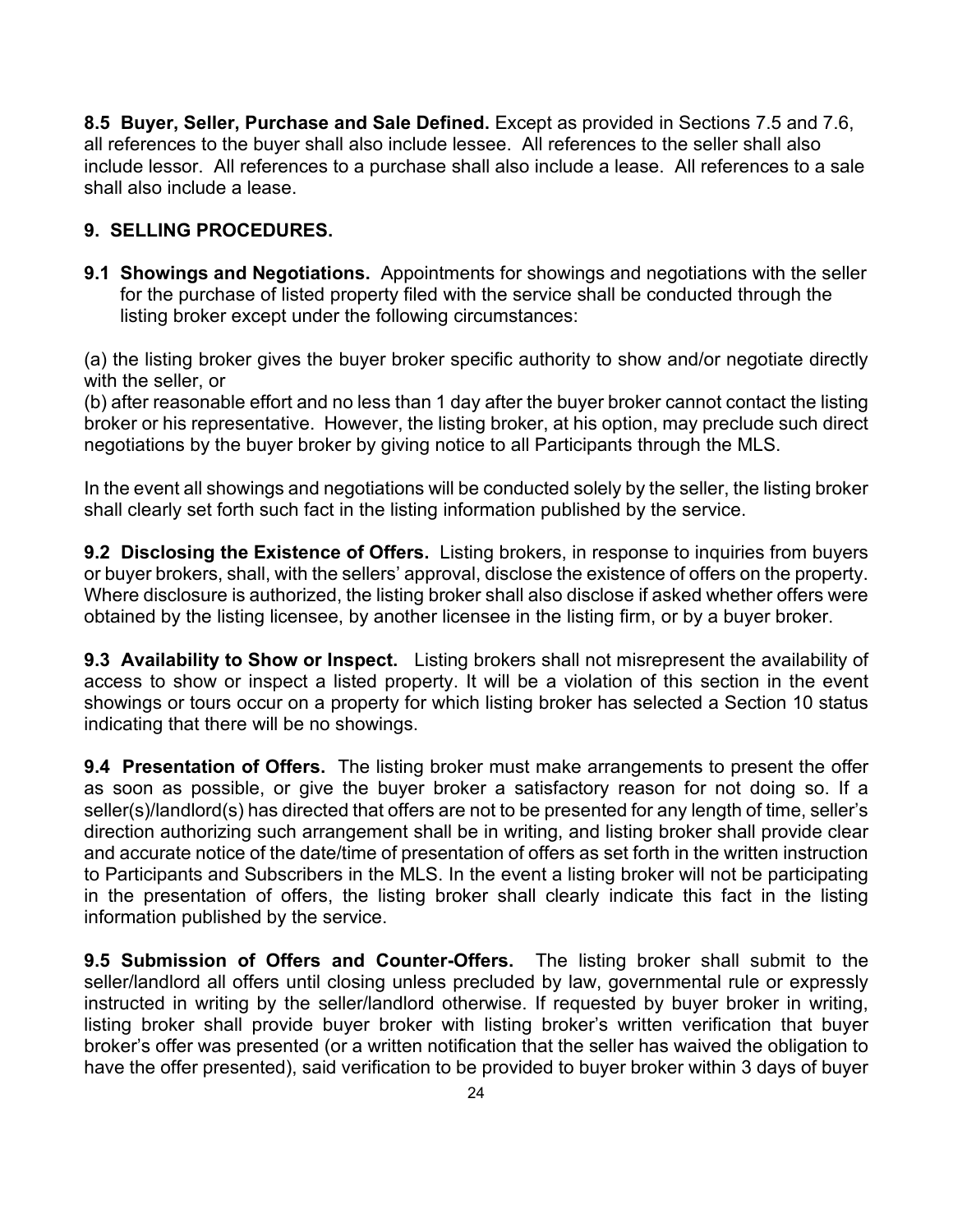broker's request. The buyer broker acting for buyer/tenant, shall submit to buyer/tenant all offers and counter-offers until acceptance.

**9.6 Right of Buyer Broker in Presentation of Offer.** The buyer broker has the right to participate in the presentation of any offer to purchase he secures. The buyer broker does not have the right to be present at any discussion or evaluation of that offer by the seller and the listing broker. However, if the seller gives written instructions to the listing broker requesting that the buyer broker not be present when an offer the buyer broker secured is presented, the buyer broker shall convey the offer to the listing broker for presentation. In such event, the buyer broker shall have the right to receive a copy of the seller's written instructions from the listing broker. Nothing in this section diminishes or restricts the listing broker's right to control the establishment of appointments for offer presentations.

**9.7 Change of Compensation Offer by Buyer Broker.** The buyer broker shall not use the terms of an offer to purchase to attempt to modify the listing broker's offer of compensation nor make the submission of an executed offer to purchase contingent on the listing broker's agreement to modify the offer of compensation. However, failure of a buyer broker to comply with this rule shall not relieve a listing broker of the obligation to submit all offers to the seller as required by Section 9.4.

**9.8 Buyer Broker as a Purchaser.** If a buyer broker wishes to acquire an interest in property listed with a listing broker, such contemplated interest shall be disclosed to the listing broker prior to the time an offer to purchase is submitted to the listing broker.

**9.9 Physical Presence of Participant or Subscriber.** A Participant or Subscriber must be physically present on the property at all times when providing access to a listed property unless the Seller has consented otherwise.

(**NOTE:** Nothing in these rules shall preclude the listing broker and buyer broker from entering into a mutual agreement to change cooperative compensation.)

## **10. REPORTING SALES AND OTHER INFORMATION TO THE SERVICE.**

**10.1 Statuses.** The definitions of the stages of property status are set forth as follows:

#### **On-Market Statuses (Marketing/Advertising Is Occurring)**

a) Active (A): A valid listing contract exists and no offer (with or without contingencies) has been accepted. This is an On-Market status.

b) Active Under Contract (AUC): Offer accepted and either 1) Seller requests that property remain in an On-Market status and is willing to show the property and accept back-up offers, or 2) the sale is subject to court or other third party approval. This is an On-Market status.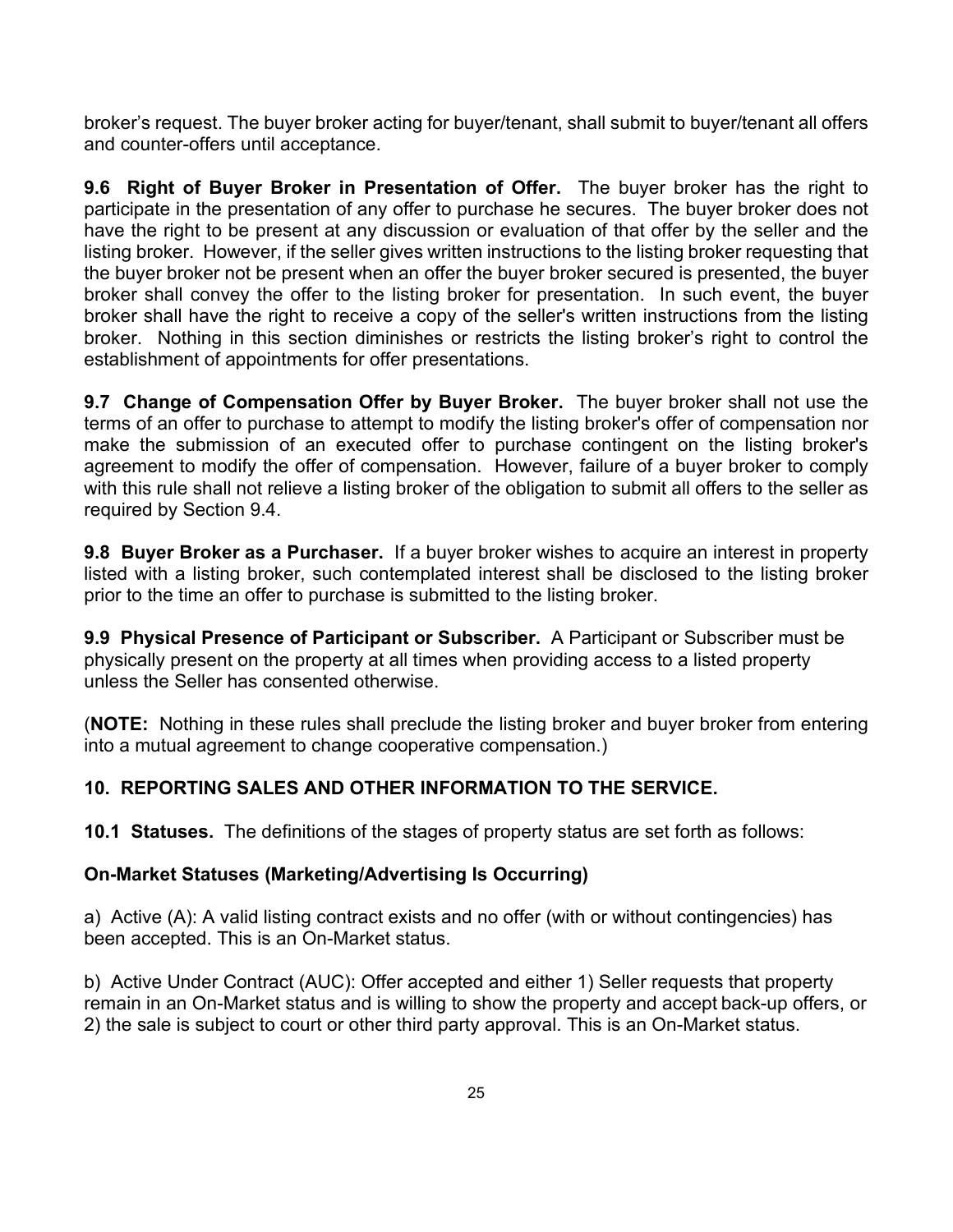#### **Off-Market Statuses (Marketing/Advertising Is Not Occurring)**

c) Hold (HLD): A valid listing contract is in effect, however, because of various reasons such as repairs, illness, guests, etc., the Seller has requested that temporarily there be no showings. This is an Off-Market status.

d) Withdrawn (WTD): A valid listing contract is in effect, however the property is no longer being marketed. This is an Off-Market status.

e) Pending (P): The Seller has accepted an offer and is not soliciting further offers through the MLS. This is an Off-Market status (however any incidental remaining marketing is not a violation of said status).

f) Canceled (C): The listing agreement has been canceled in writing. This is an Off-Market status.

g) Expired (EXP): The listing agreement has expired. The time frame of the existing listing contract has run out. This is an Off-Market status.

- h) Sold (S): Escrow has closed. This is an Off-Market status.
- i) Leased (L): The property has been leased. This is an Off-Market status.

**10.2 Reporting of Sales.** Listings with accepted offers shall be reported to the MLS or input into the MLS database by the listing broker as "pending" or "active under contract" within 2 days after the acceptance unless the negotiations were carried on under Section 9.1 (a) or (b), in which case, the buyer broker shall notify the listing broker of the "pending" or "active under contract" status within 2 days after acceptance, whereby the listing broker shall then report or input the status change to the MLS within 2 days of receiving notice from the buyer broker. The listing shall be published on the MLS as "pending" or "active under contract" with no price or terms prior to the final closing. Upon final closing, the listing broker shall report or input the listing in the MLS as "sold" and report the selling price within 2 days after the final closing date unless the negotiations were carried on under Section 9.1 (a) or (b), in which case, the buyer broker shall notify the listing broker of the "sold" status and selling price within 2 days after the final closing date, whereby the listing broker shall then report or input the status change and selling price to the MLS within 2 days of receiving notice from the buyer broker. Listings which were not input into the MLS as a result of the seller's instructions may be input into the MLS "sold" data at the listing broker's option. Additionally, an MLS may accept the reporting of sales information solely for comp purposes about other properties which were not otherwise eligible for input into the MLS but are located in the MLS's primary geographic service area and "sold" by a MLS participant and/or subscriber who represented the underlying property owner (i.e. broker who represented the seller or broker who represented the buyer), as long as such reporting is authorized by the underlying property owner to the broker who represented it, (documentation of which must be presented to MLS, if requested by the MLS), and the circumstances of the representation are disclosed on the Service by the reporting participant or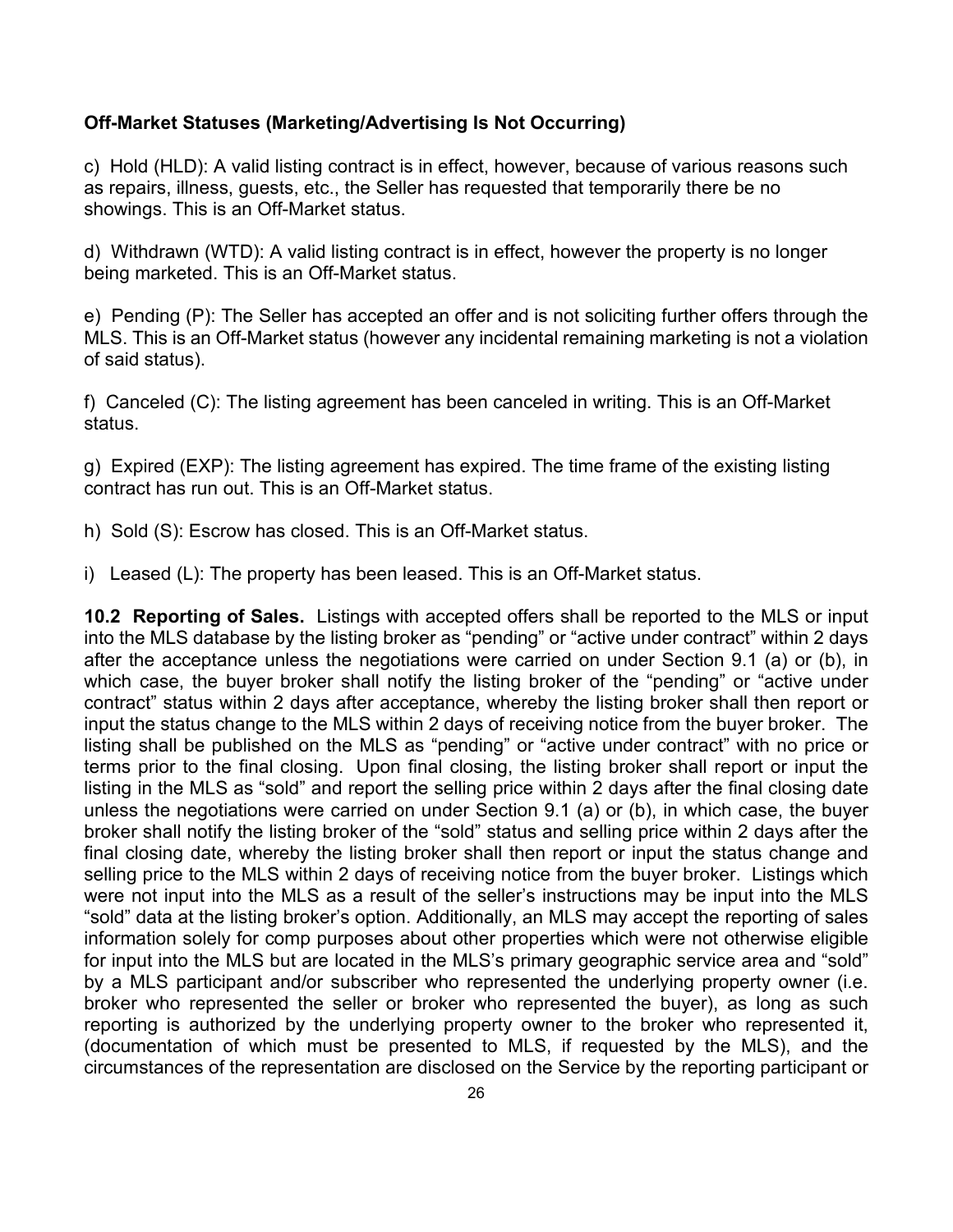subscriber. Any discretionary submission of sales information must occur within 30 days after close of escrow.

**10.3 Removal of Listings for Refusal/Failure to Timely Report Status Changes.** The MLS is authorized to remove any listing from the MLS compilation of current listings where the Participant or Subscriber has refused or failed to timely report status changes. Prior to the removal of any listing from the MLS, the Participant and/or Subscriber shall be advised of the intended removal so the Participant and/or Subscriber can advise his or her client(s).

**10.4 Reporting Cancellation of Pending Sale.** The listing broker shall report the cancellation of any pending sale to the service within 2 days after cancellation occurs, and the listing shall be reinstated immediately as long as there is still a valid listing.

**10.5 Refusal to Sell.** If the seller of any listed property filed with the service refuses to accept a written offer satisfying the terms and conditions stated in the listing, such fact shall be transmitted immediately to the service and to all Participants.

## **11. OWNERSHIP OF MULTIPLE LISTING SERVICE COMPILATIONS AND COPYRIGHTS; DATA RIGHTS AND RESPONSIBILITIES OF THE SERVICE**

**11.1 MLS Compilation Defined.** The term "MLS compilation" includes, but is not limited to, the MLS computer data base and all data and content therein, including but not limited to photographs, images (including maps), graphics, audio and video recordings, virtual tours, drawings, descriptions, remarks, narratives, pricing information, statistics and other details or information related to listed property, all printouts of data and content from the MLS computer database, and all MLS publications. The MLS Compilation is protected by all applicable intellectual property laws.

**11.2 Active Listing MLS Compilation Defined.** "Active listing MLS compilation" shall mean that portion of the MLS compilation which includes listings currently for sale and all other indexes and other information relating to the current listing information.

**11.3 Comparable Data MLS Compilation Defined.** "Comparable data MLS compilation" shall mean that portion of the MLS compilation that includes the off market data, sold and appraisal information regarding properties that are not currently for sale and all indexes and information relating to the sold information compilation.

**11.4 Authority to Put Listings in MLS Compilation.** By submitting any property listing content (e.g., photographs, images, graphics, audio and video recordings, virtual tours, drawings, renderings or any other representation, descriptions, remarks, narratives, pricing information, and other details or information related to listed property) to the MLS or inputting listing information into the MLS compilation, Participants and Subscribers represent and warrant that they have been authorized to grant license and also thereby do grant authority for and license the MLBOR to include the property listing content in its copyrighted MLS compilation. By submitting any property listing content to the MLS, Participants and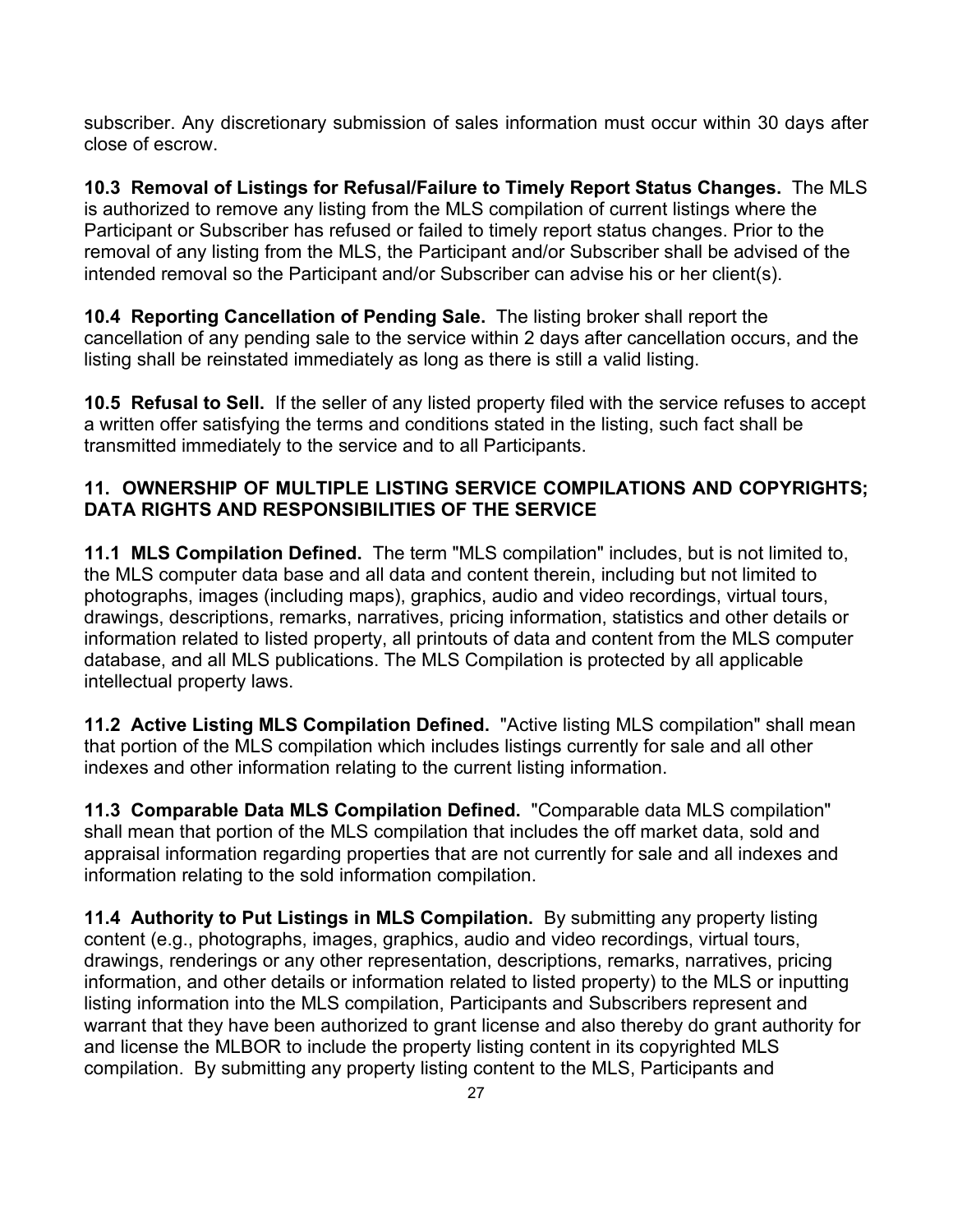Subscribers represent and warrant that they have been authorized to report information about the sales, price and terms of a listing, have authority to grant and also thereby do grant authority for the MLBOR to include the sold information in its copyrighted MLS compilation.

**11.5 Photographs/Images on the MLS.** By submitting photographs/images, including but not limited to photographs, images, graphics, audio and video recordings, virtual tours, drawings, renderings or any other representations (collectively referenced in these Rules as photographs and or images) to the MLS, the Participant and/or Subscriber represents and warrants that he or she either owns the right to reproduce and display such photographs or has procured such rights from the appropriate party, and has the authority to grant and hereby grants the MLS and the other Participants and Subscribers the right to reproduce and display the photographs in accordance with these rules and regulations. Use of photographs by a subsequent listing agent requires prior written authorization from the originating listing agent or other appropriate party with the legal right to reproduce and display such photographs. Except by the MLS for purposes of protecting its rights under Section 11.6, branding of photographs and or images, including but not limited to photographs displaying "for sale" signs posted on the property, is prohibited. At least one (1) photograph or image accurately displaying the listed property (except where sellers expressly direct that photographs of their property not appear in MLS compilations) is required to be posted on the MLS at the time of submission of the listing in all categories other than business opportunity. The MLS reserves the right to remove any non-compliant photographs and or images from MLS display should Participant or Subscriber refuse or fail to bring said photographs and or images into compliance with the requirements of this rule after being notified and instructed to correct by the MLS.

**11.6 Copyright Ownership.** All right, title, and interest in each copy of every MLS compilation created and copyrighted by the BOR, and in the copyrights therein, shall at all times remain vested in the MLBOR The MLBOR shall have the right to license such compilations or portions thereof to any entity pursuant to terms agreed upon by the Board of Directors.

**11.7 Licensing of MLS Compilations.** Each Participant shall be entitled to license from the MLBOR the number of copies of each MLS compilation of active listing and comparable data information sufficient to provide the Participant and Subscriber with one copy of such MLS compilation. Participants and Subscribers shall acquire by such license only the right to use the MLS compilations in accordance with these rules. Clerical Users may have access to the information solely under the direction and supervision of the Participant or Subscriber. Clerical Users may not provide any MLS compilation or information to persons other than the Participant or the Subscriber under whom the clerical user is registered.

**11.8 Database Preservation.** No data may be removed from the MLS compilation other than by the service. Although a listing may be removed from display in the MLS compilation of current listing information, all data submitted to the MLS will remain in the database for historical and other purposes approved by the service (unless the service itself removes said data in accordance with other provisions of these rules).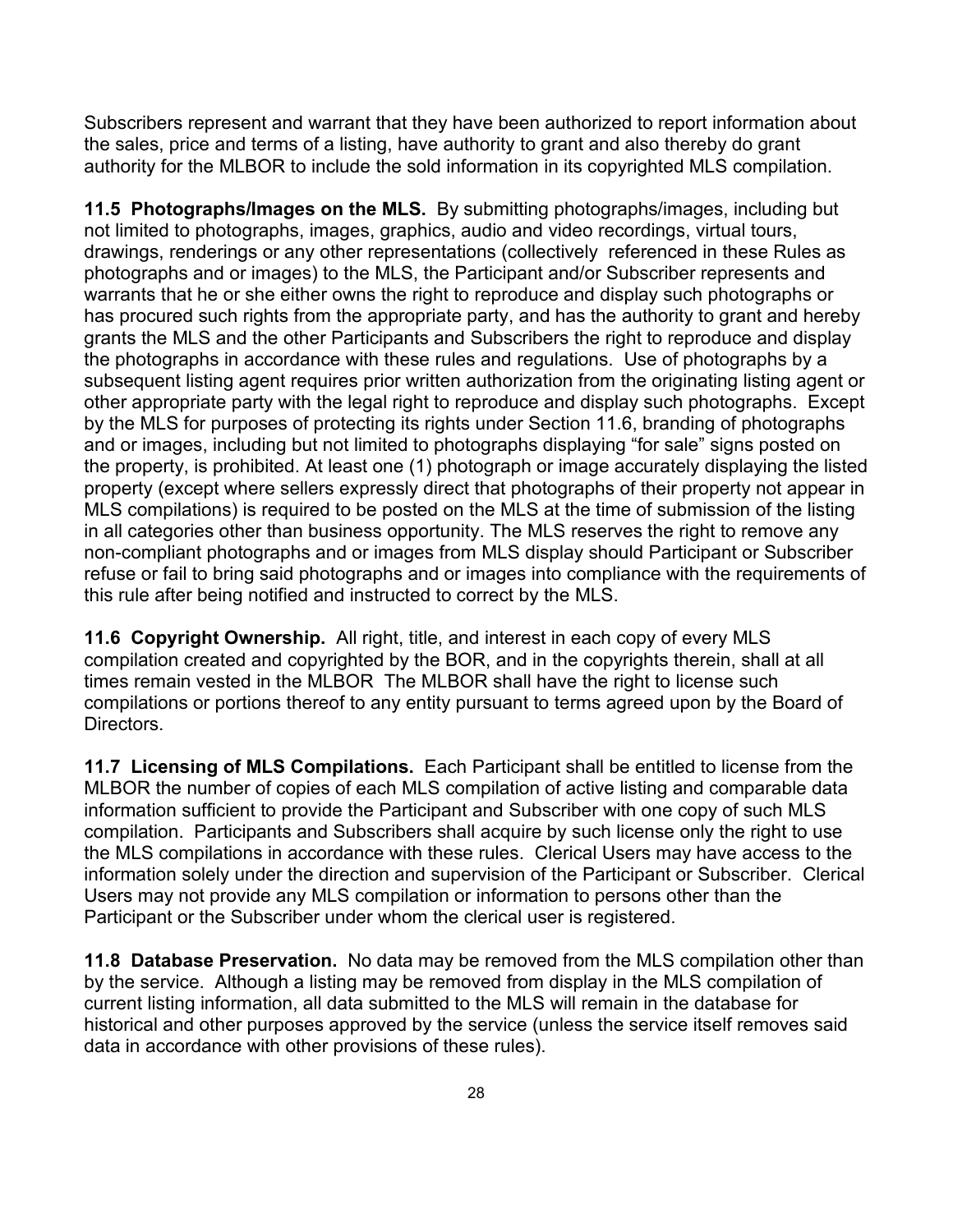**11.9. Removal of and Responsibility for Content.** The MLS has the right, but not the obligation, to reject, pull down, restrict publication of, access to or availability of content the MLS in good faith considers to be obscene, lewd, lascivious, filthy, excessively violent, harassing, unlawful or otherwise objectionable. Participants and Subscribers remain solely responsible and liable for the content they provide. In no case will any monitoring or removal of Participants' or Subscribers' content by the MLS make it responsible or liable for such content.

**11.10. Data Privacy.** By participation in the service, Participants and Subscribers represent and warrant that they have given all lawfully required privacy notices and opt-out rights to their respective seller and buyer clients whose personal information, as defined in the California Consumer Privacy Act ("CCPA"), may be submitted or included in the MLS compilation. C.A.R. Standard Form CCPA may be used to satisfy the notice requirements set forth in this rule, but if an alternate document is used, it must show that required privacy notices and opt-out rights have been given. All Participants and Subscribers are required to comply with this rule's notice requirements regardless of whether they are considered a "business" or "third party" or otherwise under the CCPA. The service shall have the right to demand a copy of written verification that such lawfully required privacy notices and opt-out rights have been given at any time. If the Participant or Subscriber fails to provide documentation requested by the service within 1 day after the service's request, the service shall have the right to immediately withdraw any listings from the data base in addition to disciplining the Participant and Subscriber for a violation of MLS rules.

In the event the MLS receives a consumer opt-out or deletion request, the MLS reserves the right to remove or delete personal information as may be, in its discretion, necessary to satisfy or otherwise accommodate the CCPA. The MLS's obligation to do so will vary given the circumstances and the extent to which the MLS is covered by the CCPA, thus the MLS also reserves the right to reject what it determines are unfounded or non-mandated opt-out or deletion requests, if any.

**11.11 Indemnification; Limitation of Liability.** Participant and Subscriber shall defend, indemnify and hold harmless the service and every other Participant and Subscriber from and against any liability, claims, costs, damage or losses, including reasonable attorney fees and court costs, resulting from or arising out of any content Participant and/or Subscriber submit to or in any way wrongfully reproduce from the Service. In no event will the MLS be liable to any MLS Participant, Subscriber or any other party for any indirect, special or consequential damages arising out of any information published in the MLS and all other damages shall be limited to an amount not to exceed the MLS fees paid by the listing broker.

**11.12 Pursuing Complaints of Unauthorized Use of Listing Content.** MLS Participants and Subscribers may not take legal action against another Participant or Subscriber for alleged rules violation(s) unless the complaining Participant or Subscriber has first exhausted the remedies provided in these rules.

**(a) Notice.** Any Participant or Subscriber who believes another Participant or Subscriber has engaged in the unauthorized use or display of listing content, including photographs, images,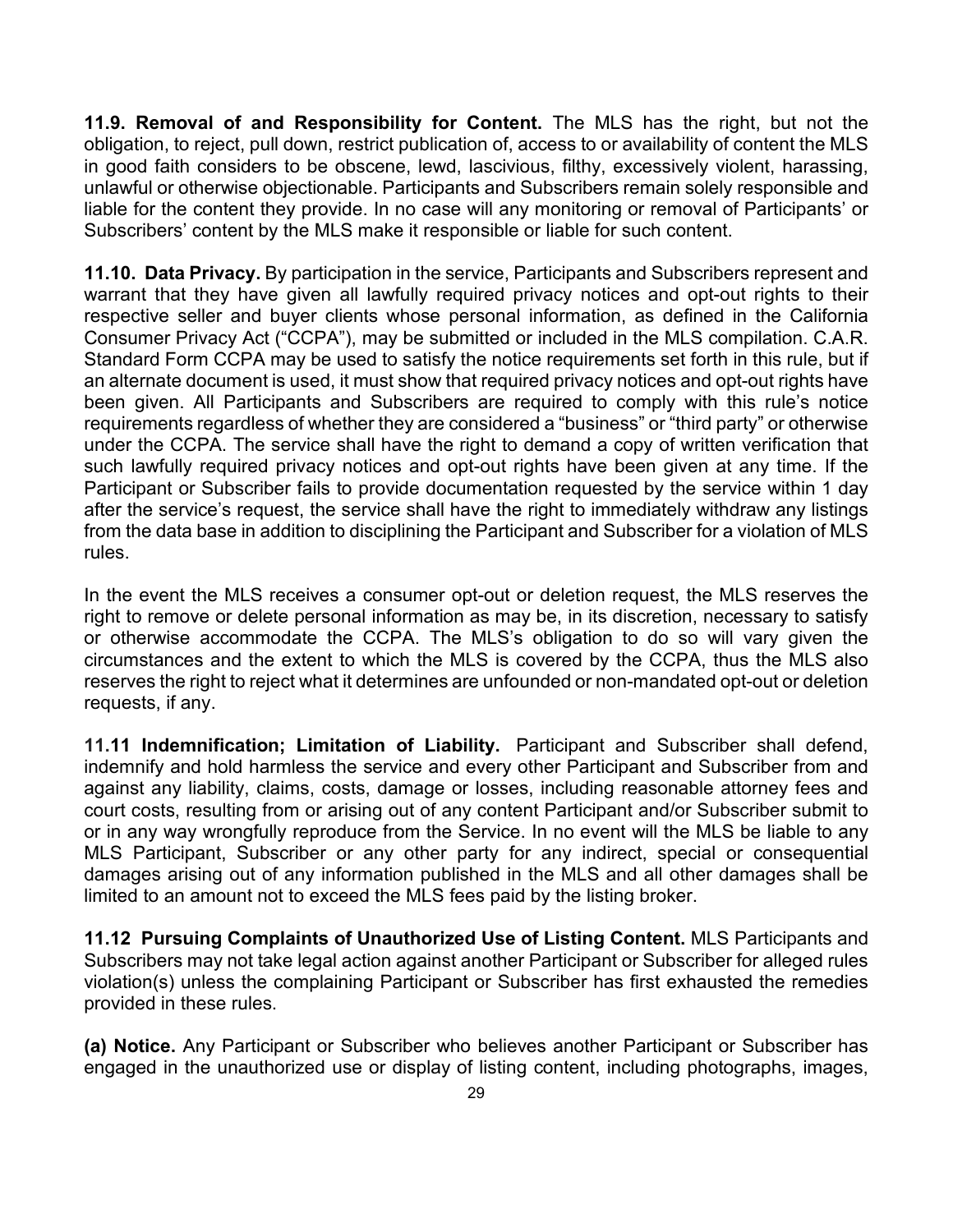audio or video recordings, and virtual tours, shall send notice of such alleged unauthorized use to the MLS. Such notice shall be in writing, specifically identify the allegedly unauthorized content, and be delivered to the MLS not more than sixty (60) days after the alleged misuse was first identified. No Participant or Subscriber may pursue action over the alleged unauthorized use and display of listing content in a court of law without first completing the notice and response procedures outlined in this section of the MLS rules.

**(b) Response.** Upon receiving a notice, the applicable Committee/Board of Directors will send the notice to the Participant or Subscriber who is accused of unauthorized use. Within ten (10) days from receipt, the Participant or Subscriber must either: 1) remove the allegedly unauthorized content, or 2) provide proof to the Committee/Board of Directors that the use is authorized. Any proof submitted will be considered by the Committee/Board of Directors, and a decision of whether it establishes authority to use the listing content will be made within thirty (30) days.

**(c) Determination.** If the Committee/Board of Directors determines that the use of the content was unauthorized, the Committee/Board of Directors may issue sanctions pursuant to the MLS rules, including a request to remove and/or stop the use of the unauthorized content within ten (10) days after transmittal of the decision. If the unauthorized use stems from a violation of the MLS rules, that too will be considered at the time of establishing an appropriate sanction.

**(d) Court Action If Uncured.** If after ten (10) days following transmittal of the Committee's/Board of Director's determination the alleged violation remains uncured (i.e. the content is not removed or the rules violation remains uncured), then the complaining party may seek action through a court of law.

**11.13 Participant Access and Entitlement to Their Own Listing Information; Data Portability.** The Service must, upon request, promptly provide a Participant (or the Participant's designee) a data feed containing, at minimum, all active MLS listing content input into the MLS by or on behalf of the Participant and all of the Participant's off-market listing content available in the MLS system. The delivery charges for the Participant's listing content shall be reasonably related to the actual costs incurred by the MLS. The data feed must be in compliance with the prevailing RESO (Real Estate Standards Organization) standards required by NAR MLS Policy. The Service will not limit the use of the Participant's listing content by the Participant or the Participant's designee.

**11.14 Data Feed Available to Participants.** The service must offer a Participant a single data feed in accordance with a Participant's licensed authorized uses. At the request of a Participant, the service must provide the single data feed for that Participant's licensed uses to that Participant's designee. The designee may use the single data feed only to facilitate that Participant's licensed uses on behalf of that Participant.

**11.15 Brokerage Back Office Data Feeds.** The service must provide to Participants the Brokerage Back Office Data for use subject to the terms below: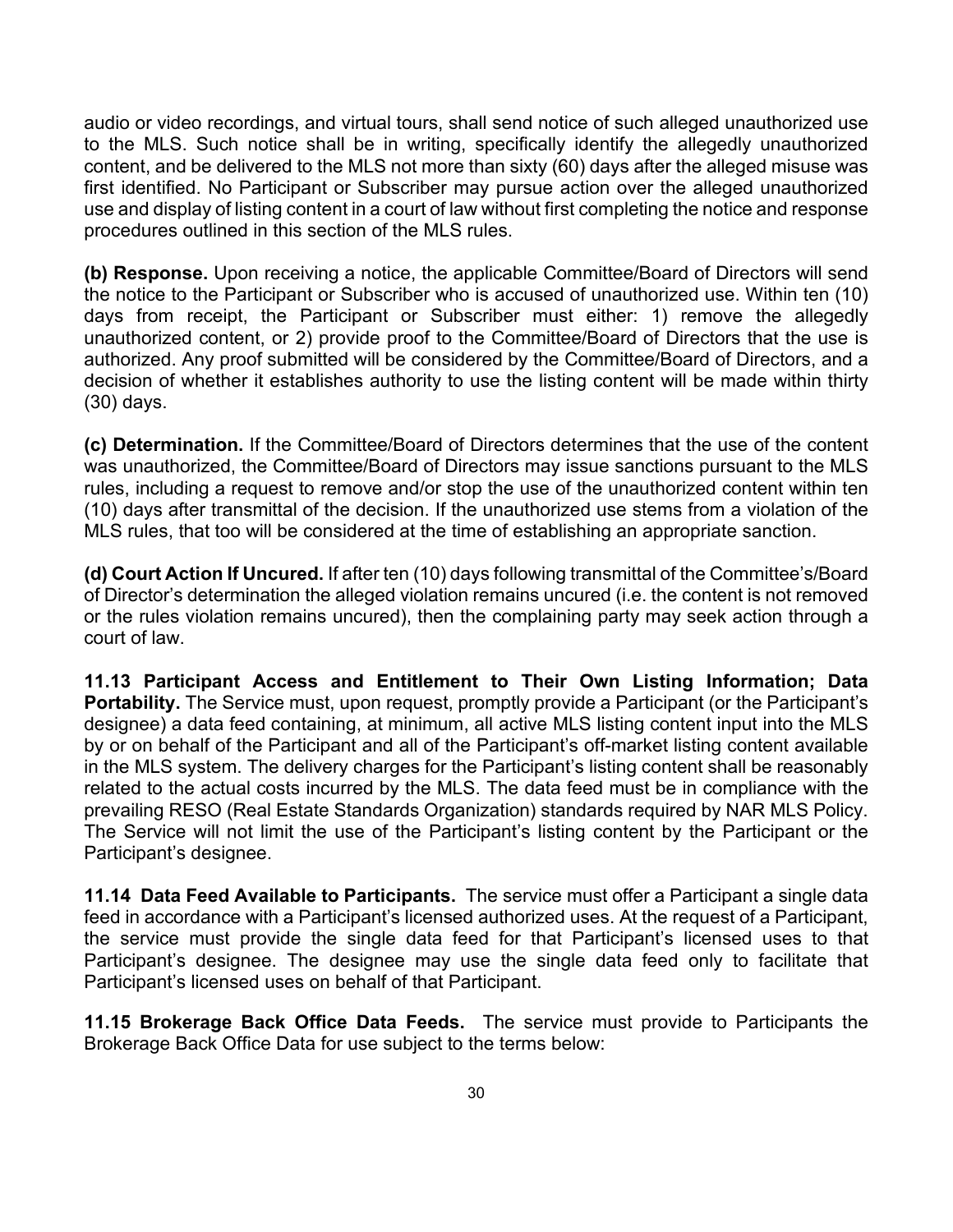"Brokerage Back Office Data" means all real property listing and roster information in the MLS database, including all listings of all Participants, but excludes (i) MLS only fields (those fields only visible to MLS staff and the listing Participant), and (ii) fields and content to which MLS does not have a sufficient license for use in the Brokerage Back Office Feed.

Participant and Subscribers affiliated with the Participant can use the Brokerage Back Office Feed data for the following purposes:

- Brokerage management systems that only expose Brokerage Back Office Data to the Participant and Subscribers affiliated with the Participant.
- Customer relationship management (CRM) and transaction management tools that only expose the Brokerage Back Office Data to the Participant, Subscribers affiliated with the Participant, and their bona fide clients as established under state law.
- Agent and brokerage productivity and ranking tools and reports that only expose Brokerage Back Office Data to the Participant and Subscribers affiliated with the Participant.
- Marketplace statistical analysis and reports in conformance with NAR MLS Policy Statement 7.80, which allows for certain public distribution.

Brokerage Back Office Data use may only be made by the Participant and any Subscriber affiliated with the Participant, except that at the request of a Participant, the MLS must provide Brokerage Back Office Data to that Participant's designee. The designee may use the Brokerage Back Office Data only to facilitate the Brokerage Back Office Data use on behalf of that Participant and its affiliated Subscribers.

There is no option for Participants to opt out their listings from the Brokerage Back Office Data feed use as defined.

The service may impose reasonable licensing provisions and fees related to a Participant's license to use the Brokerage Back Office Data. The service may require the Participant's designee to sign the same or a separate and different license agreement from what is signed by the Participant.

**11.16 Listing Broker's Offer of Compensation.** The service is required to include the listing broker's offer of compensation for each active listing displayed on its consumer-facing website(s) and in MLS data feeds provided to Participants and Subscribers. Additionally, the service shall permit MLS Participants or Subscribers to share the listing broker's offer of compensation for each active listing through IDX and VOW displays and through any other form or format provided to clients and consumers. The information about the offer of compensation will be accompanied by a disclaimer stating that the offer is made only to Participants of the MLS where the listing is filed.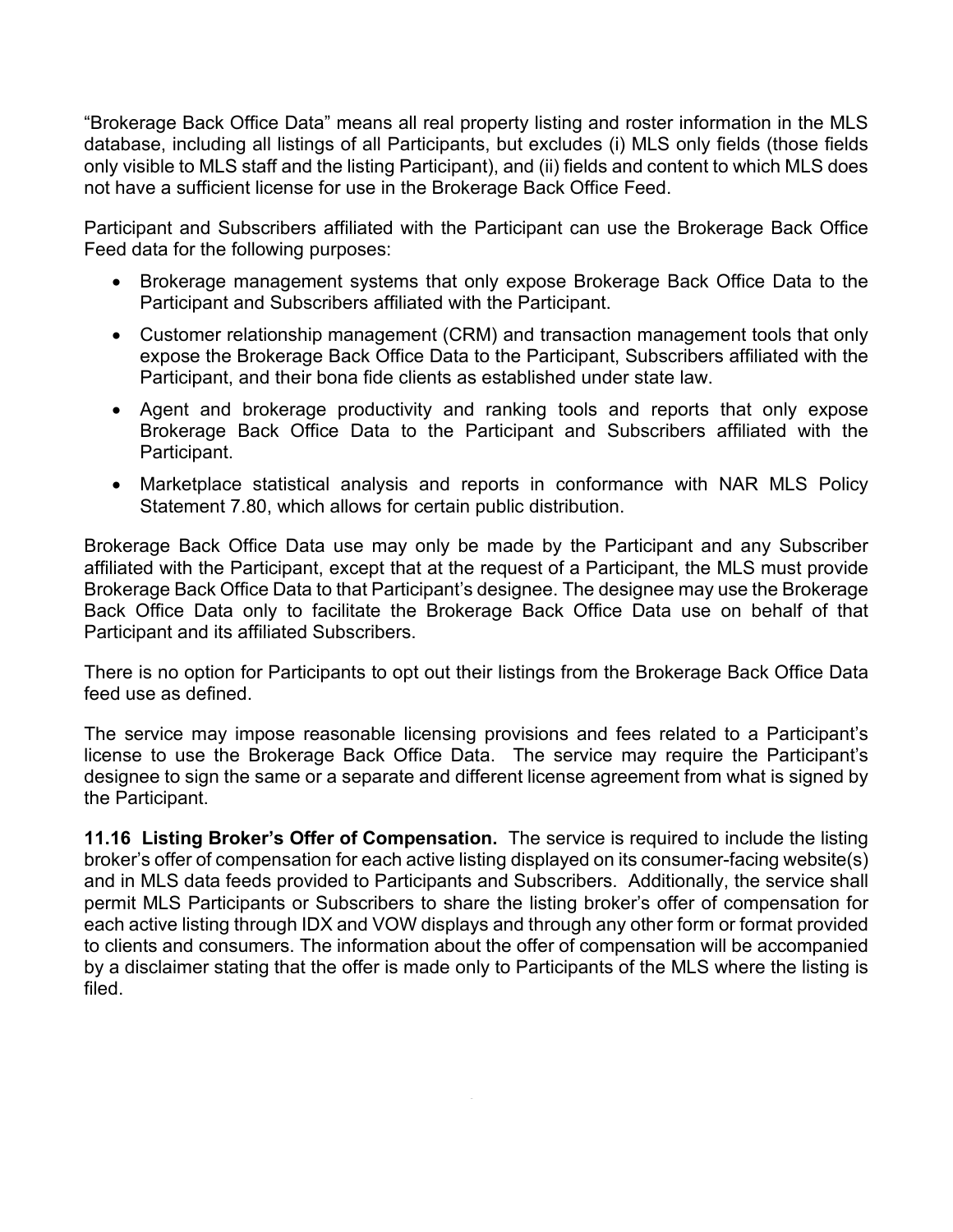#### **12. PROHIBITIONS AND REQUIREMENTS.**

**12.1 Notification of California Department of Real Estate (DRE) or California Bureau of Real Estate Appraisers (BREA) Action.** Participants and Subscribers are required to notify the MLS within 1 day after any final action taken by the DRE or the BREA against the Participant, Subscriber or any licensee affiliated with the Participant or Subscriber including, but not limited to any final decisions restricting, suspending or revoking a real estate license or Appraiser's certification or license of a Participant, the Participant's firm or corporation under which the Participant or Subscriber acts, or any licensee affiliated with the Participant or the Participant's firm or licensee or Appraiser who was affiliated with the Participant or Participant's firm at the time of the underlying act.

**12.2 Violations of the Law.** If a Participant, Subscriber, Appraiser or a licensee affiliated with a Participant or Subscriber commits a felony or a crime involving moral turpitude or violates the Real Estate Law or the laws relating to Appraisers, the Participant and Subscriber shall be in violation of this section. However, a Participant or Subscriber shall not be found to have violated this section unless the Participant, Subscriber, Appraiser or salesperson licensed to the Participant has been convicted, adjudged, or otherwise recorded as guilty by a final judgment of any court of competent jurisdiction of (1) a felony, or (2) a crime involving moral turpitude, or (3) on a determination by any court of competent jurisdiction, or official of the State of California authorized to make the determination, that the Participant or Subscriber violated a provision of the California Real Estate Law or a Regulation of the Real Estate Commissioner or law relating to Appraisers.

**12.3 Supervision of Licensees and Appraisers.** In addition to the notification requirements of paragraph 12.1, a Participant may not allow any licensee, under the Participant's license, whose license has been revoked, suspended or restricted by the DRE to use the MLS in any manner while the DRE discipline is in effect except that the licensee may use the MLS under a restricted license providing such use is consistent with and does not violate such license restrictions.

**12.4 Solicitation of Listing Filed With the MLS.** Participants and Subscribers shall not solicit a listing filed with the service unless such solicitation is consistent with Article 16 of the N.A.R. Code of Ethics, its Standards of Practice and its Case Interpretations. The purpose of this section is to encourage sellers to permit their properties to be filed with the service by protecting them from being solicited through unwanted phone calls, visits and communications, prior to expiration of the listing, by brokers and salespersons seeking the listing upon its expiration. This section is also intended to encourage brokers to participate in the service by assuring them that other Participants and Subscribers will not attempt to persuade the seller to breach the listing agreement or to interfere with the listing broker's attempts to market the property. This section does not preclude solicitation of listings under circumstances otherwise permitted under Article 16 of the N.A.R. Code of Ethics, its Standards of Practice and its Case Interpretations.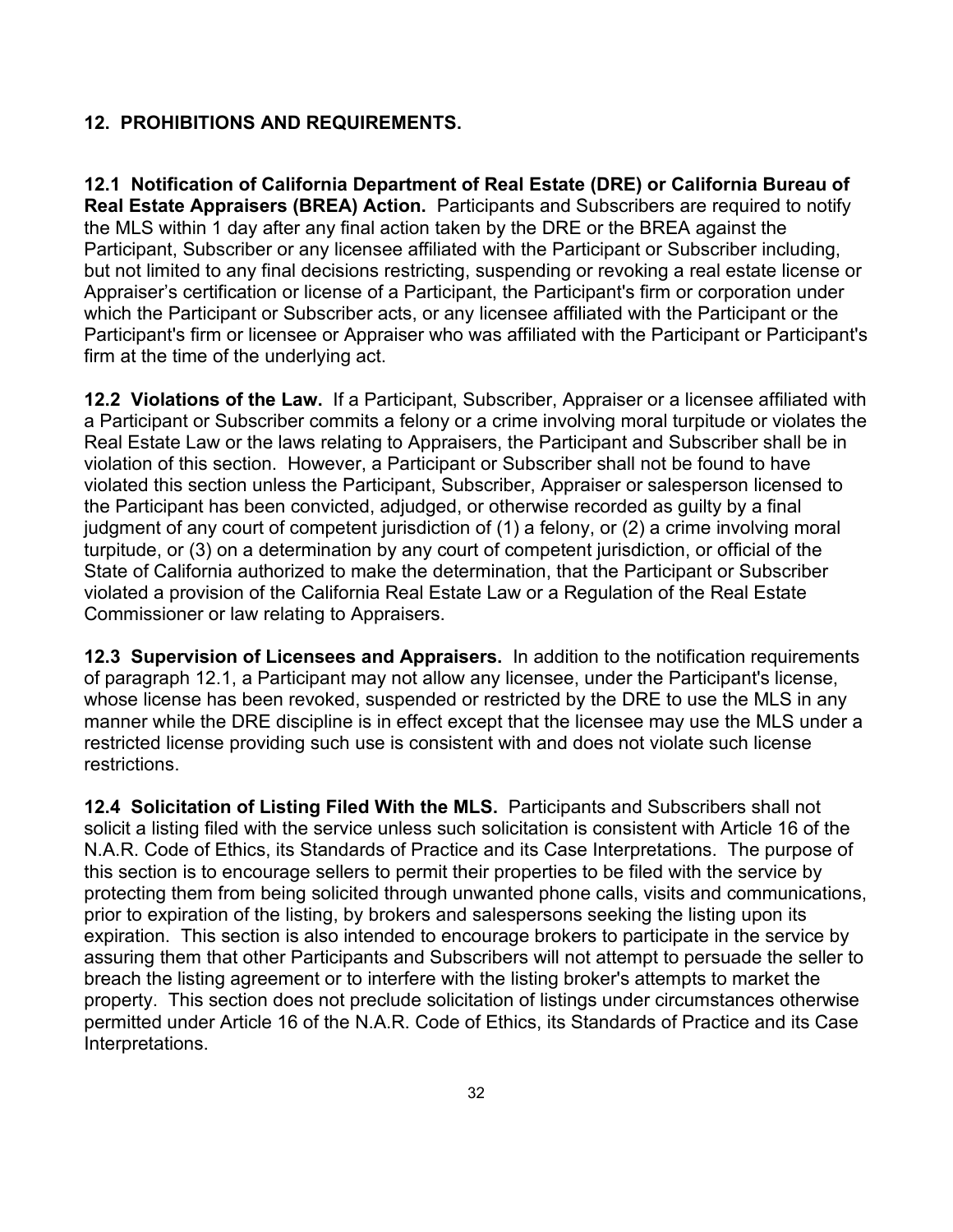**12.5 Misuse of Remarks.** Information in the public remarks shall only relate to the marketing**,**  description and condition of the property. No contact information is permitted, including names, phone or fax numbers, email addresses or website addresses (including virtual tours and transaction tracking URLs). No showing instructions are permitted, including references to lockbox, alarm, gate or other security codes, or the occupancy of the property (a statement that the property shall be delivered vacant is not a violation of this section). No information directed toward real estate agents or brokers, including compensation or bonuses offered to buyer brokers may be shown in public remarks. No information other than the marketing, description and condition of the property is permitted. Participants and Subscribers may not use the remarks in a property data profile sheet or listing submitted to the MLS or inputted directly into the MLS database for purposes of disparaging other real estate agents or conveying information about other offices or for conveying any other information that does not directly relate to the marketing of the listing.

**12.5.1 Remarks - Listing Content and Fair Housing Laws.** All listing information, including all remarks, submitted to the MLS must be in compliance with fair housing laws. The MLS monitors listing content and employs a process for identifying potential violations of fair housing laws. Should potential fair housing law violations be identified, Participants and Subscribers will be advised to immediately remove or correct such potential violations. Failure to remove or correct may subject Participants and Subscribers to discipline and/or subject the listing to immediate removal from display.

**12.6 "For Sale" Signs.** Only the "For Sale" signs of the listing broker may be placed on the property.

**12.7 "Sold" Signs, Use of the Term "Sold" and Advertising Sold Listings.** Only Broker Participants or R.E. Subscribers who participated in the transaction as the listing broker or buyer broker may claim to have "sold" the property. Prior to closing, a buyer broker may post a "sold" sign on a property only with the consent of the listing broker. This section does not, however, prohibit any broker from advertising a permissible subset of allowable listing content regarding the properties that have sold in a neighborhood after the information regarding the properties has been published as long as the advertisement does not imply the agent was involved in the transaction unless such is the case and as long as the advertisement otherwise presents a "true picture" as is meant under Article 12 of the N.A.R. Code of Ethics, its Standards of Practice and its Case Interpretations. Allowable listing content may include only those portions of the MLS compilation consisting of the following: property address (and whether attached or detached), status, price, number of bedrooms, number of bathrooms, number of garages (and whether attached or detached), square footage, lot size, year built, tract or development name, and if there is a pool. Display of other fields, as well as confidential information and photographs, is prohibited.

**12.8 Advertising of Listing Filed With the MLS.** A listing shall not be advertised by any Participant or Subscriber, other than the listing broker, without the prior consent of the listing broker except as provided in Section 12.8.1 relating to the Printed Neighborhood Market Report and Sections 12.16 and 12.19 relating to display of listings on the internet.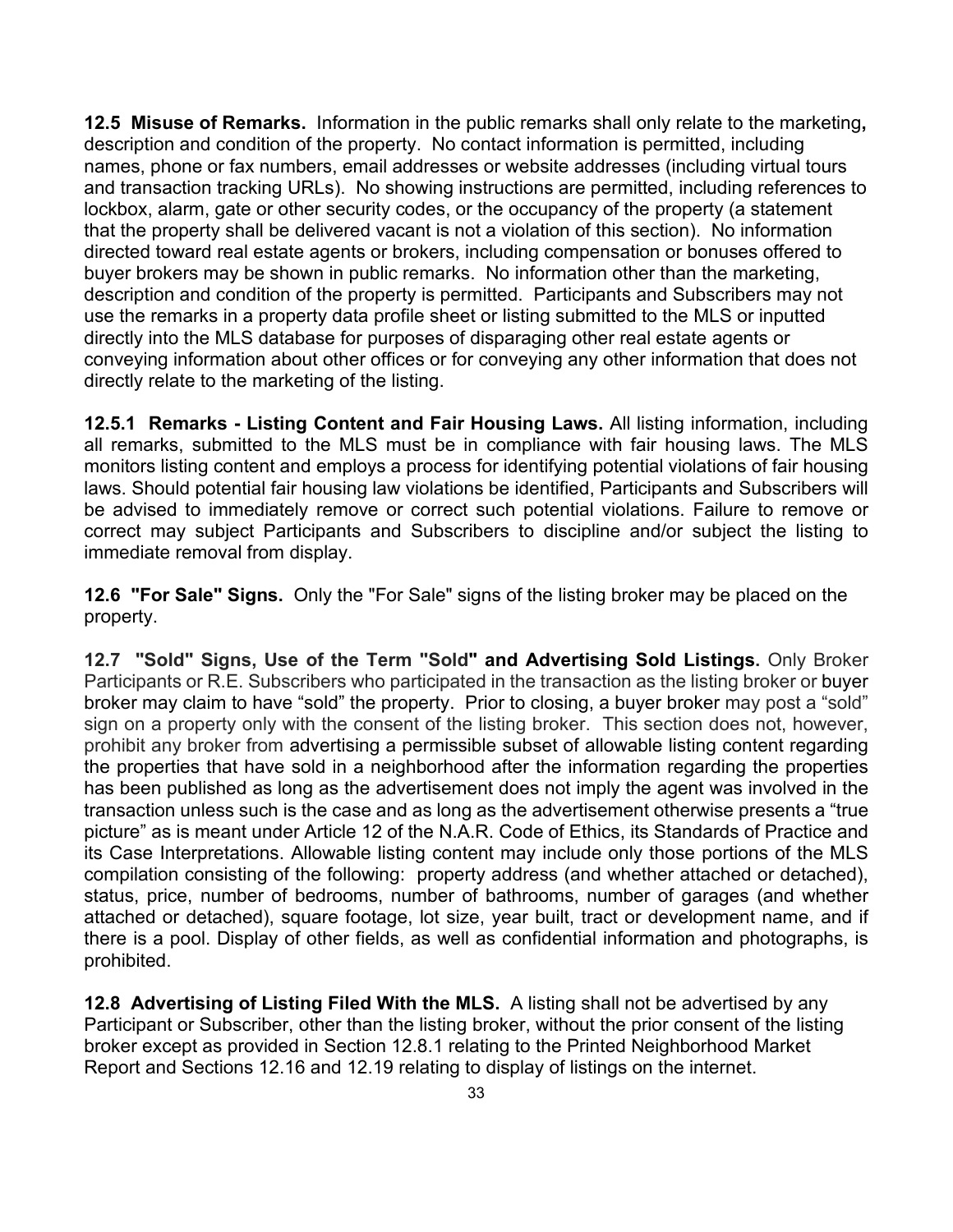**12.8.1 Advertising of Listing in Printed Neighborhood Market Report.** Subject to the conditions set forth in (a) through (c) below, as well as throughout these Rules, Participants and Subscribers may include the listings of others in their printed "Neighborhood Market Reports." The "Neighborhood Market Report" is defined as an advertising and/or information sheet (typically appearing in the form of a postcard, flier or newsletter) compiled by and/or for use by a licensee which sets forth a list of home activity in a particular neighborhood area. Advertising appearing in newspapers, magazines or other classified forms is not included in the definition of "Neighborhood Market Report" and is not authorized by this Rule 12.8.1.

**(a) Consent.** The listing brokers' consent for such advertising is presumed, in satisfaction of Rule 12.8, unless a listing broker affirmatively notifies the MLS that the listing broker refuses to permit others to advertise his listing in the "Neighborhood Market Report" (i.e. "opts-out") either on a blanket or listing by listing basis. Listing brokers that refuse to permit other Broker Participants or R.E. Subscribers to advertise their listings on a blanket basis may not display the listings of the other brokers' listings in their own "Neighborhood Market Reports". Even where listing brokers have given blanket authority for other Broker Participants and R.E. Subscribers to advertise their listings in the "Neighborhood Market Report", such consent may be withdrawn on a listing-by-listing basis where the seller has prohibited it. Participants and Subscribers are not permitted to include listings in their Neighborhood Market Report from which listing broker has opted out and will be responsible for verifying that they have permission to advertise all listings contained in their Neighborhood Market Reports.

**(b) Listing Attribution.** All listings in the "Neighborhood Market Report" must identify the name of the listing firm(s) and the name of the listing agent(s) in a manner designed to easily identify such listing firm(s) or agent(s). Such identification shall be in a reasonably prominent location and in a readily visible color and typeface not smaller than the median used in the display of listing data.

**(c) Allowable Listing Content.** Broker Participants and R.E. Subscribers may include only those portions of the MLS compilation consisting of the following: property address (and whether attached or detached), status, price, number of bedrooms, number of bathrooms, number of garages (and whether attached or detached), square footage, lot size, year built, tract or development name, and if there's a pool. Display of other fields, as well as confidential information and photographs, is prohibited.

**12.9 Limitations on Use of Association or MLS Information in Advertising.** Except as provided in Sections 12.7, 12.8, 12.11 and 12.15, truthful use of information from the MLS compilation of current listing information, from the MLBOR's "statistical report," or from any "sold" or "comparable" report of the MLBOR. or MLS for public mass media advertising by an MLS Participant or Subscriber or in other public representations for purposes of demonstrating market share is not prohibited. However, any print or non-print forms of advertising or other forms of public representations must clearly demonstrate the period of time over which such claims are based and must include the following, or substantially similar, notice in a manner readily visible to consumers but not less than 7pt type: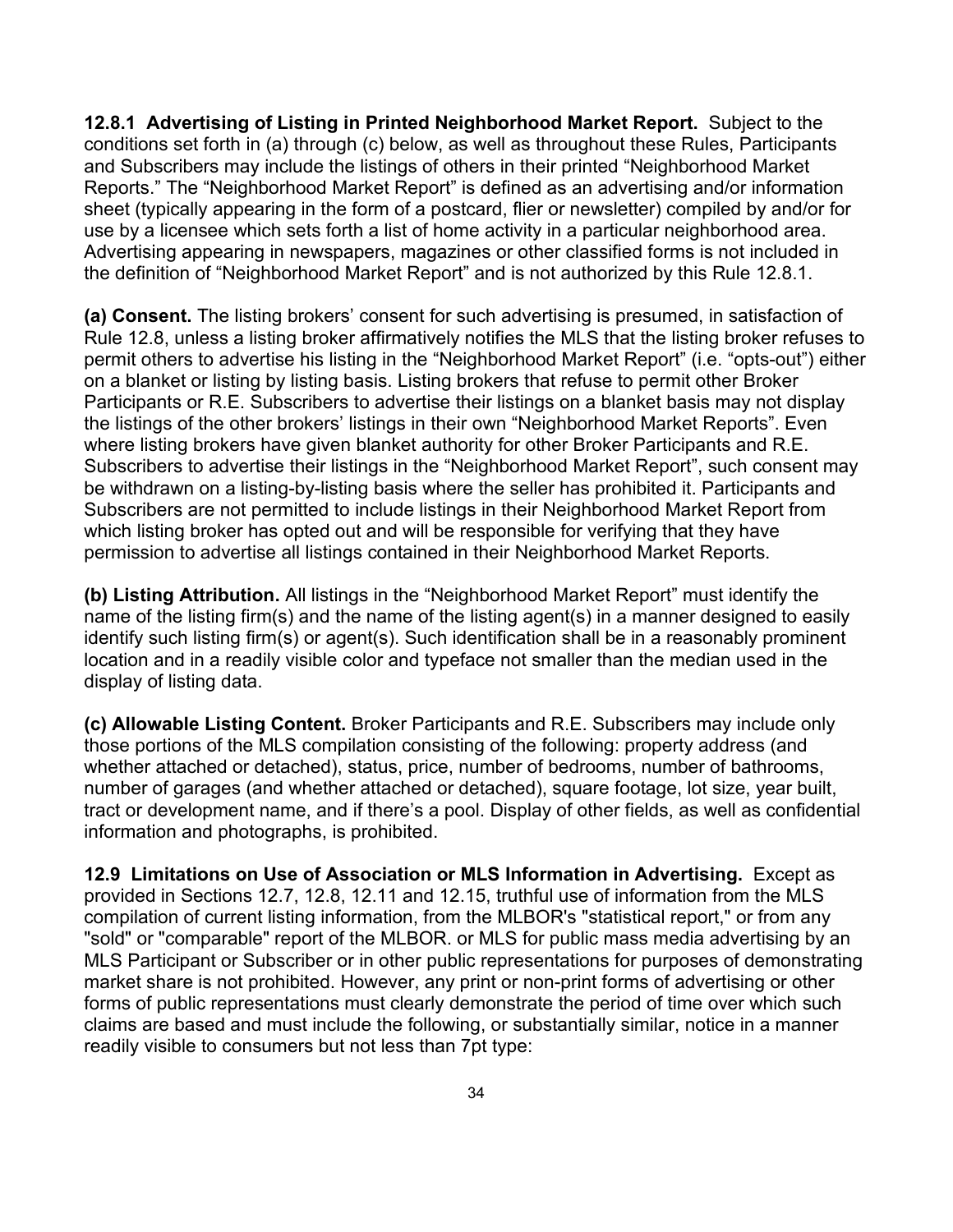Based on information from the Mammoth Lakes Board of REALTORS (alternatively, from the Mammoth Lakes Board of REALTORS® MLS) as of (date the BOR/MLS data was obtained). All data, including all measurements and calculations of area, is obtained from various sources and has not been, and will not be, verified by broker or MLS. All information should be independently reviewed and verified for accuracy. Properties may or may not be listed by the office/agent presenting the information.

#### **12.10 False or Misleading Advertising and Representations; True Picture Standard of**

**Conduct.** Participants and Subscribers may not engage in false or misleading advertising, including, but not limited to, advertisements or representations regarding the Participant's or Subscriber's relationship to the service, about the service itself, or about any property listed with the service. Participants and Subscribers may not represent that their brokerage services to a client or customer are free or available at no cost to their clients, unless the Participant or Subscriber will receive no financial compensation from any source for those services.

MLS Participants and Subscribers shall present a true picture in their advertising and representations to the public, including Internet content, images and the URLs and domain names they use, and Participants and Subscribers may not:

(a) engage in deceptive or unauthorized framing of real estate brokerage websites;

(b) manipulate (e.g., presenting content developed by others) listing and other content in any way that produces a deceptive or misleading result;

(c) deceptively use metatags, keywords or other devices/methods to direct, drive, or divert Internet traffic;

(d) present content developed by others without either attribution or without permission; or

(e) otherwise mislead consumers, including use of misleading images.

**12.11 Use of MLS Information.** In recognition that the purpose of the MLS is to market properties and offer compensation to other Broker Participants and R.E. Subscribers for the sole purpose of selling the property, and that sellers of properties filed with the service have not given permission to disseminate the information for any other purpose, Participants and Subscribers are expressly prohibited from using MLS information for any purpose other than to market property to bonafide prospective purchasers or to support market evaluations or appraisals as specifically allowed by Sections 12.14, 12.15, 12.16 and 12.19. Any use of MLS information inconsistent with these Sections is expressly prohibited. Nothing in this Section, however, shall limit the MLBOR from entering into licensing agreements with MLS Participants and Subscribers or other third parties for use of the MLS information.

**12.12 Confidentiality of MLS Information.** Any information provided by the service to the Participants and Subscribers shall be considered and treated as confidential by Participants and Subscribers and shall be for the exclusive use of the Participants and Subscribers for purposes described in Sections 2, 12.7, 12.11, 12.14, 12.15, 12.16, 12.19 and this section. Participants and Subscribers shall at all times maintain control over and responsibility for each copy of any MLS compilation leased to them by the MLBOR and shall not distribute any such copies to persons other than Participants and Subscribers. Participants and Subscribers are responsible for the security of their passcodes and shall not give or allow use of or make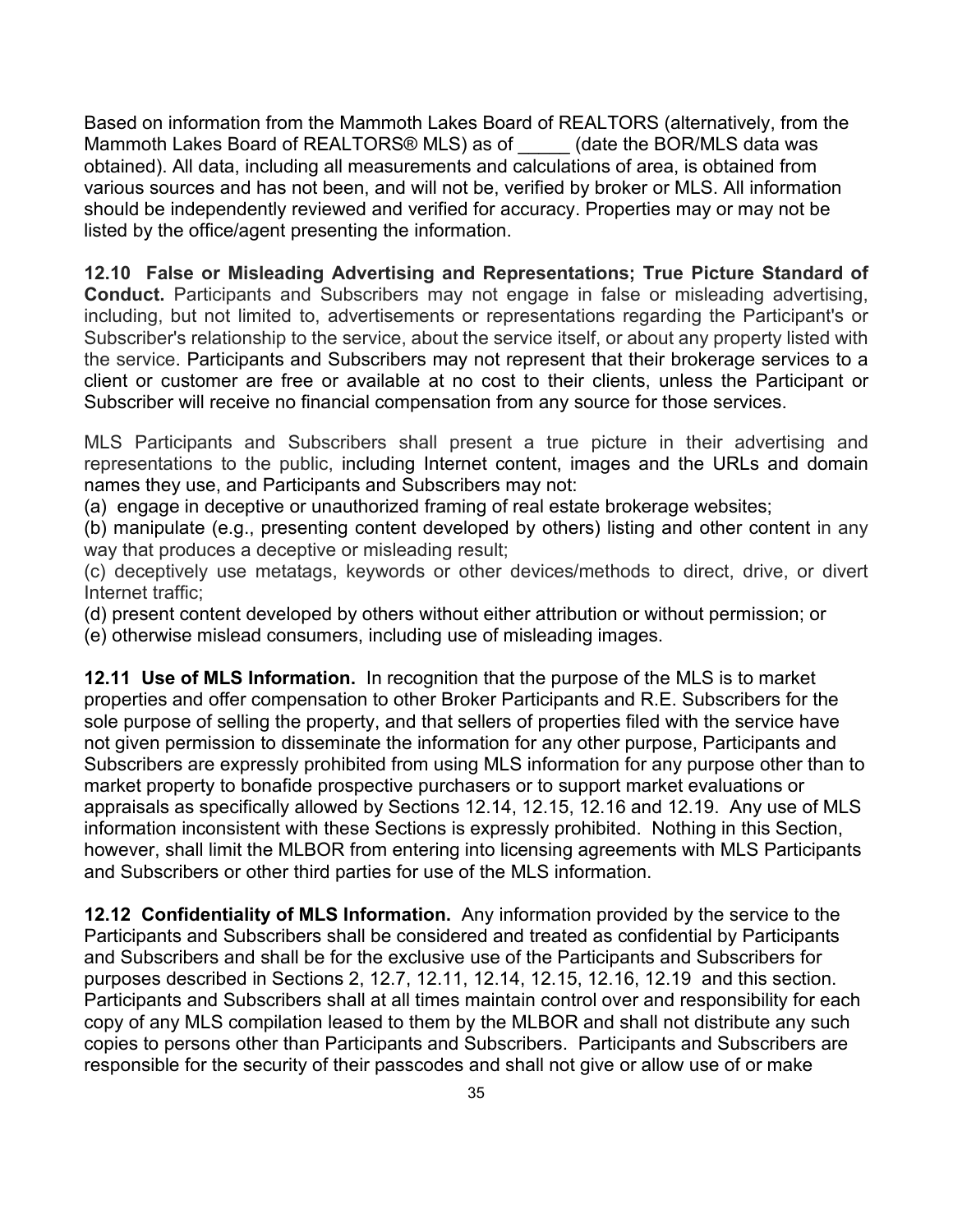available their pass codes to any person. Participants and Subscribers may reproduce or display the information as provided in these rules.

**12.12.1 Clerical Users.** Clerical Users may have access to MLS information solely under the direction and supervision of the Participant or Subscriber. Clerical Users may not provide any MLS information to persons other than the Participant or Subscriber under whom they are registered. Access by Clerical Users to the data base is solely for clerical and administrative functions for the Participant or Subscriber under whom the clerical user is registered.

**12.13 Access to Comparable and Statistical Information.** MLBOR members who are actively engaged in real estate brokerage, management, mortgage financing, appraising, land development, or building, but who do not participate in the service, are nonetheless entitled to receive, by purchase or lease, all information other than current listing information that is generated wholly or in part by the MLS including "comparable" information, "sold" information, and statistical reports. This information is provided for the exclusive use of MLBOR members and individuals affiliated with MLBOR members who are also engaged in the real estate business and may not be transmitted, retransmitted or provided in any manner to any unauthorized individual, office or firm except as otherwise specified in these rules and regulations.

**12.14 Display.** Subject to Sections 12.15, 12.16 and 12.19, Broker Participants and R.E. Subscribers shall be permitted to display the MLS compilation in either electronic or printed format to specifically identified and bonafide prospective purchasers only in conjunction with their ordinary business activities of attempting to locate ready, willing and able buyers for the properties described in said MLS compilation. Broker Participants and R.E. Subscribers shall be permitted to display the MLS compilation in either electronic or printed format to specifically identified and bonafide sellers or prospective sellers only in conjunction with their ordinary business activities in listing properties. Broker Participants and R.E. Subscribers may not filter out or restrict MLS listings that are searchable by and displayed to consumers based on the level of compensation offered to the cooperating broker or the name of a brokerage or agent. Appraiser Participants and Appraiser Subscribers shall be permitted to display the MLS compilation to the person requesting the appraisal only in conjunction with their ordinary business activities of producing a written appraisal. Such displays under this section shall be only in the immediate presence of the MLS Participant or Subscriber.

**12.14.1 Clerical Users.** Clerical Users are expressly prohibited from displaying or distributing MLS information to anyone other than the Participant or Subscribers under whom the clerical user is registered.

**12.15 Reproduction.** "Reproduction" shall include, but not be limited to, making photocopies, computer printouts, electronic transfers (including email), or downloading of MLS data or compilations. Participants and Subscribers or their affiliated licensees shall not reproduce any MLS compilation or any portion thereof except as provided in Section 12.16, 12.19 and in the following limited circumstances: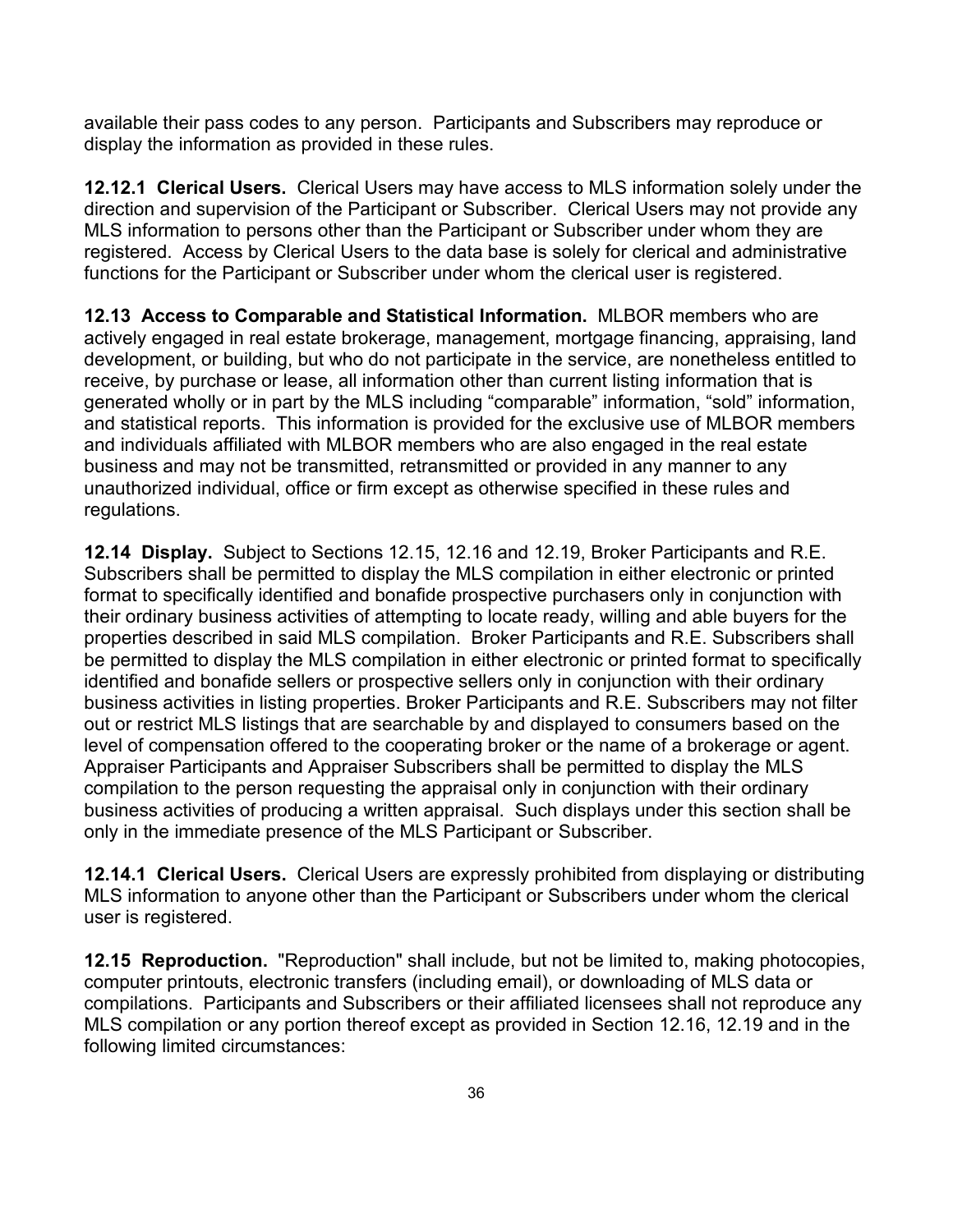**12.15.1 Copies to Prospective Purchasers**. Broker Participants and R.E. Subscribers may reproduce from the MLS compilation, and distribute to prospective real estate purchasers, copies of those portions of the MLS compilation consisting only of a description of the property, including the address, features, financing and price. Such "client copies" shall also comply with the following:

a. Permissible MLS data may be augmented with additional data not otherwise prohibited from display, provided the source of any additional data is clearly identified. 35

b. All listings provided shall identify the name of the listing firm and the listing broker or agent in a readily visible color, in a reasonably prominent location, and in typeface not smaller than the median typeface used in the display of listing data.

c. No more than 500 current listings and 500 sold listing (insert numbers that will be the same as the numbers in 12.19.19) may be provided in response to any inquiry.

d. A disclaimer statement shall be made in a manner readily visible to consumers but not less than 7pt type, that contains the following, or substantially similar, notice:

Based on information from the Mammoth Lakes Board of REALTORS® (alternatively, from the Mammoth Lakes MLS) as of (date the BOR/MLS data was obtained). All data, including all measurements and calculations of area, is obtained from various sources and has not been, and will not be, verified by broker or MLS. All information should be independently reviewed and verified for accuracy. Properties may or may not be listed by the office/agent presenting the information.

**12.15.2 Information Prohibited from Reproduction/Confidential Fields.** Unless the Participant or Subscriber obtains prior written consent from the listing broker, the information reproduced pursuant to this section shall not include the following:

a. Property owner's name, phone number, and address (if different than the listed property);

b. Instructions or remarks intended for buyer brokers, including but not limited to showing instructions or security references (ex: lock box, burglar alarm or security system, vacancies) regarding the listed property;

- c. Type of listing;
- d. Compensation or bonuses offered to buyer brokers;
- e. Expired or withdrawn listings;
- f. Other information that goes beyond a description of the property.

**12.15.3 Copies for Appraisals**. Participants and Subscribers may reproduce from the MLS compilation, and attach to an appraisal as supporting documentation copies of those portions of the MLS compilation consisting only of such information on properties necessary to support a written appraisal or estimate of value on a particular property.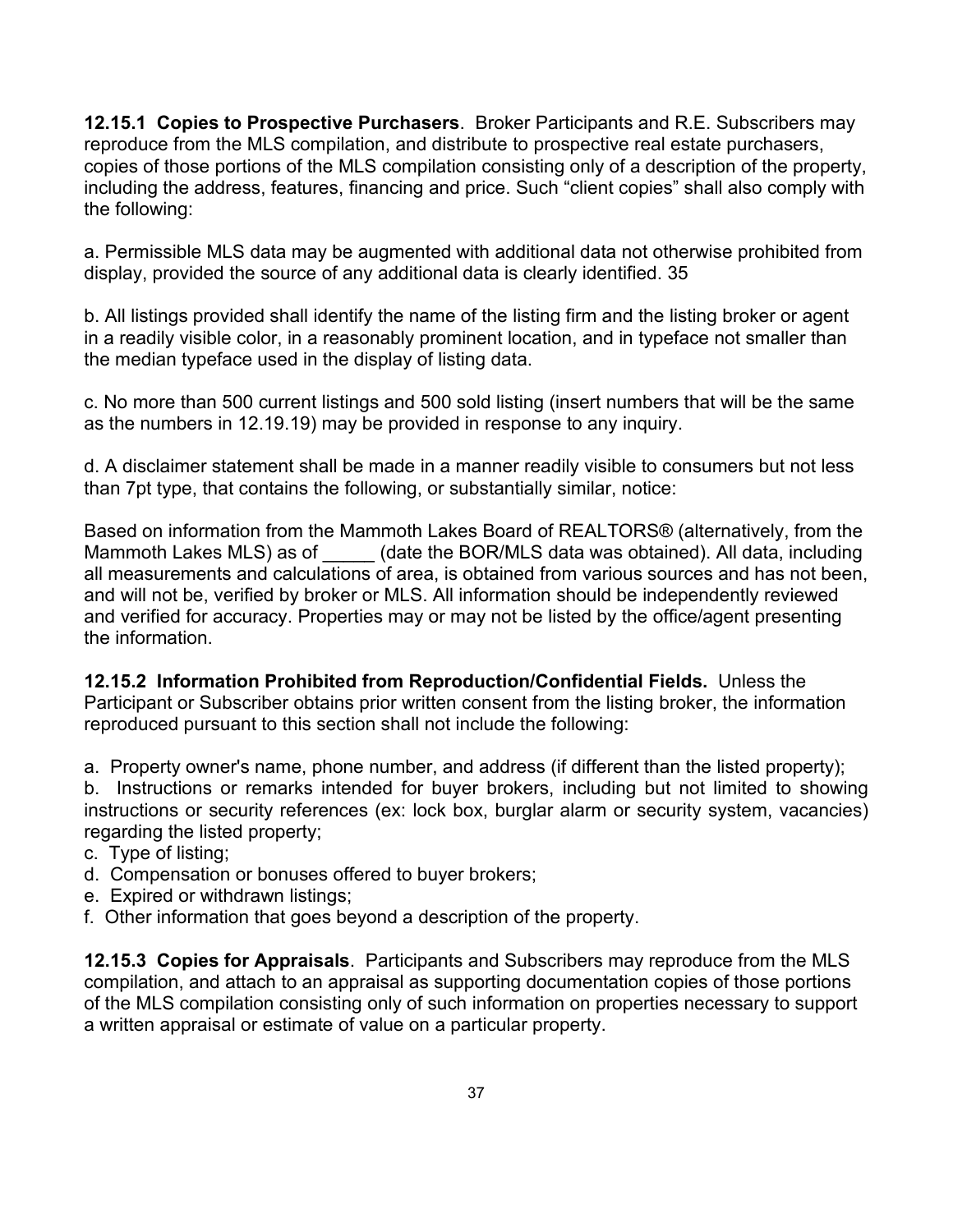**12.15.4 Downloading into Computers**. Participants and Subscribers may download MLS information into a computer or computer system as long as:

a. Access to the computer or computer system receiving the information is strictly limited to authorized Participants, Subscribers and Clerical Users as defined in these rules; and

b. The information is only retransmitted to the Participants, Subscribers and Clerical Users authorized to access the computer or computer system by these rules; and

c. The information is not reformatted or used to create another product except as may be used by the Participant or Subscriber who downloaded the data and such use strictly complies with sections 12.7, 12.11, 12.15, and 12.19.

**12.15.5 Sold Information**. Individuals legitimately in possession of current listing information, "sold" information, "comparables" or statistical information may utilize such information to support valuations on particular properties for clients and customers. Any MLS content in data feeds available to participants for real estate brokerage purposes must also be available to participants for valuation purposes, including automated valuations. MLSs must either permit use of existing data feeds, or create a separate data feed, to satisfy this requirement. MLSs may require execution of a third-party license agreement where deemed appropriate by the MLS. MLSs may require participants who will use such data feeds to pay the reasonably estimated costs incurred by the MLS in adding or enhancing its downloading capacity for this purpose. Information deemed confidential may not be used as supporting documentation. Any other use of such information is unauthorized and prohibited by these rules and regulations.

**12.16 Use of Listing Information on Internet [Also known as Internet Data Exchange ("IDX")].** "Internet Data Exchange" ("IDX") is a means by which listing brokers permit limited electronic display and delivery of their active, pending and sold listing data, in accordance with the IDX rules set forth herein, by other participating Broker Participants and R.E. Subscribers via the following authorized mediums under said Broker Participants and R.E. Subscribers control: websites, mobile apps and audio devices. As used throughout this policy, "display" includes "delivery" of such listings.

**(a) Authorization.** Subject to paragraphs (b) through (s) below, and notwithstanding anything in these rules and regulations to the contrary, Broker Participants and R.E. Subscribers may electronically display aggregated MLS active, pending and sold listing information through either downloading or by framing such information on the MLS or association public access website (if such a site is available). The MLS's download will include publicly accessible sold listing data starting from January 1, 2012. "Publicly accessible" sold information as used in the IDX policy and rules, means data that is available electronically or in hard copy to the public from city, county, state and other government records.

**(b) Consent.** The listing brokers' consent for such internet display is presumed, in satisfaction of Rule 12.8, unless a listing broker affirmatively notifies the MLS that the listing broker refuses to permit display on either on a blanket or on a listing-by listing basis. Listing brokers that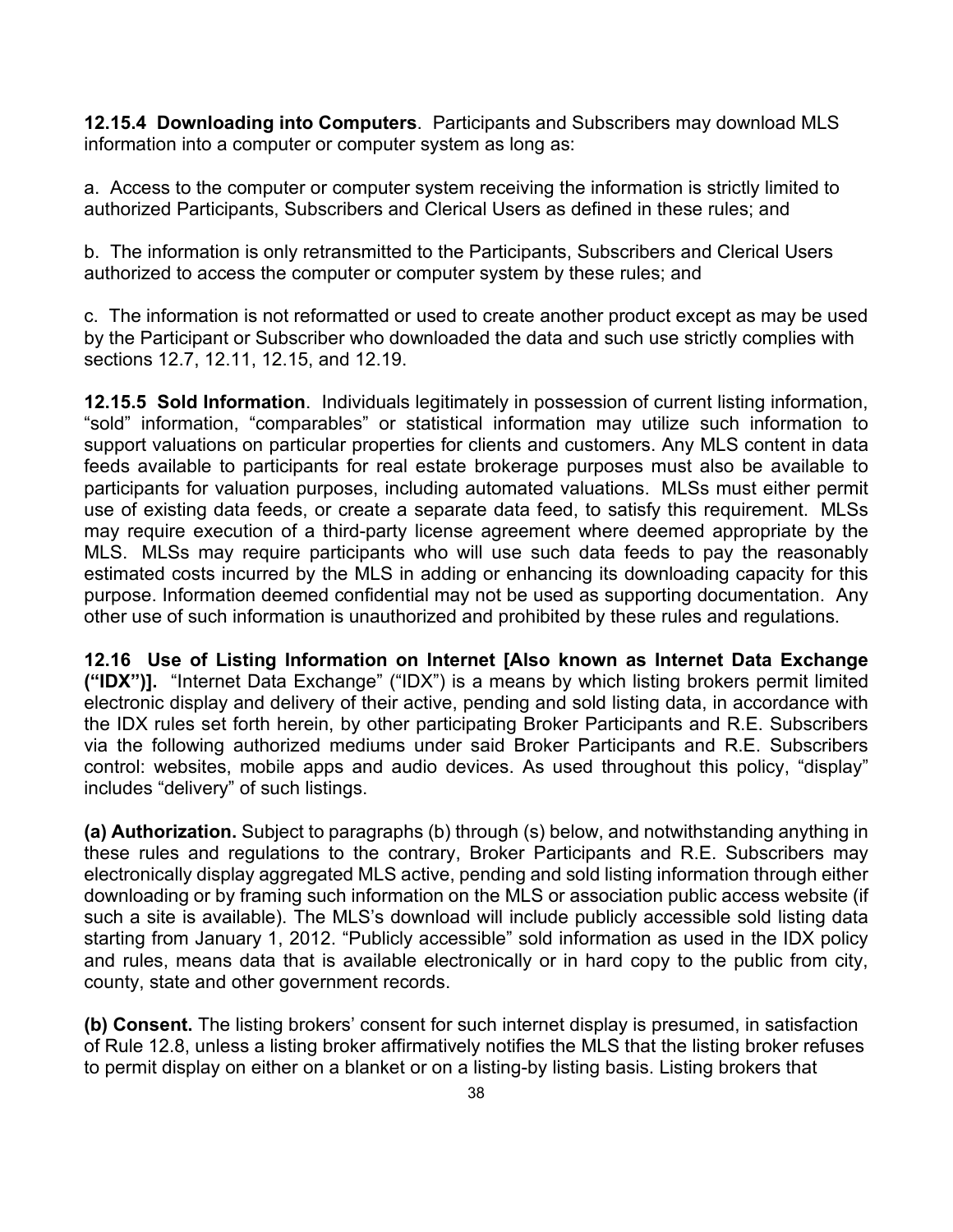refuse to permit other Broker Participants or R.E. Subscribers to display their listing information on a blanket basis may not display MLS active listing information of other brokers' listings. Even where listing brokers have given blanket authority for other Broker Participants and R.E. Subscribers to partake in IDX display of their listings, such consent may be withdrawn on a listing-by-listing basis where the seller has affirmatively directed that their listing or their property address not appear on the Internet or other electronic forms of display or distribution.

**(c) Control.** Broker Participants and R.E. Subscribers may only partake in IDX display on websites, applications for mobile devices and audio devices which they control. Under IDX policy, "control" means that Broker Participants and R.E. Subscribers must have the ability to add, delete, modify and update information as required by the IDX policy. All displays of IDX listings must also be under the actual and apparent control of the Broker Participant and/or R.E. Subscriber, and must be presented to the public as being that Broker Participant's and/or R.E. Subscriber's display. Actual control requires that Broker Participants and R.E. Subscribers have developed the display, or caused the display to be developed for themselves pursuant to an agreement giving the Broker Participant and/or R.E. Subscriber authority to determine what listings will be displayed, and how those listings will be displayed. Apparent control requires that a reasonable consumer receiving the Broker Participant's and/or R.E. Subscriber's display will understand the display is the Broker Participant's and/or R.E. Subscriber's, and that the display is controlled by the Broker Participant and/or R.E. Subscriber.

**(d) Display Content.** Broker Participants and R.E. Subscribers shall not display confidential information fields, as determined by the MLS in the MLSs' sole discretion, such as that information intended for buyer brokers rather than consumers.

**(e) Listing Attribution.** All IDX listing displays shall identify the name of the listing firm and the name of the listing agent in a manner designed to easily identify such listing firm or agent. Such identification shall be in a reasonably prominent location and provide clear, conspicuous written or verbal identification of the name of the listing firm and listing agent. Displays of minimum information (e.g. a one-line or thumbnail search result, text messages, "tweets", etc of two hundred (200) characters or less) are exempt from this requirement but only when linked directly to a display that includes all required disclosures. Audio delivery of listing content is exempt from this disclosure requirement only when all required disclosures are subsequently delivered electronically to the registered consumer performing the property search or linked to through the device's application.

**(f) Modifications and Augmentations.** Broker Participants and R.E. Subscribers shall not modify or manipulate information relating to other participants listings. Broker Participants and R.E. Subscribers may augment their IDX display of MLS data with applicable property information from other sources to appear on the same webpage or display, clearly separated by the data supplied by the MLS. The source(s) of the information must be clearly identified in the immediate proximity to such data. This requirement does not restrict the format of MLS data display or display of fewer than all of the available listings or fewer authorized fields.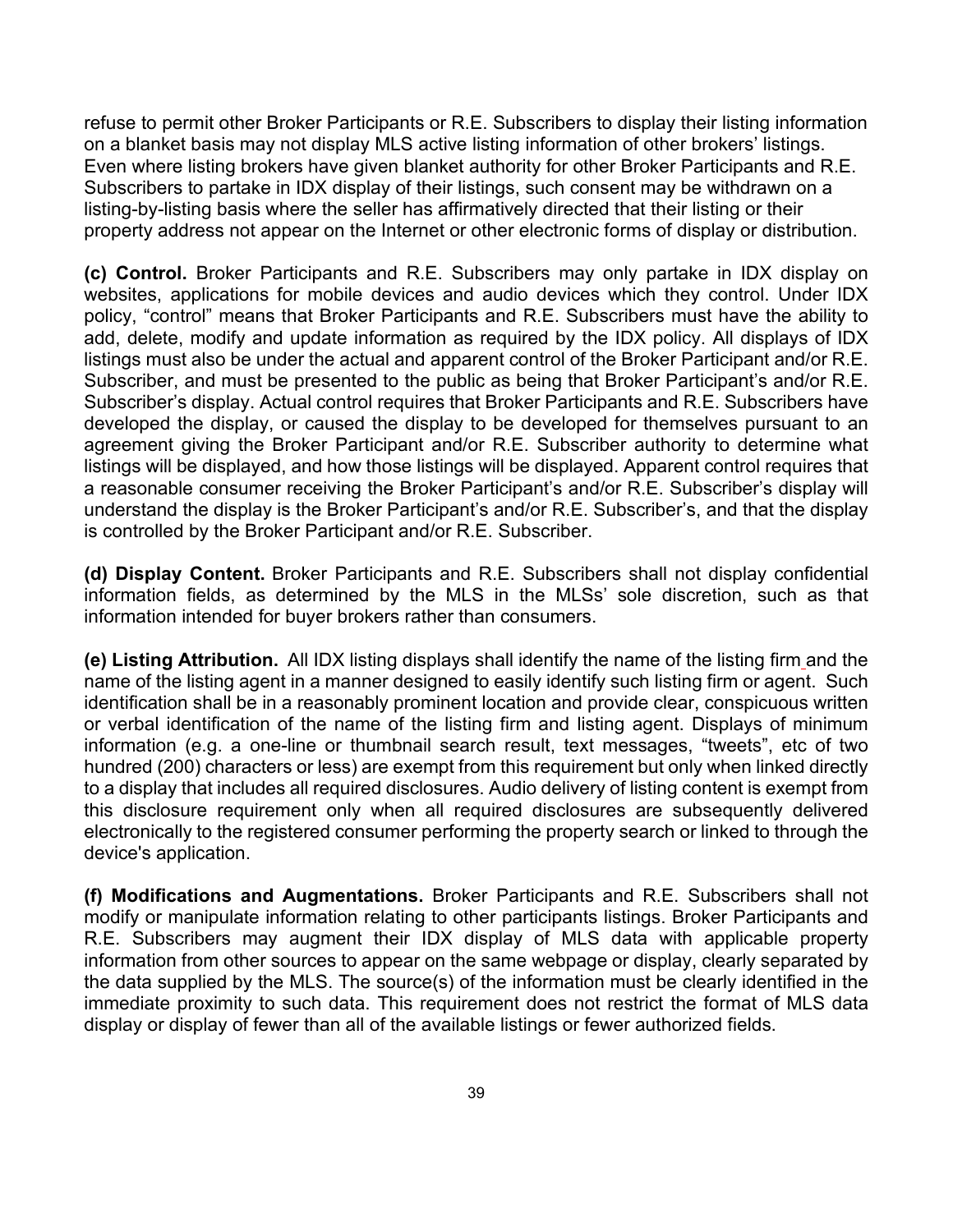**(g) Source and Update.** Information displayed shall indicate the MLS as the source of the information being displayed and the most recent date updated. Displays of minimum information (e.g. a one-line or thumbnail search result, text messages, "tweets", etc of two hundred (200) characters or less) are exempt from this requirement but only when linked directly to a display that includes all required disclosures. Audio delivery of listing content is exempt from this disclosure requirement only when all required disclosures are subsequently delivered electronically to the registered consumer performing the property search or linked to through the device's application. Broker Participants and R.E. Subscribers shall update all downloads and refresh all MLS downloads and IDX displays automatically fed by those downloads at least once every 12 hours.

**(h) Usage Limitations.** Broker Participants and R.E. Subscribers shall indicate on their displays that the information being provided is for consumers' personal, non-commercial use and may not be used for any purpose other than to identify prospective properties consumers may be interested in purchasing. Displays of minimum information (e.g. a one-line or thumbnail search result, text messages, "tweets", etc. of two hundred (200) characters or less) are exempt from this requirement but only when linked directly to a display that includes all required disclosures. Audio delivery of listing content is exempt from this disclosure requirement only when all required disclosures are subsequently delivered electronically to the registered consumer performing the property search or linked to through the device's application.

**(i) Display Purpose.** Broker Participants and R.E. Subscribers may not use IDX-provided listings for any purpose other than display as provided in these rules. This does not require Broker Participants and R.E. Subscribers to prevent indexing of IDX listings by recognized search engines.

**(j) Restricted Display.** Listings, including property addresses, can be included in IDX display except where sellers have directed their listing brokers to withhold their listings or the listings' property address from all display on the Internet (including, but not limited to, publicly– accessible websites or VOWs).

**(k) Selective Listing Display.** Not all listings from the MLS must be displayed as long as any exclusions from display on Broker Participants' and R.E. Subscribers' IDX sites are based on objective criteria, e.g. type of property, listed price, listing status or geographical location. Selection of listings displayed on any IDX site must be independently made by each Participant.

**(l) Restricted Access and Distribution.** Sharing of the MLS compilation with any third party not authorized by the MLS is prohibited. Except as provided in the IDX policy and these rules, an IDX site or a Participant or user operating an IDX site or displaying IDX information as otherwise permitted may not distribute, provide or make any portion of the MLS database available to any person or entity.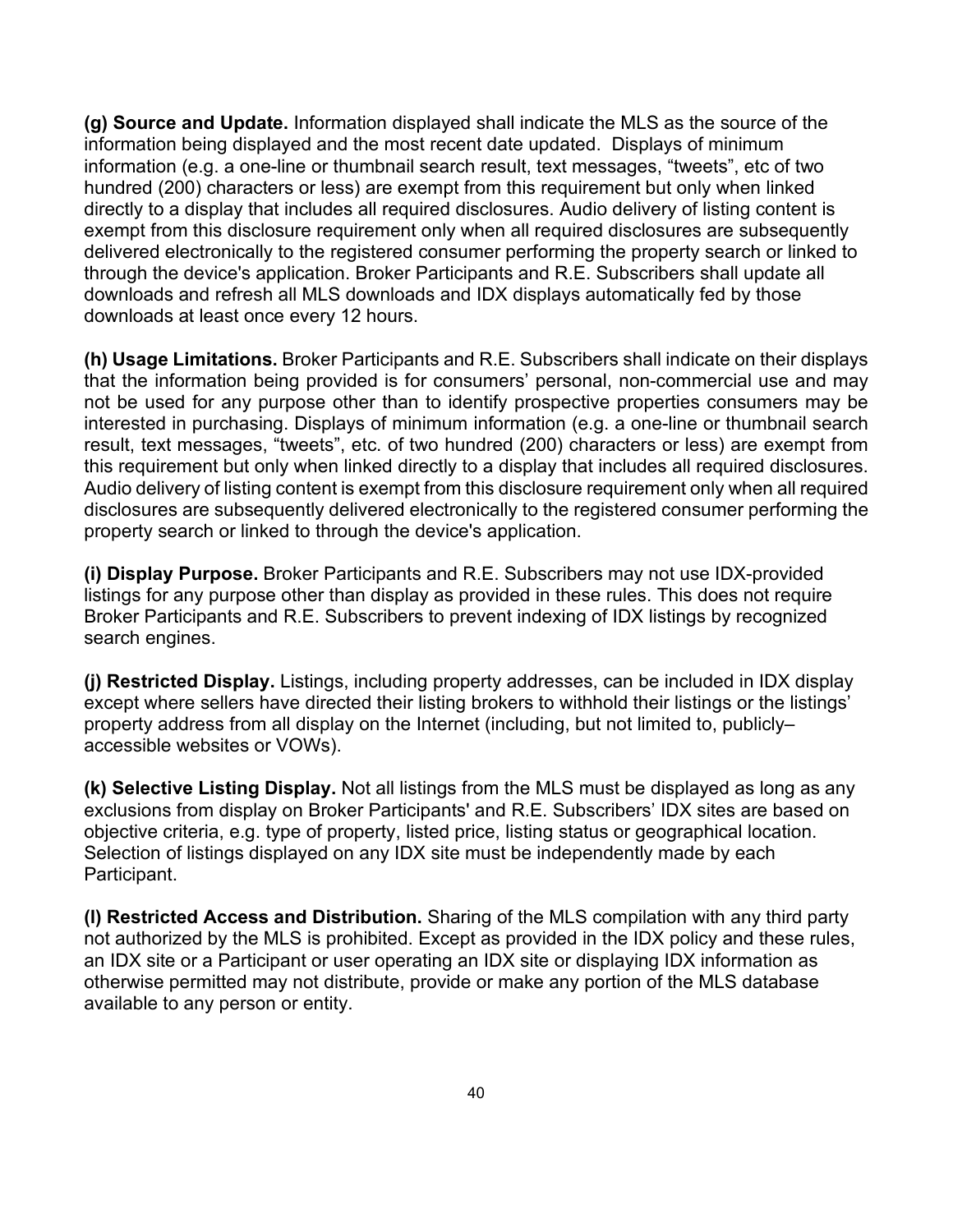**(m) Brokerage Identification.** Any IDX display controlled by a Broker Participant or R.E. Subscriber must provide clear conspicuous written or verbal identification of the name of the brokerage firm under which they operate.

**(n) Co-Mingling.** A Broker Participant or R.E. Subscriber may co-mingle listings through IDX from this MLS with listings from other MLS sources on its IDX display, provided all such displays are consistent with these rules. Co-mingling is (a) the ability for a visitor to the website to execute a single search that searches any portion of the IDX database at the same time it searches listing data from any other source(s); or (b) the display on a single web page of any portion of the IDX database and listing data from any other source. Listings obtained from other MLSs must display the source from which each such listing was obtained. Displays of minimum information (e.g. a one-line or thumbnail search result, text messages, "tweets", etc of two hundred (200) characters or less) are exempt from this requirement but only when linked directly to a display that includes all required disclosures. Audio delivery of listing content is exempt from this disclosure requirement only when all required disclosures are subsequently delivered electronically to the registered consumer performing the property search or linked to through the device's application.

**(o) Third Party Comments and Automated Value Estimates.** Any IDX display controlled by a Broker Participant or R.E. Subscriber that (a) allows third-parties to write comments or reviews about particular listings or displays a hyperlink to such comments or reviews in immediate conjunction with particular listings, or (b) displays an automated estimate of the market value of the listing (or hyperlink to such estimate) in immediate conjunction with the listing, shall disable or discontinue either or both of those features as to the seller's listing at the request of the seller. The listing broker or agent shall communicate to the MLS that the seller has elected to have one or both of these features disabled or discontinued on all displays controlled by Broker Participants and R.E. Subscribers. Except for the foregoing and subject to section (o) below, a Broker Participant's or R.E. Subscriber's IDX display may communicate the Broker Participant's or R.E. Subscriber's professional judgment concerning any listing. Nothing shall prevent an IDX display from notifying its viewers that a particular feature has been disabled at the request of the seller.

**(p) Making Corrections.** Broker Participants and R.E. Subscribers shall maintain a means (e.g., e-mail address, telephone number) to receive comments about the accuracy of any data or information that is added by or on behalf of Broker Participants and R.E. Subscribers beyond that supplied by the MLS and that relates to a specific property. Broker Participants and R.E. Subscribers shall correct or remove any false data or information relating to a specific property upon receipt of a communication from the listing broker or listing agent for that property explaining why the data or information is false. However, the Broker Participants and R.E. Subscribers shall not be obligated to remove or correct any data or information that simply reflects good faith opinion, advice, or professional judgment.

**(q) Search Result Limitation.** Broker Participants and R.E. Subscribers shall limit the number of listings that a viewer may view, retrieve, or download to not more than 500 in response to any inquiry.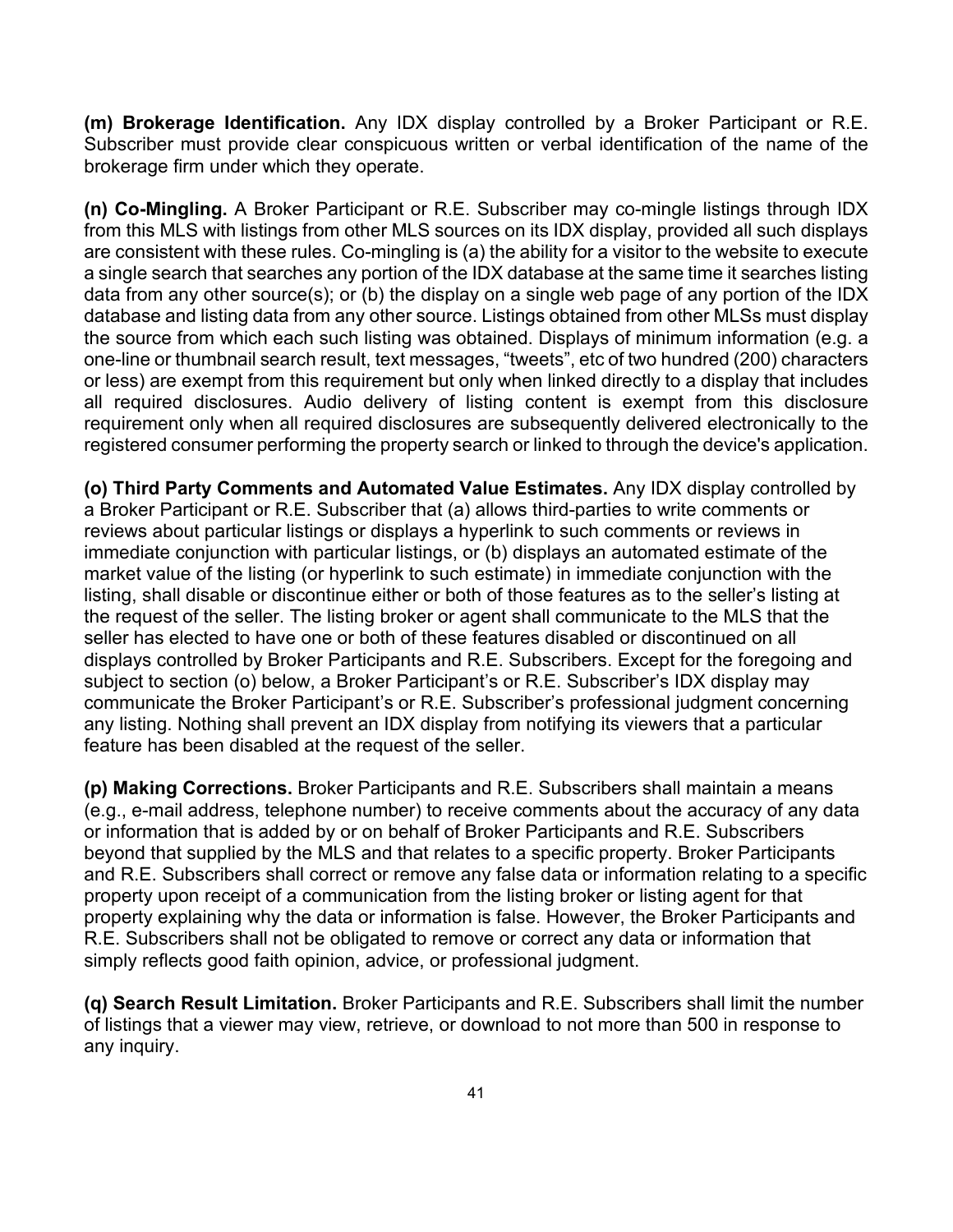**(r) Advertising.** Deceptive or misleading advertising (including co-branding) on pages displaying IDX-provided listings is prohibited. For purposes of these rules, co-branding will be presumed not to be deceptive or misleading if the Broker Participant's and/or R.E. Subscriber's logo and contact information is larger than that of any third party.

**(s) Disclaimer.** Broker Participants and R.E. Subscribers shall indicate on their displays, in a manner readily visible to consumers but not less than 7pt type, the following, or substantially similar, notice:

Based on information from the Mammoth Lakes Board of REALTORS® (alternatively, from the Mammoth Lakes Board of REALTORS® MLS) as of \_\_\_\_\_ (date the BOR/MLS data was obtained). All data, including all measurements and calculations of area, is obtained from various sources and has not been, and will not be, verified by broker or MLS. All information should be independently reviewed and verified for accuracy. Properties may or may not be listed by the office/agent presenting the information.

Displays of minimum information (e.g. a one-line or thumbnail search result, text messages, "tweets", etc of two hundred (200) characters or less) are exempt from this requirement but only when linked directly to a display that includes the required disclosure. Audio delivery of listing content is exempt from this disclosure requirement only when all required disclosures are subsequently delivered electronically to the registered consumer performing the property search or linked to through the device's application.

**12.16.1 Notification by Authorized Participants and Subscribers.** Broker Participants and R.E. Subscribers partaking in the display of IDX information of other brokers' listings pursuant to Section 12.16 must notify the MLS before displaying said IDX information and must give the MLS direct access as well as allow access for other MLS Participants for purposes of monitoring/ensuring compliance with applicable rules and policies.

**12.16.2 Right to Charge for Download.** The MLS has the right to charge the costs of adding or enhancing its downloading capacity to Broker Participants and R.E. Subscribers who request downloading of listing information pursuant to Section 12.16.

**12.16.3 Listing Broker's Right to Opt Out of Internet Advertising of MLS Information.** If the MLBOR advertises MLS information on the Internet or licenses MLS information for advertising on the Internet, the listing broker shall have the right to opt out of such advertising in accordance with the MLS's procedures for opting out. The listing broker also shall have the right to refuse to have listings displayed on a blanket basis or on a listing by listing basis in accordance with Section 12.16 by affirmatively notifying the MLS in accordance with the MLS procedures for opting out. Notwithstanding anything in these rules and regulations to the contrary, the MLBOR reserves the right to determine whether to provide Internet advertising services and whether such services are to be made available to non-MLBOR members.

**12.17 Website Name and Status Disclosure.** MLS Participants' firm websites shall disclose the firm's name and state(s) of licensure in a reasonable and readily apparent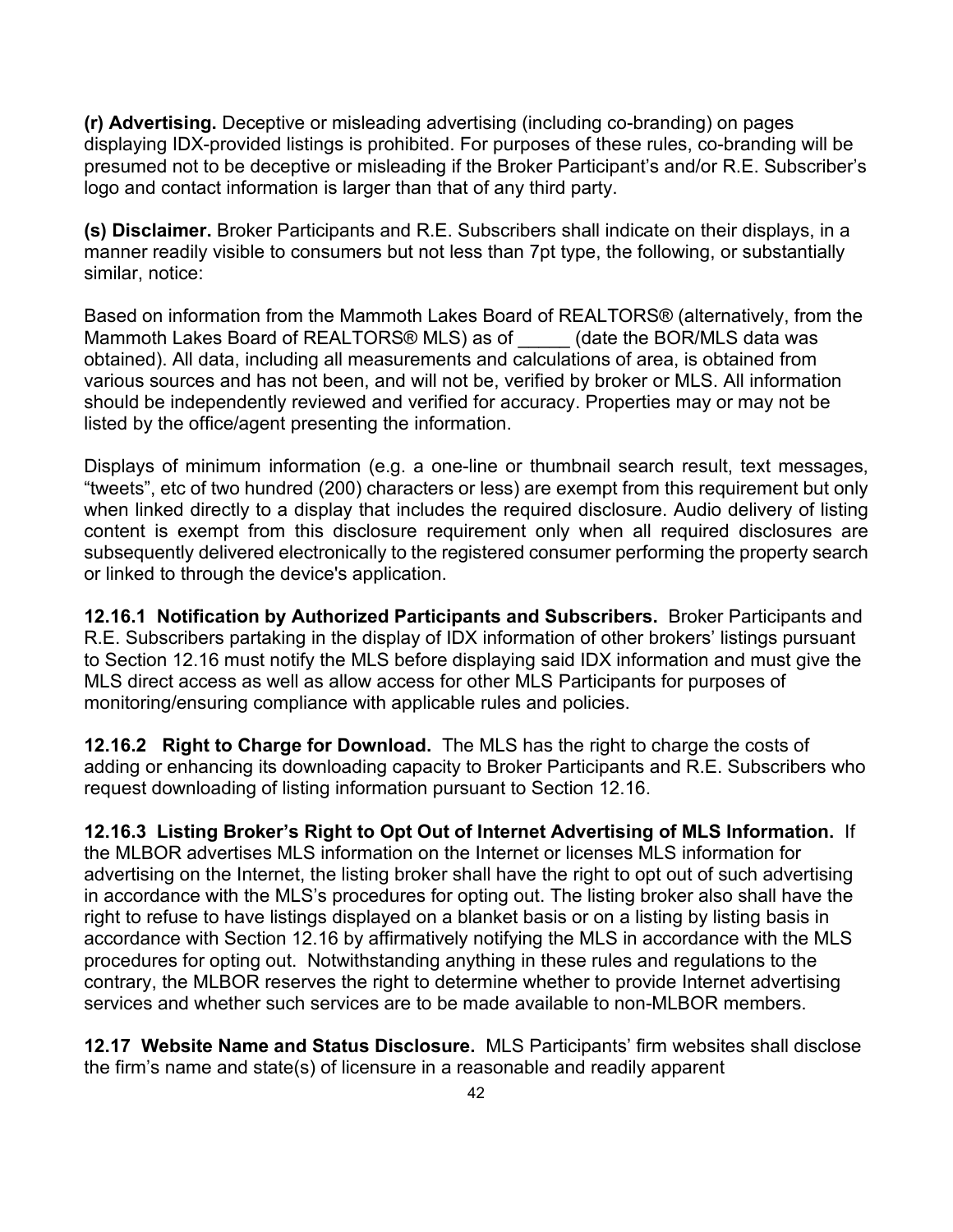manner. Websites of Subscribers affiliated with a Participant's firm shall disclose the firm's name and the Subscriber's state(s) of licensure in a reasonable and readily apparent manner.

**12.18 Use of the Terms MLS and Multiple Listing Service.** No MLS Participant or Subscriber shall, through the name of their firm, their URLs, their e-mail addresses, their website addresses, or in any other way represent, suggest, or imply that the individual or firm is an MLS, or that they operate an MLS. Participants and Subscribers shall not represent, suggest, or imply that consumers or others have direct access to MLS databases, or that consumers or others are able to search MLS databases available only to Participants and Subscribers. This does not prohibit Participants and Subscribers from representing that any information they are authorized under MLS rules to provide to clients or customers is available on their websites or otherwise.

## **12.19 Virtual Office Websites ["VOW"].**

**[Coinciding NATIONAL ASSOCIATION OF REALTORS® VOW Policy ("VOW Policy"), available [here,](https://www.nar.realtor/handbook-on-multiple-listing-policy/virtual-office-websites-policy-governing-use-of-mls-data-in-connection-with-internet-brokerage) is adopted and incorporated herein] Link to National Association of REALTORS® VOW Policy:** 

#### *[https://www.nar.realtor/handbook-on-multiple-listing-policy/virtual-office-websites](https://www.nar.realtor/handbook-on-multiple-listing-policy/virtual-office-websites-policy-governing-use-of-mls-data-in-connection-with-internet-brokerage)[policy-governing-use-of-mls-data-in-connection-with-internet-brokerage](https://www.nar.realtor/handbook-on-multiple-listing-policy/virtual-office-websites-policy-governing-use-of-mls-data-in-connection-with-internet-brokerage)*

**Section 12.19.1 (a):** A Virtual Office Website ("VOW") is a Participant's Internet website, or a feature of a Participant's website, through which the Participant is capable of providing real estate brokerage services to consumers with whom the Participant has first established a broker-consumer relationship (as defined by state law) where the consumer has the opportunity to search MLS Listing Information, subject to the Participant's oversight, supervision, and accountability. A non-principal broker or sales licensee affiliated with a Participant (i.e. Subscriber) may, with his or her Participant's consent, operate a VOW. Any VOW of a Subscriber is subject to the Participant's oversight, supervision, and accountability.

**(b)** As used in Section 12.19 of these Rules, the term "Participant" includes a Participant's affiliated non-principal brokers and sales licensees (i.e. Subscribers) – except when the term is used in the phrases "Participant's consent" and "Participant's oversight, supervision, and accountability". References to "VOW" and "VOWs" include all VOWs, whether operated by a Participant, by a Subscriber, or by an Affiliated VOW Partner ("AVP") on behalf of a Participant.

**(c)** "Affiliated VOW Partner" ("AVP") refers to an entity or person designated by a Participant to operate a VOW on behalf of the Participant, subject to the Participant's supervision, accountability and compliance with the VOW Policy. No AVP has independent participation rights in the MLS by virtue of its right to receive information on behalf of a Participant. No AVP has the right to use MLS Listing Information except in connection with operation of a VOW on behalf of one or more Participants. Access by an AVP to MLS Listing Information is derivative of the rights of the Participant on whose behalf the AVP operates a VOW.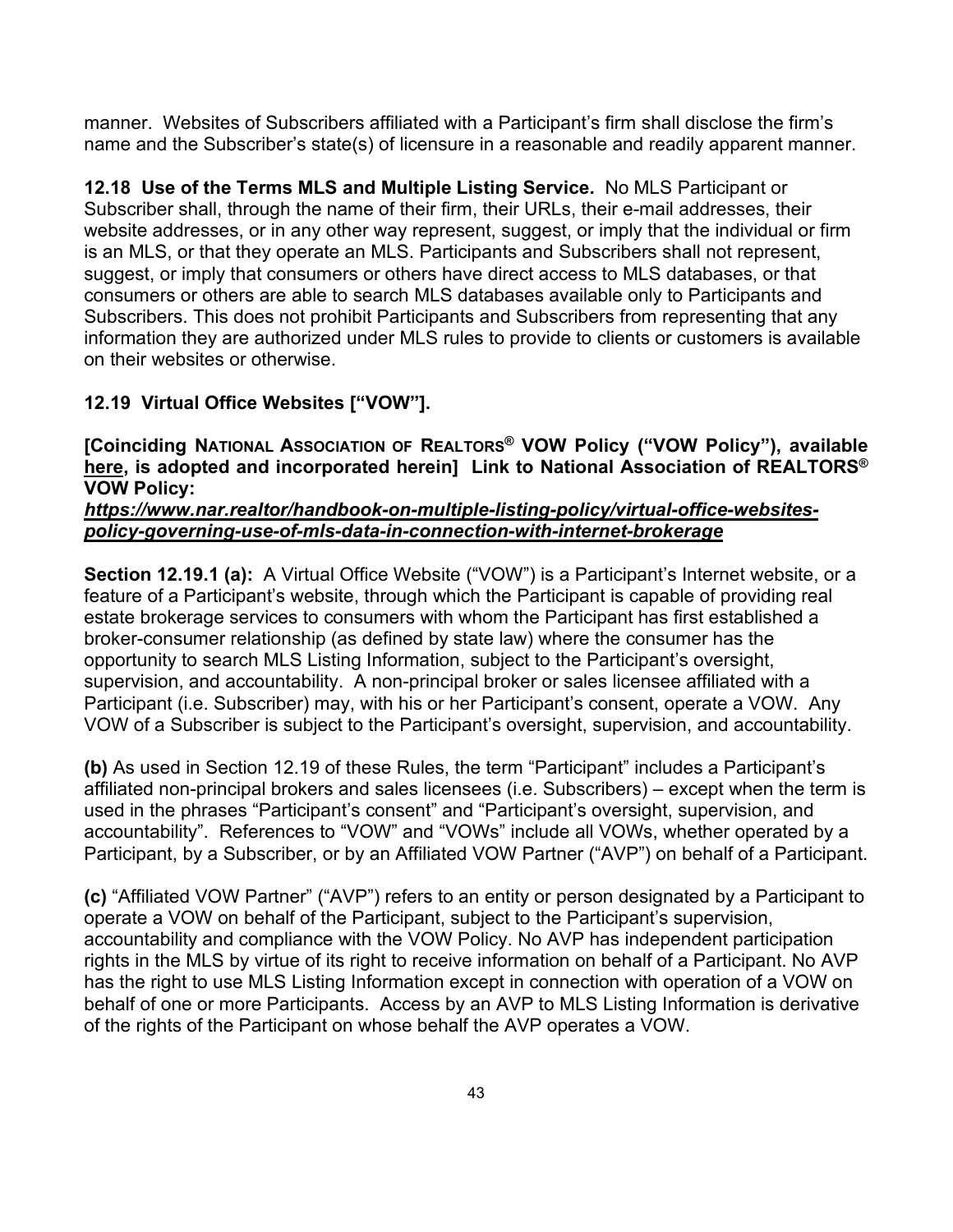**(d)** As used in Section 12.19 of these Rules, the term "MLS Listing Information" refers to active listing information and non-confidential pending and sold data provided by participants to the MLS and aggregated and distributed by the MLS to Participants.

**Section 12.19.2 (a):** The right of a Participant's VOW to display MLS Listing Information is limited to that supplied by the MLS(s) in which the Participant has participatory rights. However, a Participant with offices participating in different MLSs may operate a master website with links to the VOWs of the other offices.

**(b)** Subject to the provisions of the VOW Policy and these Rules, a participant's VOW, including any VOW operated on behalf of a Participant by an AVP, may provide other features, information, or functions, e.g. Internet Data Exchange ("IDX") as set forth in Rule 12.16.

**(c)** Except as otherwise provided in the VOW Policy or in these Rules, a Participant need not obtain separate permission from other MLS Participants whose listings will be displayed on the Participant's VOW.

**Section 12.19.3 (a):** Before permitting any consumer to search for or retrieve any MLS Listing Information on his or her VOW, the Participant must take each of the following steps:

**(i)** The Participant must first establish with that consumer a lawful broker-consumer relationship (as defined by state law), including completion of all actions required by state law in connection with providing real estate brokerage services to clients and customers (hereinafter "Registrants"). Such actions shall include, but are not limited to, satisfying all applicable agency, non-agency, and other disclosure obligations, and execution of any required agreements.

**(ii)** The Participant must obtain the name of, and a valid email address for, each Registrant. The Participant must send an email to the address provided by the Registrant confirming that the Registrant has agreed to the Terms of Use (described in subsection (d) below). The Participant must verify that the email address provided by the Registrant is valid and that the Registrant has agreed to the Terms of Use.

**(iii)** The Participant must require each Registrant to have a user name and a password, the combination of which is different from those of all other Registrants on the VOW. The Participant may, at his or her option, supply the user name and password or may allow the Registrant to establish its user name and password. The Participant must also assure that any email address is associated with only one user name and password.

**(b)** The Participant must assure that each Registrant's password expires on a date certain but may provide for renewal of the password. The Participant must at all times maintain a record of the name, email address, user name, and current password of each Registrant. The Participant must keep such records for not less than 180 days after the expiration of the validity of the Registrant's password.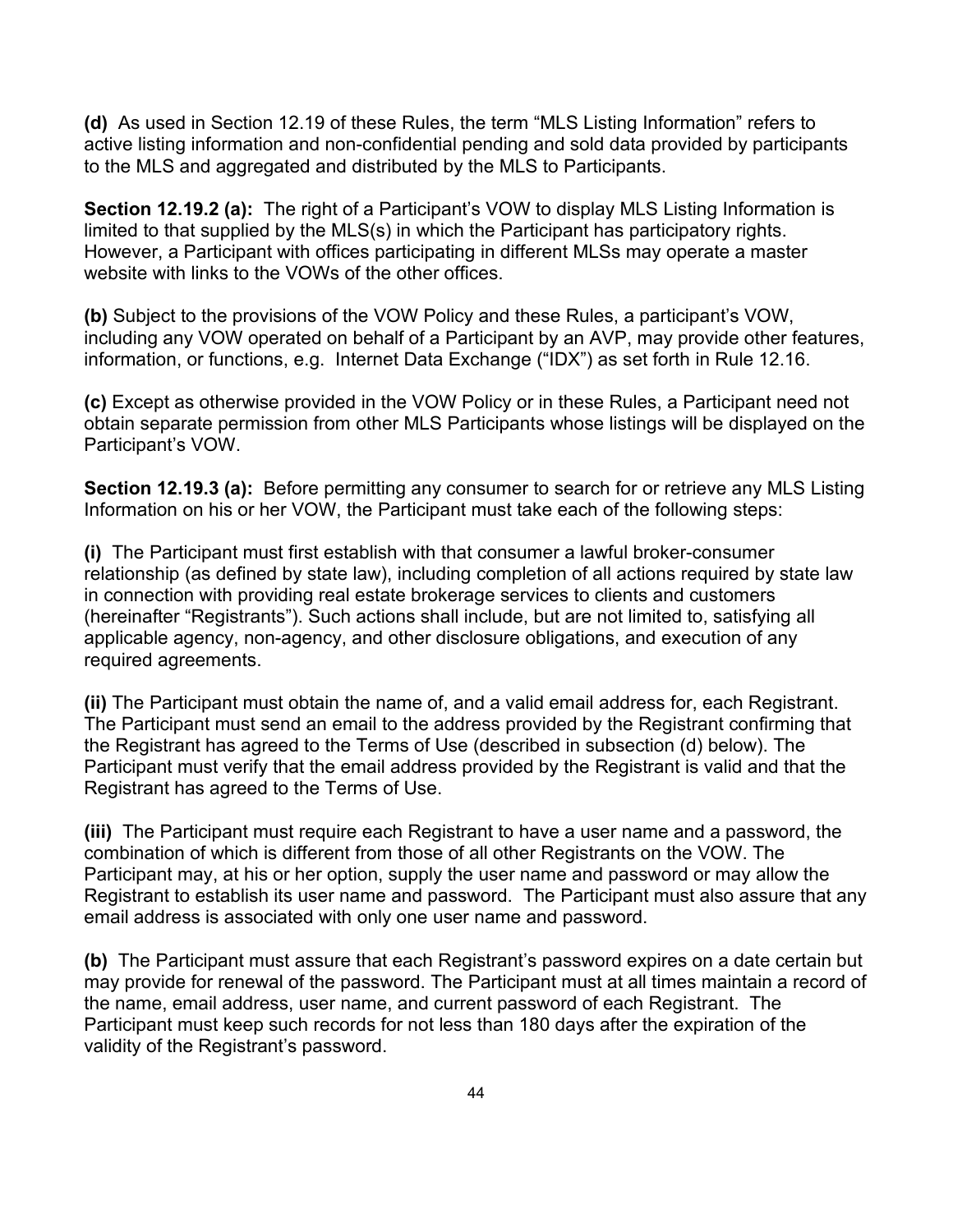**(c)** If the MLS has reason to believe that a Participant's VOW has caused or permitted a breach in the security of MLS Listing Information or a violation of MLS rules, the Participant shall, upon request of the MLS, provide the name, email address, user name, and current password, of any Registrant suspected of involvement in the breach or violation. The Participant shall also, if requested by the MLS, provide an audit trail of activity by any such Registrant.

**(d)** The Participant shall require each Registrant to review, and affirmatively to express agreement (by mouse click or otherwise) to, a "Terms of Use" provision that provides at least the following:

i. That the Registrant acknowledges entering into a lawful consumer-broker relationship with the Participant;

ii. That all information obtained by the Registrant from the VOW is intended only for the Registrant's personal, non-commercial use;

iii. That the Registrant has a bona fide interest in the purchase, sale, or lease of real estate of the type being offered through the VOW;

iv. That the Registrant will not copy, redistribute, or retransmit any of the information provided except in connection with the Registrant's consideration of the purchase or sale of an individual property;

v. That the Registrant acknowledges the MLS's ownership of, and the validity of the MLS's copyright in, the MLS database.

**(e)** The Terms of Use Agreement may not impose a financial obligation on the Registrant or create any representation agreement between the Registrant and the Participant. Any agreement entered into at any time between the Participant and Registrant imposing a financial obligation on the Registrant or creating representation of the Registrant by the Participant must be established separately from the Terms of Use, must be prominently labeled as such, and may not be accepted solely by mouse click.

**(f)** The Terms of Use Agreement shall also expressly authorize the MLS, and other MLS Participants or their duly authorized representatives, to access the VOW for the purposes of verifying compliance with MLS rules and monitoring display of Participants' listings by the VOW. The Agreement may also include such other provisions as may be agreed to between the Participant and the Registrant.

**Section 12.19.4:** A Participant's VOW must prominently display an e-mail address, telephone number, or specific identification of another mode of communication (e.g., live chat) by which a consumer can contact the Participant to ask questions, or get more information, about any property displayed on the VOW. The Participant, or a non-principal broker or sales licensee licensed with the Participant (i.e. subscriber), must be willing and able to respond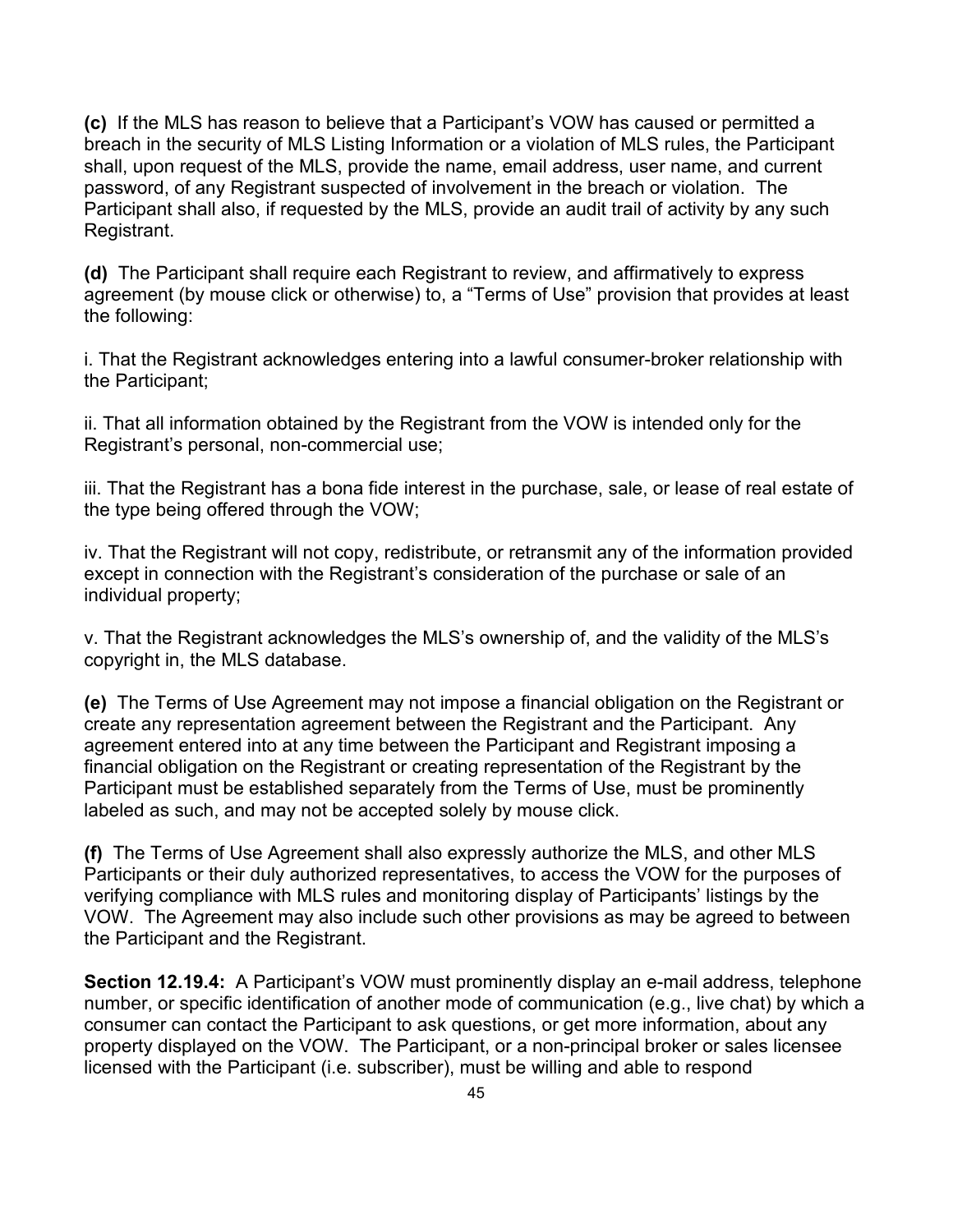knowledgeably to inquiries from Registrants about properties within the market area served by that Participant and displayed on the VOW.

**Section 12.19.5:** A Participant's VOW must employ reasonable efforts to monitor for, and prevent, misappropriation, "scraping", and other unauthorized use of MLS Listing Information. A Participant's VOW shall utilize appropriate security protection such as firewalls as long as this requirement does not impose security obligations greater than those employed concurrently by the MLS

(NOTE: MLSs may adopt rules requiring Participants to employ specific security measures, provided that any security measure required does not impose obligations greater than those employed by the MLS.)

**Section 12.19.6 (a):** A Participant's VOW shall not display listings or property addresses of any seller who has affirmatively directed the listing broker to withhold the seller's listing or property address from display on the Internet. The listing broker shall communicate to the MLS that the seller has elected not to permit display of the listing or property address on the Internet. Notwithstanding the foregoing, a Participant who operates a VOW may provide to consumers via other delivery mechanisms, such as email, fax, or otherwise, the listings of sellers who have determined not to have the listing for their property displayed on the Internet.

**(b)** A Participant who lists a property for a seller who has elected not to have the property listing or the property address displayed on the Internet shall cause the seller to execute a document that includes the following (or a substantially similar) provision:

## **Seller Opt-Out Form**

1. Please check either Option a or Option b

a. [ ] I have advised my broker or sales agent that I do not want the listed property to be displayed on the Internet.

#### **OR** Service Service Service Service Service Service Service Service Service Service Service Service Service Service

b. [ ] I have advised my broker or sales agent that I do not want the address of the listed property to be displayed on the Internet.

2. I understand and acknowledge that, if I have selected option a, consumers who conduct searches for listings on the Internet will not see information about the listed property in response to their search.

 $\overline{\phantom{a}}$ Initials of seller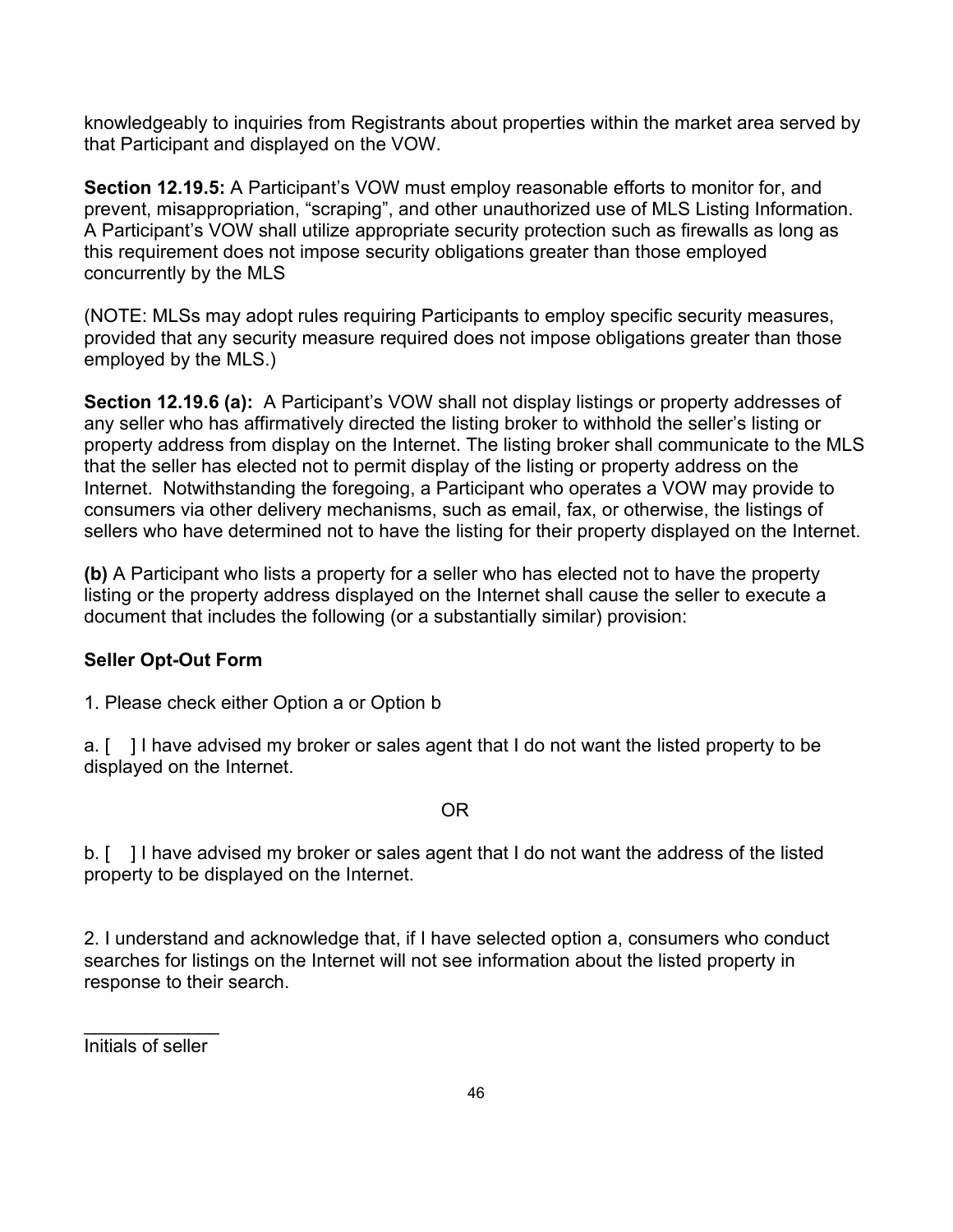**(c)** The Participant shall retain such forms for at least one year from the date they are signed, or one year from the date the listing goes off the market, whichever is greater.

#### **Section 12.19.7:**

(a) Subject to subsection (b), a Participant's VOW may allow third-parties (i) to write comments or reviews about particular listings or display a hyperlink to such comments or reviews in immediate conjunction with particular listings, or (ii)

display an automated estimate of the market value of the listing (or hyperlink to such estimate) in immediate conjunction with the listing.

(b) Notwithstanding the foregoing, at the request of a seller the Participant shall disable or discontinue either or both of those features described in subsection (a) as to any listing of the seller. The listing broker or agent shall communicate to the MLS that the seller has elected to have one or both of these features disabled or discontinued on all Participants' websites. Subject to the foregoing and to Section 12.19.8, a Participant's VOW may communicate the Participant's professional judgment concerning any listing. A Participant's VOW may notify its customers that a particular feature has been disabled "at the request of the seller."

**Section 12.19.8:** A Participant's VOW shall maintain a means (e.g., e-mail address, telephone number) to receive comments from the listing broker about the accuracy of any information that is added by or on behalf of the Participant beyond that supplied by the MLS and that relates to a specific property displayed on the VOW. The Participant shall correct or remove any false information relating to a specific property within 48 hours following receipt of a communication from the listing broker explaining why the data or information is false. The Participant shall not, however, be obligated to correct or remove any data or information that simply reflects good faith opinion, advice, or professional judgment.

**Section 12.19.9:** A Participant shall cause the MLS Listing Information available on its VOW to be refreshed at least once every three (3) days.

**Section 12.19.10:** Except as provided in these rules, the VOW Policy, or any other applicable MLS rules or policies, no Participant shall distribute, provide, or make accessible any portion of the MLS Listing Information to any person or entity.

**Section 12.19.11:** A Participant's VOW must display the Participant's privacy policy informing Registrants of all of the ways in which information that they provide may be used.

**Section 12.19.12:** A Participant's VOW may exclude listings from display based only on objective criteria, including, but not limited to, factors such as geography, list price, type of property, cooperative compensation offered by listing broker, and whether the listing broker is a REALTOR®.

**Section 12.19.13:** A Participant who intends to operate a VOW to display MLS Listing Information must notify the MLS of its intention to establish a VOW and must make the VOW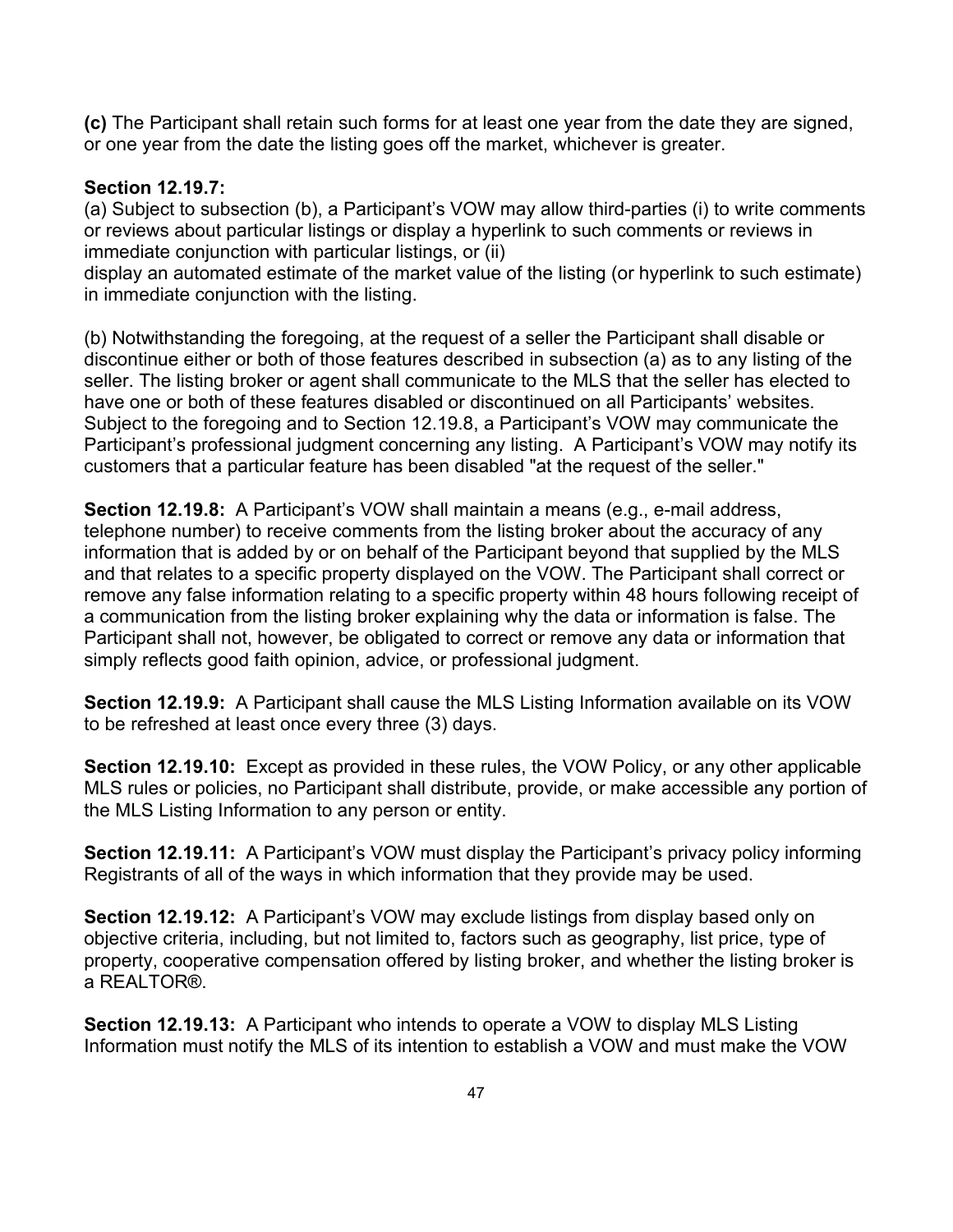readily accessible to the MLS and to all MLS Participants for purposes of verifying compliance with these Rules, the VOW Policy, and any other applicable MLS rules or policies.

**Section 12.19.14**: A Participant may operate more than one VOW himself or herself or through an AVP. A Participant who operates his or her own VOW may contract with an AVP to have the AVP operate other VOWs on his or her behalf. However, any VOW operated on behalf of a Participant by an AVP is subject to the supervision and accountability of the Participant.

**Section 12.19.15:** A Participant's VOW may not make available for search by, or display to, Registrants any of the following information:

(a) Expired or withdrawn listings.

(b) The type of listing agreement, i.e., exclusive right to sell or seller reserve.

(c) The seller's and occupant's name(s), phone number(s), or e-mail address(es).

(d) Instructions or remarks intended for buyer brokers only, such as those regarding showings or security of listed property.

**Section 12.19.16:** A Participant shall not change the content of any MLS Listing Information that is displayed on a VOW from the content as it is provided in the MLS. The Participant may, however, augment MLS Listing Information with additional information not otherwise prohibited by these Rules or by other applicable MLS rules or policies as long as the source of such other information is clearly identified. This rule does not restrict the format of display of MLS Listing Information on VOWs or the display on VOWs of fewer than all of the listings or fewer than all of the authorized information fields.

**Section 12.19.17:** A Participant shall cause to be placed on his or her VOW in a manner readily visible to consumers but not less than 7pt type, the following, or substantially similar notice:

Based on information from the Mammoth Lakes Board of REALTORS® (alternatively, from the Mammoth Lakes Board of REALTORS® MLS) \_\_\_\_\_ (date the BOR/MLS data was obtained). All data, including all measurements and calculations of area, is obtained from various sources and has not been, and will not be, verified by broker or MLS. All information should be independently reviewed and verified for accuracy. Properties may or may not be listed by the office/agent presenting the information.

A Participant's VOW may include other appropriate disclaimers necessary to protect the Participant and/or the MLS from liability.

**Section 12.19.18:** A Participant shall cause any listing that is displayed on his or her VOW to identify the name of the listing firm and the listing broker or agent in a readily visible color, in a reasonably prominent location, and in typeface not smaller than the median typeface used in the display of listing data.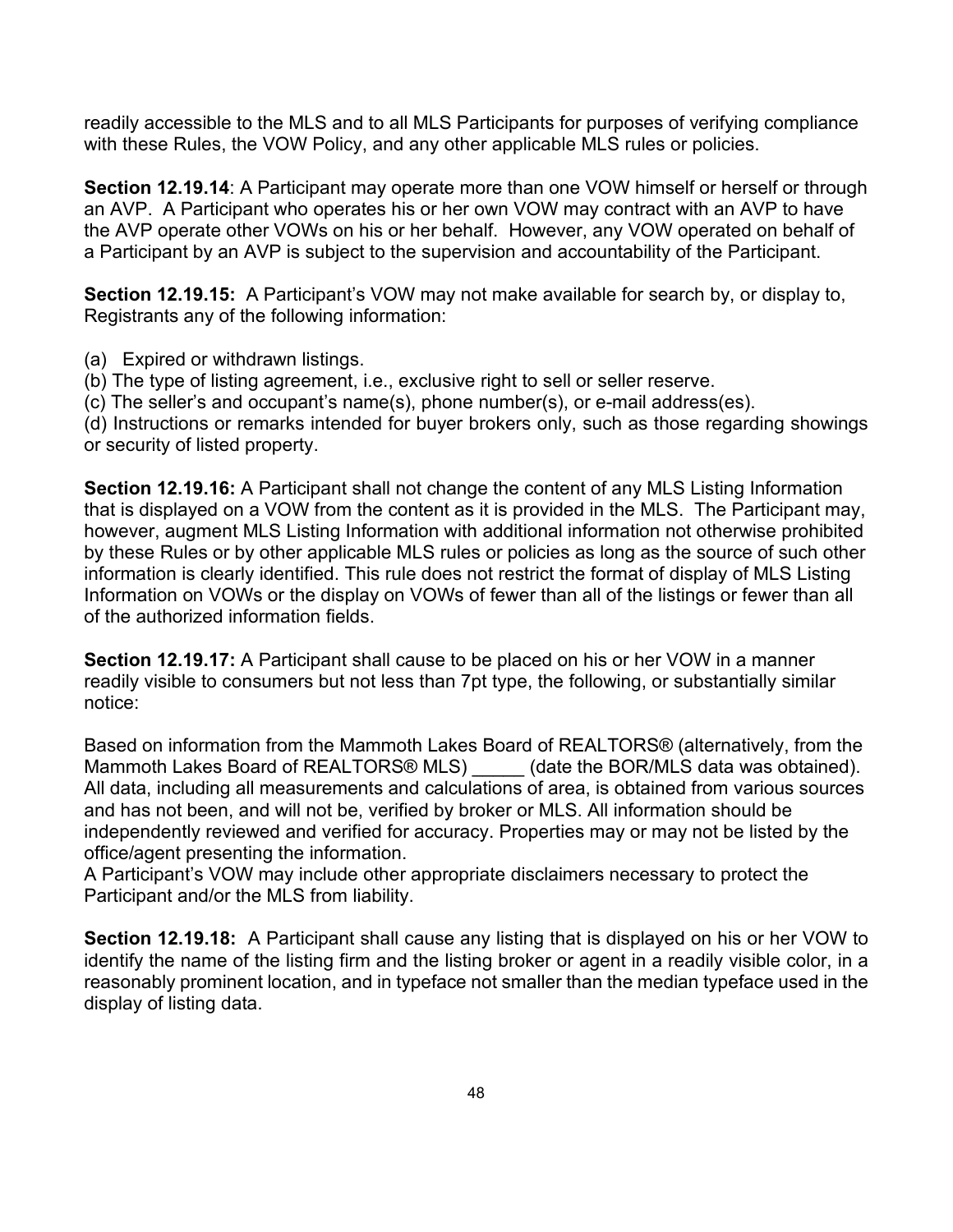**Section 12.19.19:** A Participant shall limit the number of listings that a Registrant may view, retrieve, or download to not more than 500 current listings and not more than 500 sold listings in response to any inquiry.

(Note: The number of listings that may be viewed, retrieved, or downloaded should be specified by the MLS in the context of this rule but may not be fewer than 100 listings or 5% of the listings in the MLS, whichever is less.)

**Section 12.19.20:** A Participant shall require that Registrants' passwords be reconfirmed or changed every 90 days.

(Note: The number of days passwords remain valid before being changed or reconfirmed must be specified by the MLS in the context of this rule and cannot be shorter than 90 days. Participants may, at their option, require Registrants to reconfirm or change passwords more frequently.)

**Section 12.19.21:** A Participant may display advertising and the identification of other entities ("co-branding') on any VOW the Participant operates or that is operated on his or her behalf. However, a Participant may not display on any such VOW deceptive or misleading advertising or co-branding. For purposes of this Section, co-branding will be presumed not to be deceptive or misleading if the Participant's logo and contact information (or that of at least one Participant, in the case of a VOW established and operated on behalf of more than one Participant) is displayed in immediate conjunction with that of every other party, and the logo and contact information of all Participants displayed on the VOW is as large as the logo of the AVP and larger than that of any third party.

**Section 12.19.22:** A Participant shall cause any listing displayed on his or her VOW that is obtained from other sources, including from another MLS or from a broker not participating in the MLS, to identify the source of the listing.

**Section 12.19.23:** A Participant shall cause any listing displayed on his or her VOW obtained from other sources, including from another MLS or from a broker not participating in the MLS, to be searched separately from listings in the MLS.

**Section 12.19.24:** Participants and the AVPs operating VOWs on their behalf must execute the license agreement required by the MLS.

**Section 12.19.25:** Where a seller affirmatively directs their listing broker to withhold either the seller's listing or the address of the seller's listing from display on the Internet, a copy of the seller's affirmative direction shall be provided to the MLS within 48 hours.

**12.20 Applicability of Rules to MLS or Association.** Nothing in these rules shall limit the right of the MLBOR or MLS to enter into licensing agreements with third parties for use of the MLS compilations or any portion thereof in accordance with terms approved by the Board of Directors.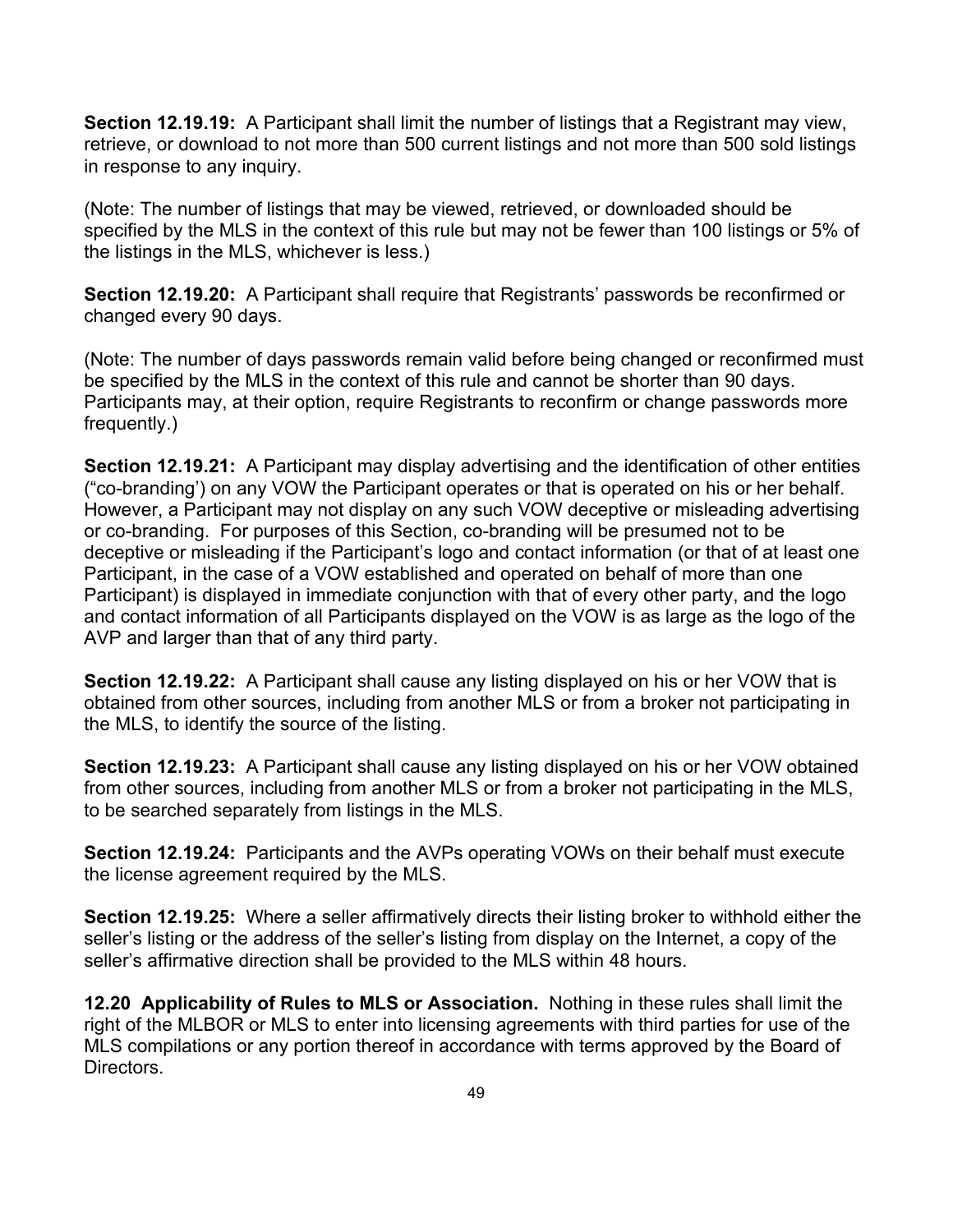**12.21 Participant and Subscriber Standards of Conduct.** The services that Participants and Subscribers provide to their clients and customers shall conform to the standards of practice and competence which are reasonably expected in the specific real estate disciplines in which they engage; specifically, residential real estate brokerage, real property management, commercial and industrial real estate brokerage, real estate appraisal, real estate counseling, real estate syndication, real estate auction, and international real estate.

Participants and Subscribers shall not undertake to provide specialized professional services concerning a type of property or service that is outside their field of competence unless they engage the assistance of one who is competent on such types of property or service, or unless the facts are fully disclosed to the client. Any persons engaged to provide such assistance shall be so identified to the client and their contribution to the assignment should be set forth.

## **13. LOCKBOXES.**

**13.1 Eligibility for Lockboxes.** MLS Participants and Subscribers are eligible for lockbox privileges if they otherwise qualify under this section. Clerical Users are not eligible for lockbox privileges. MLS Participants and Subscribers shall be eligible to hold a lockbox key (defined as a physical or electronic key, programmer or other device by which a lockbox can be opened) provided:

a) The key holder signs a lease agreement with the MLS.

b) The Participant to which the key holder is licensed cosigns the lease agreement with the MLS.

c) The key holder continues to comply with all MLS rules relating to lockbox keys.

d) The key holder and Participant to whom the key holder is licensed remain eligible for MLS services.

**13.2 Key Use and Service.** Keys may not be used under any circumstances by anyone other than the key holder, including, but not limited to, lending, borrowing or sharing keys with others. The MLS is not obligated to provide service on keys or lock boxes to individuals who are not the registered lessee or owner of the component. Keys may only be used for the purpose of facilitating the sale or lease of a listed property.

**13.2.1 Use of Lockbox Contents.** Participants and Subscribers shall at all times follow the showing instructions published in the MLS. Participants and Subscribers shall not remove contents of the lockbox for purposes other than showing the home and shall promptly return the contents to the lockbox upon exiting the property. Participants and Subscribers shall keep lockbox contents in their possession at all times after removal from the lockbox. The lockbox and/or contents shall not be removed from the property site without prior consent from the listing agent.

**13.2.2 Lockbox Requirements.** If any lockbox or other device giving access to On Market listed property for real estate professionals and/or service providers is authorized by the seller and/or occupant and is placed on or present on property listed through the Service, such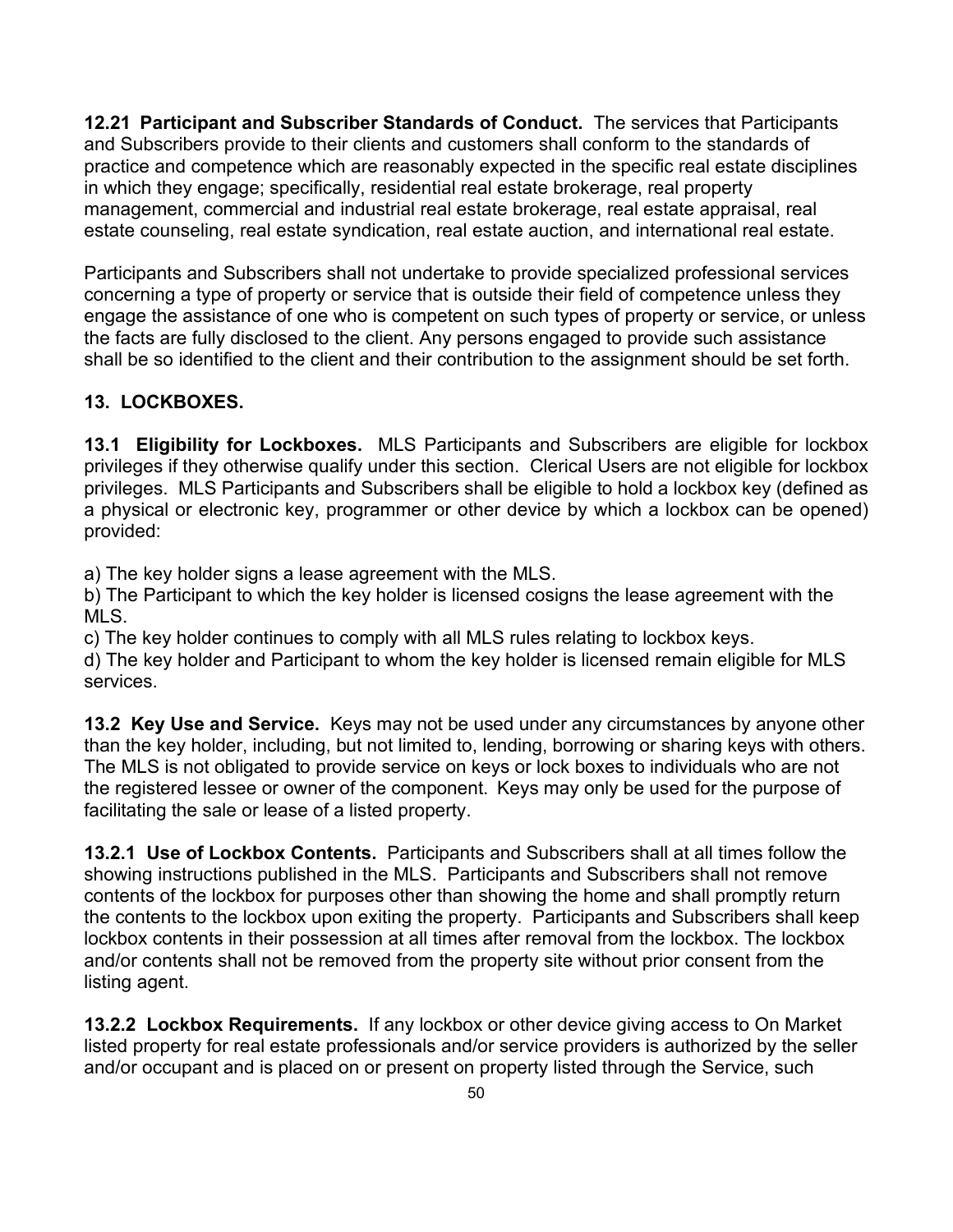lockbox or device must be one that is approved by the MLS where the listing has been submitted. The authorized lockboxes sold by, leased by or otherwise offered through the local Association or MLS where the listing is submitted have been approved by the MLS. Unless expressly indicated otherwise by the MLS, for any other lockbox or device to be considered "approved," use of it must provide reasonable, timely access to listed property such that (1) it allows all participants and subscribers timely access to listed property by reliance solely on data submitted to and residing on the MLS; (2) complete, accurate and stand-alone instructions are provided for accessing the listed property in the appropriate agent section on the Service; and (3) it ensures that the lockbox or device will provide reasonable access to listed property with any information, code or key needed to access the contents of the lockbox or device to be made available or access to the property otherwise scheduled within four [4] hours of initial contact in the event the lockbox or device requires the participating member to obtain additional information to enable access (ex: "call listing agent for entry code") with said 4 hour response obligation in effect every day from 8am to 6pm. The MLS reserves the right to require that the device be submitted in advance for approval. The MLS also may revoke the approval and/or subject the participant to discipline if the device is used in a manner that fails to continue to satisfy this requirement. Failure to provide reasonable and timely access as required by this section will subject the listing agent to discipline and potential fines. More than one lockbox or access device may be used on a property as long as one of them is approved where the listing is submitted.

**13.2.3 Issuing Temporary Codes.** Listing broker or agent can issue temporary codes/access to the lockbox and property on terms and conditions agreed to in advance by the seller. Temporary codes/access must expire within seventy-two (72) hours after being issued or must be under the control of the listing broker or agent. Temporary codes must be a minimum field size of five (5) characters. (XX,XXX).

**13.3 Responsible Keyholder and Temporary Keys.** If the MLS uses electronic lockbox programmers or keypads, a Participant may purchase or lease additional programmers or keypads (the "Responsible Keyholder") to be issued on a temporary basis to other keyholders in the Participant's firm in the event their programmer or keypad becomes non-functional outside normal business hours or under circumstances where a replacement programmer or keypad is not reasonably available from the MLS. Whenever the Responsible Keyholder issues a temporary key, the Responsible Keyholder shall advise the MLS in writing within 2 days after said issuance that the programmer or keypad has been issued, to whom, and the date and time of issuance. The Responsible Keyholder shall also advise the MLS in writing within 2 business days after possession of the previously issued programmer or keypad has been reassumed.

**13.4 Accountability.** Key holders must account for keys at the time of any inventory conducted by the MLS or at any time requested by the MLBOR Key holders who cease to participate or subscribe to the MLS shall return all key(s) in their possession to the MLS. Failure to return a key(s) will subject the key holder and/or the key holder's Participant to fines and penalties and to being responsible for all costs incurred by the MLS to secure the lock box key system as a result of the failure to return the key(s). Further, key lease agreements may contain a liquidated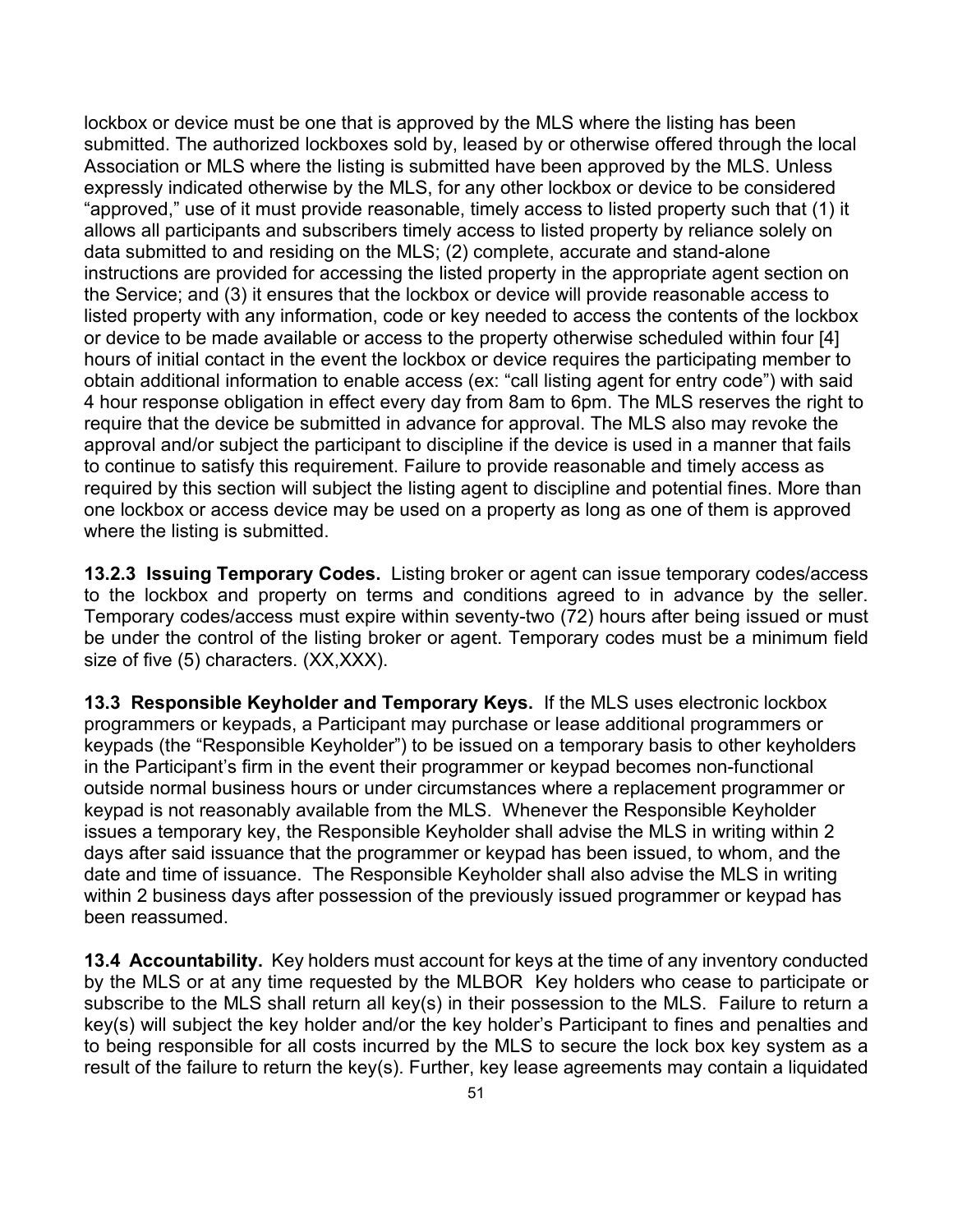damages provision to offset some or all of the costs in reestablishing the security of the system if it is determined that the security has been compromised through the negligence or fault of the keyholder.

**13.5 Deemed Unaccountable.** Keys shall be deemed unaccounted for if a key holder refuses or is unable to demonstrate that the key is within the key holder's physical control.

**13.6 Written Authority.** Participants and Subscribers shall not place a lockbox on a property without written authority from the seller and occupant if other than the seller. Inclusions in MLS compilations cannot be required as a condition of placing lockboxes on listed property.

**13.7 Listing Broker's Permission.** No Participant or Subscriber may enter a property with or without a lockbox without the listing broker's permission. Such permission may be granted by the listing broker by specifying permission to use the lockbox through the MLS. Appraiser Participants are expressly prohibited from using lockbox keys to enter a property without either the owner's or listing broker's permission.

**13.8 Reporting Missing or Unaccountable Keys.** Key holders and Participants cosigning with a key holder shall report lost, stolen or otherwise unaccountable keys to the MLBOR immediately upon discovery.

**13.9 Rules Violations.** Failure to abide by rules relating to lockboxes as set forth in this section or failure to abide by the key lease agreement may result in discipline as provided in sections 14 and 15 of these rules, in addition to loss of or restriction on all lockbox and key privileges.

**13.10 Right to Limit Access.** The MLS reserves the right to refuse to issue, activate or reactivate a key or terminate an existing key lease agreement or otherwise limit access to lockboxes if, in its sole discretion, it determines the security of the system would be compromised by issuing such keys or granting access to lockboxes.

**13.11 Removal.** The lockbox must be removed within one (1) day after the close of escrow or expiration/cancellation of the listing.

## **14. VIOLATIONS OF RULES AND REGULATIONS.**

**14.1 Grounds for Disciplinary Action and Sanctions.** After a hearing by a hearing panel as provided in the *California Code of Ethics and Arbitration Manual*, the Board of Directors may take disciplinary action and impose sanctions against any Participant and Subscriber:

(a) For violation of any MLS rule;

(b) On the Participant's or Subscriber's being convicted, adjudged, or otherwise recorded as guilty by a final judgment of any court of competent jurisdiction of (1) a felony, or (2) a crime involving moral turpitude, or (3) on a determination by any court of competent jurisdiction, or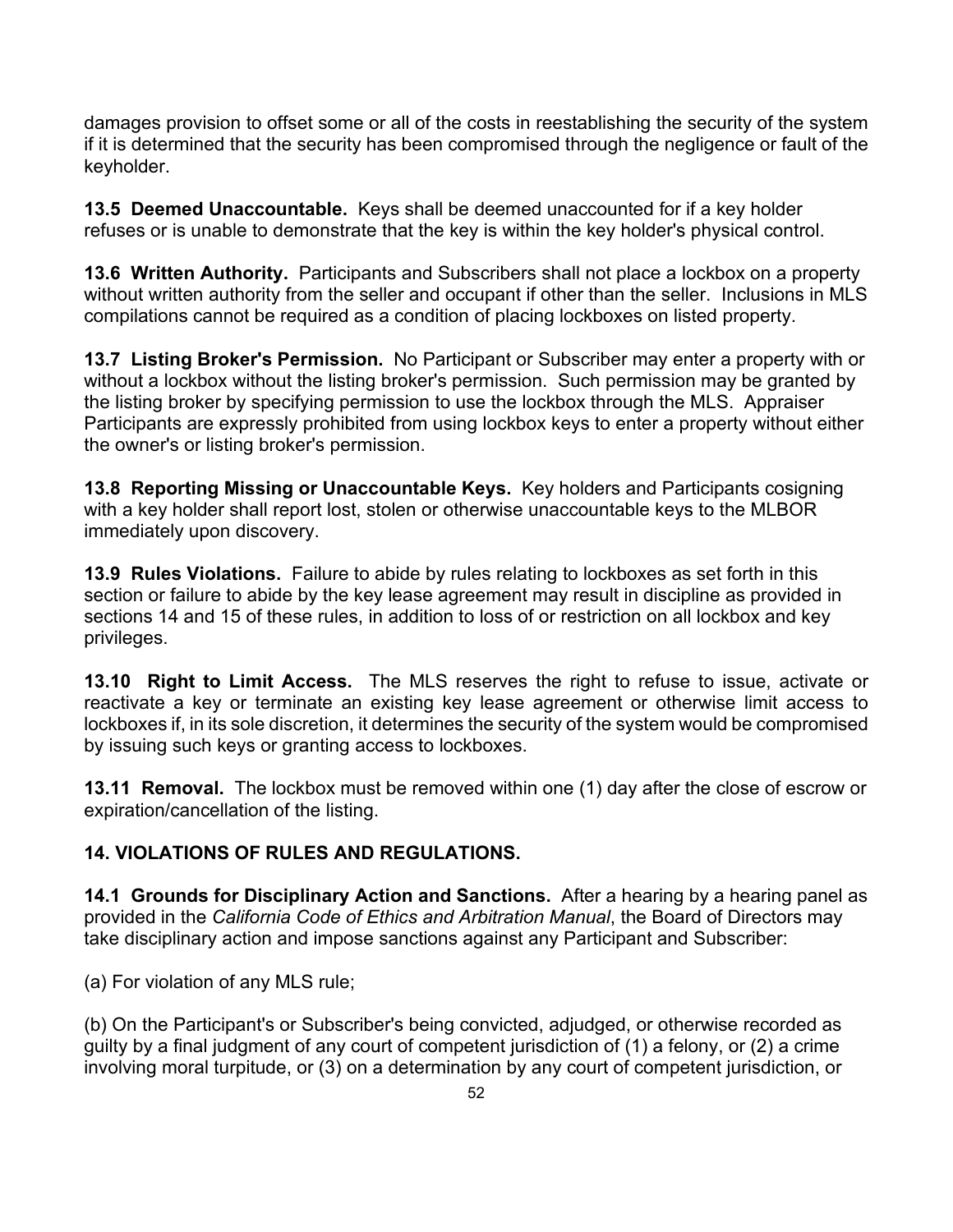official of the State of California authorized to make the determination, that the Participant or Subscriber violated a provision of the California Real Estate Law or a Regulation of the Real Estate Commissioner or the laws relating to Appraisers or a regulation of the BREA.

(c) For any violation of subsection (a) by any person, including but not limited to a clerical user or a salesperson, who is not a Participant or Subscriber but is employed by or affiliated with such Participant or Subscriber and was providing real estate related services within the scope of the Participant's or Subscriber's license. Lack of knowledge by the Participant or Subscriber of such salesperson's conduct shall only go to mitigation of discipline imposed.

(d) For any violation of the N.A.R. Code of Ethics while a member of any Association of REALTORS®.

**14.2 Sanctions.** Sanctions or disciplinary action for violation of an MLS Rule may consist of one or more of those specified in the *California Code of Ethics and Arbitration Manual*.

**14.3 Citations** The MLS Committee, subject to approval of the Board of Directors, may implement a schedule of fines for certain MLS rules violations and direct staff to issue citations for the specified MLS rules violations and implement a procedure whereby the Participant and Subscriber receiving the citation may (1) pay the amount specified on the citation, or (2) request citation reconsideration (paper review) in accordance with the procedures set forth in the *California Code of Ethics and Arbitration Manual* (if such reconsideration procedure has been adopted by the MLS) or (3) request a full hearing in accordance with the procedures set forth in the *California Code of Ethics and Arbitration Manual*.

#### **15. PROCEDURES FOR MLS RULES HEARINGS.**

All MLS rules hearings shall be processed in accordance with the *California Code of Ethics and Arbitration Manual* as from time to time amended which is hereby incorporated by reference. Failure to abide by the procedures of the *California Code of Ethics and Arbitration Manual* shall be a violation of these MLS rules.

#### **16. ARBITRATION**

**16.1 Mandatory Arbitration.** By becoming and remaining a Participant or Subscriber in the MLS, each Participant and Subscriber agrees to submit disputes arising out of the real estate business which also arises out of, or is in conjunction with, any listing filed with the MLS or any appraisal, to binding arbitration with any other Participant or Subscriber of this MLS, or Participants or Subscribers of any other MLS who are authorized to have access to this MLS under Section 6 of these rules. Such arbitrations shall be governed by the *California Code of Ethics and Arbitration Manual* as from time to time amended which is hereby incorporated by reference. This shall be deemed an arbitration agreement within the meaning of Part 3, Title 9 of the California Code of Civil Procedure. Failure to submit to arbitration as provided herein shall be a violation of these MLS rules and subjects Participants and Subscribers to possible suspension from the MLS and/or other penalties.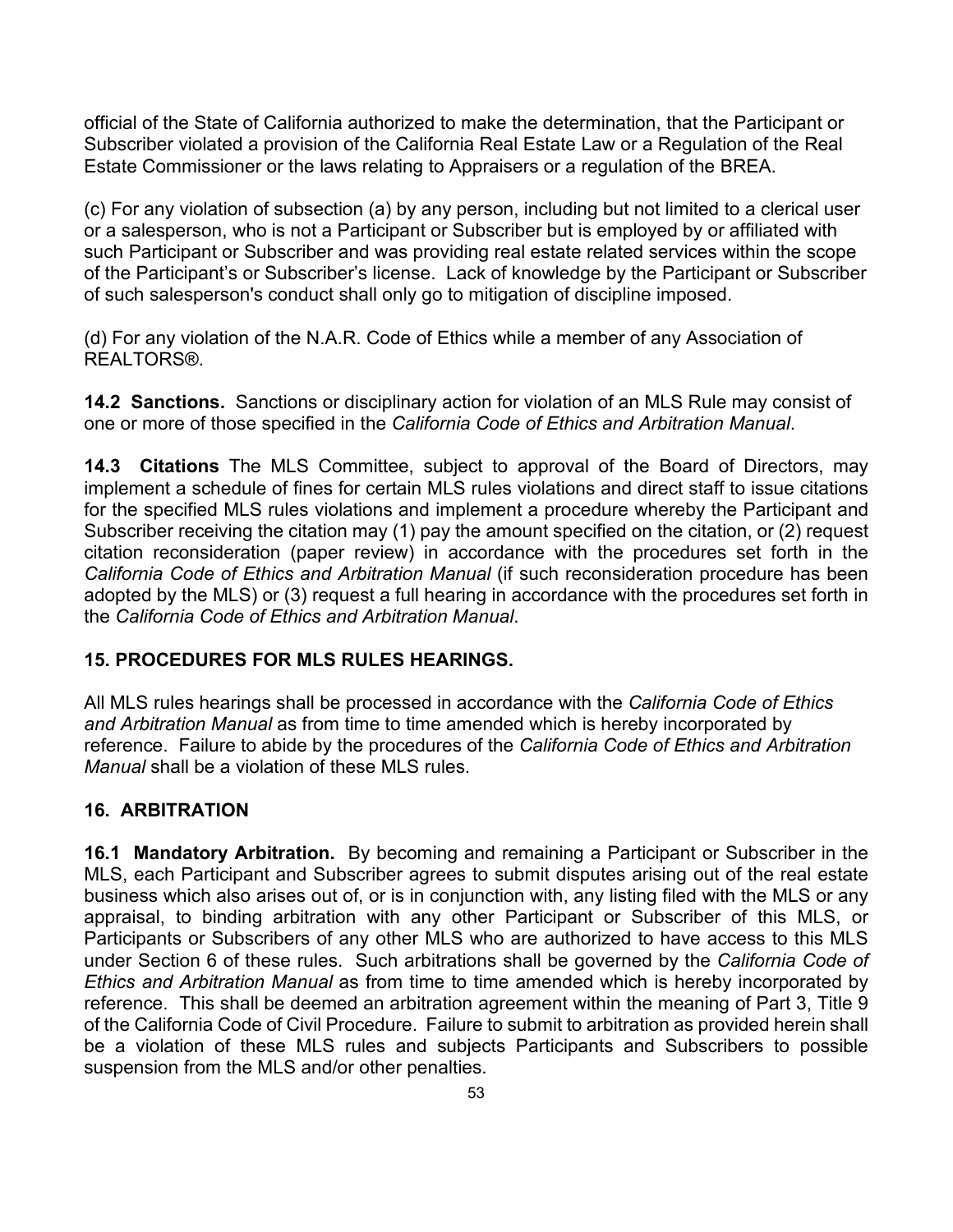.**16.2 Other Arbitration Agreements.** Notwithstanding any other provision of these rules, if any Participant or Subscriber enters into an agreement (either before or after a dispute arises) with another Participant or Subscriber to arbitrate a dispute utilizing non-Association facilities, such persons are not bound to arbitrate the dispute covered by such agreement under these rules utilizing MLBOR facilities.

**16.3 Arbitration Between Association Members.** Notwithstanding any other provision of these rules,

(a) If all disputants are members of the same Association of REALTORS®, they shall arbitrate at that Association of REALTORS® in accordance with its rules.

(b) If the disputants are members of different Associations of REALTORS®, they shall arbitrate in accordance with any applicable regional or shared professional standards agreement. In the absence of such an agreement, the disputants remain obligated to arbitrate at the California Association of REALTORS® ("C.A.R.") in accordance with the C.A.R. Interboard Arbitration Rules.

**16.4. Arbitration Involving Non-Association Members.** Notwithstanding any other provision of these rules:

(a) If all disputants are non-association members and they receive MLS services through the same MLBOR, they shall arbitrate at the MLBOR unless the MLBOR participates in a regional MLS, in which case, they shall arbitrate in accordance with any applicable regional agreements between the MLBOR and the regional MLS.

(b) If one or more of the disputants are non-association members and all disputants receive MLS services through the same MLBOR, they shall arbitrate at the MLBOR unless the MLBOR participates in a regional MLS, in which case, they shall arbitrate in accordance with any applicable regional agreements between the MLBOR and the regional MLS.

(c) If one or more of the disputants are non-association members and the disputants receive MLS services through different MLBOR's and the MLBOR's participate in a regional MLS, they shall arbitrate in accordance with any applicable regional agreements between the MLBOR's and the regional MLS.

(d) In the absence of a regional agreement regarding the location of the arbitration, any dispute under subsection (a)-(c) may be conducted at any MLBOR where the respondent(s) holds association membership or receives MLS services.

**16.5 Same Firm.** Arbitration between persons from the same firm shall not be available and is not mandated by these rules unless covered by arbitration rules relating to the obligations of MLBOR members to arbitrate.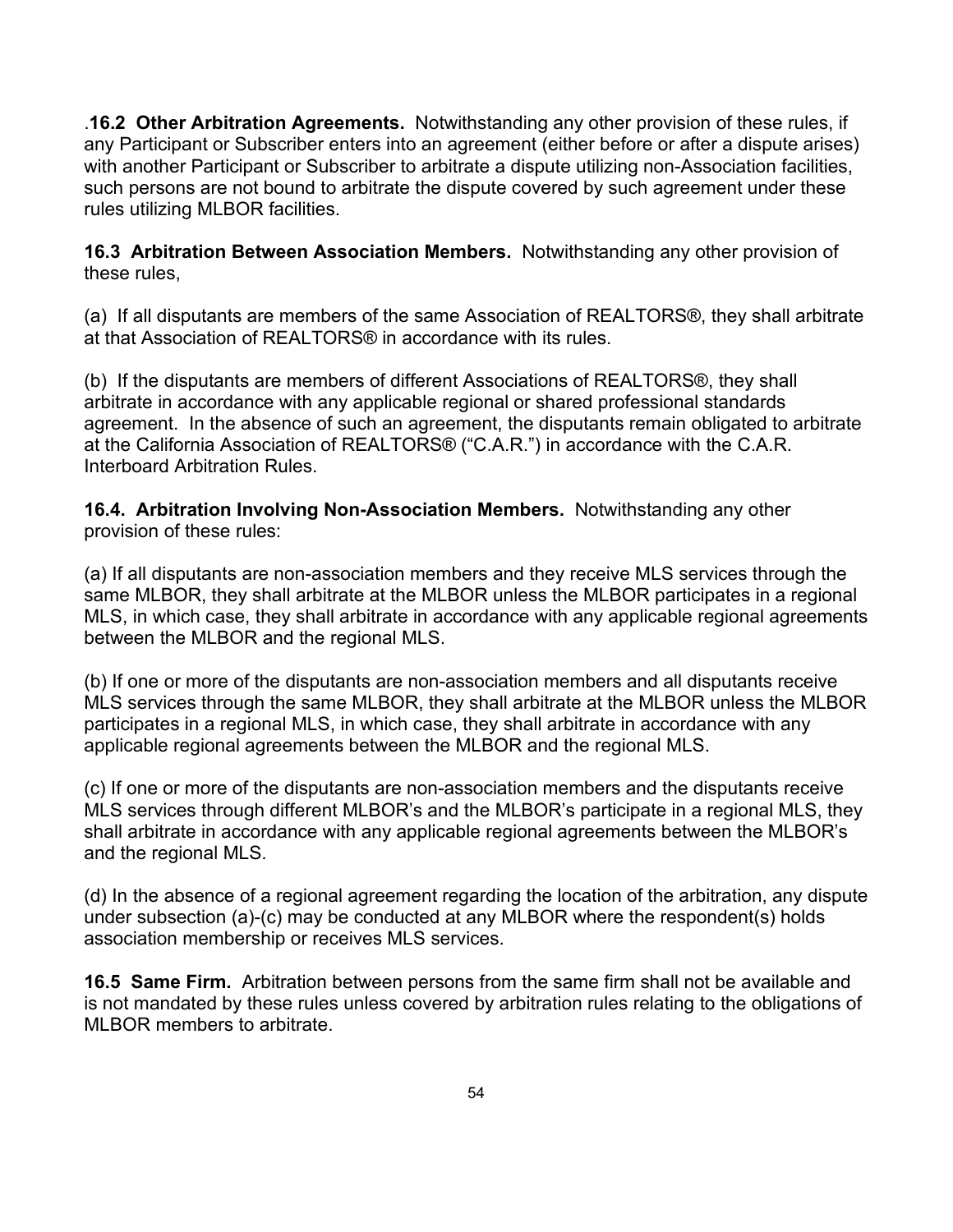**16.6 Timing.** For purposes of this Section 16, the duty to arbitrate shall be determined when facts giving rise to the dispute occurred. Therefore, a Participant or Subscriber shall have a duty to arbitrate if the person was an MLS Participant or Subscriber when facts giving rise to the dispute occurred. Termination of MLS participation or subscription shall not relieve the arbitration duty under this section for disputes that arose when the person was an MLS Participant or Subscriber. Requests for arbitration must be filed within one hundred and eighty (180) days after the closing of the transaction, if any, or after the facts constituting the matter could have been known in the exercise of reasonable diligence, whichever is later.

### **17. NONPAYMENT OF MLS FEES**

**17.1 Nonpayment of MLS Fees.** If MLS fees, fines, charges or other amounts owed the MLS are not paid within one month after the due date, the nonpaying Participant and/or Subscriber's MLS services shall be subject to suspension until such outstanding amounts are paid in full. The MLS may suspend MLS services under this section provided the MLS gives the Participant and/or Subscriber at least twenty (20) calendar days prior notice of the proposed suspension date. Such notice may be included with the original billing statement for MLS fees, fines or charges or any time thereafter. In the event the amounts owed remain unpaid for three months after the due date, the nonpaying Participant and/or Subscriber's MLS services shall automatically terminate regardless if notice of such termination is given.

**17.2 Disputed Amounts**. If a Participant and/or Subscriber disputes the accuracy of amount owed, the Participant and/or Subscriber may request a hearing before the Board of Directors. In order to request such a hearing, the Participant and/or Subscriber must first pay the disputed amount in whole which may be refunded in whole or part in accordance with the Board of Directors' determination. Hearings under this section shall be conducted in accordance with the *California Code of Ethics and Arbitration Manual*. In the event the Board of Directors confirms the accuracy of the amount owed, the Participant and/or Subscriber shall also be subject to paying interest at the rate of ten (10%) per annum on such past due amounts.

**17.3 Reinstatement.** Any Participant and/or Subscriber whose MLS services have been terminated for nonpayment of MLS fees may reapply for participation in the MLS. However, prior to being granted access, such Participant and/or Subscriber must pay all fees applicable to new applicants and all past due amounts owed, including paying interest at the rate of ten (10%) per annum on such past due amounts.

*The following provision has not been formally adopted by the C.A.R. Board of Directors, but if Article XVII, Section 1 of the C.A.R. Model Bylaws is not adopted, include the following Section:*

#### **18. CHANGES IN RULES AND REGULATIONS.**

The rules and regulations of the MLS may be amended by a two-thirds vote of all members of the MLS Committee, subject to approval by the Board of Directors. Any changes to these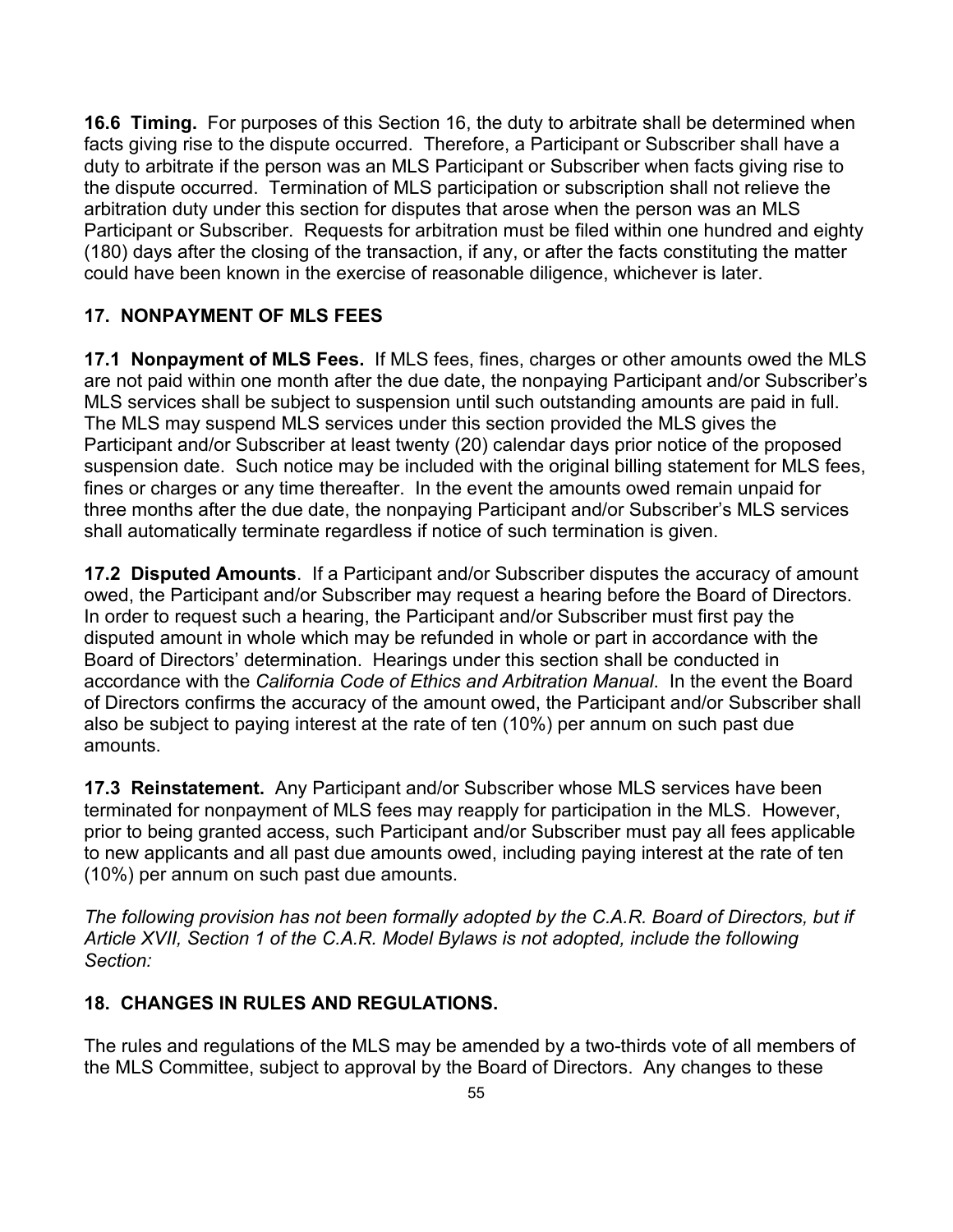rules and regulations which are mandated by the National Association of REALTORS® shall automatically be incorporated into these rules and regulations and do not require MLS Committee or Board of Directors approval.

#### **MLS Rules Exhibit A**

#### **Citation Policy (MLS Rule 14.3)**

The purpose of this citation policy is to ensure the integrity of the MLS including the currency and accuracy of its information. Fines will be issued and processed in accordance with this Citation Policy. The citable offenses and fines are subject to change upon approval of the MLBOR/MLS Board of Directors. The Citation Policy is in addition to and does not replace the provisions of Section 14 of the C.A.R. Model MLS Rules.

A. For the purpose of the Fine Schedule, the number of violations will be tracked on a calendar year basis. On the first day of each calendar year the violation count for each MLS member will be reset to zero (0). **[Note: while a one (1) year reset period is set forth as the default in this section, it is recommended that MLSs set the reset clock in the range of one (1) to four (4) years; an MLS could also opt for no reset]**

B. A listing that contains one or more violations of the Citation Policy is considered a violation event for purposes of the Fine Schedule regardless of the category or nature of the violation.

C. A listing that contains more than one violation on the same day will be treated as a single violation for purposes of the Fine Schedule. Multiple violations that occur on the same day but are reported separately are treated as a single violation.

D. Notices of any violation will be sent to both Subscribers and their responsible Participant. A violation must be corrected within two (2) calendar days of notice of violation. Receipt of notice is presumed to be the sooner of three (3) calendar days after mailing or one (1) calendar day after email or facsimile transmission. Failure to correct a noted violation within the two (2) day time period allotted will result in a new violation for the uncorrected violation with the associated fine for that level of violation. Failure to correct a violation within the two (2) day correction period may also subject a non-conforming listing to removal by the MLS from active display. New violations may be issued for any remaining uncorrected violations until the violations are corrected or the maximum fine is reached as set forth below.

E. The fine amount is determined by the total number of violations accumulated by each MLS member during a calendar year. **[Note: if a different time period from one (1) year is elected in A. above, then that time period should be reflected here]**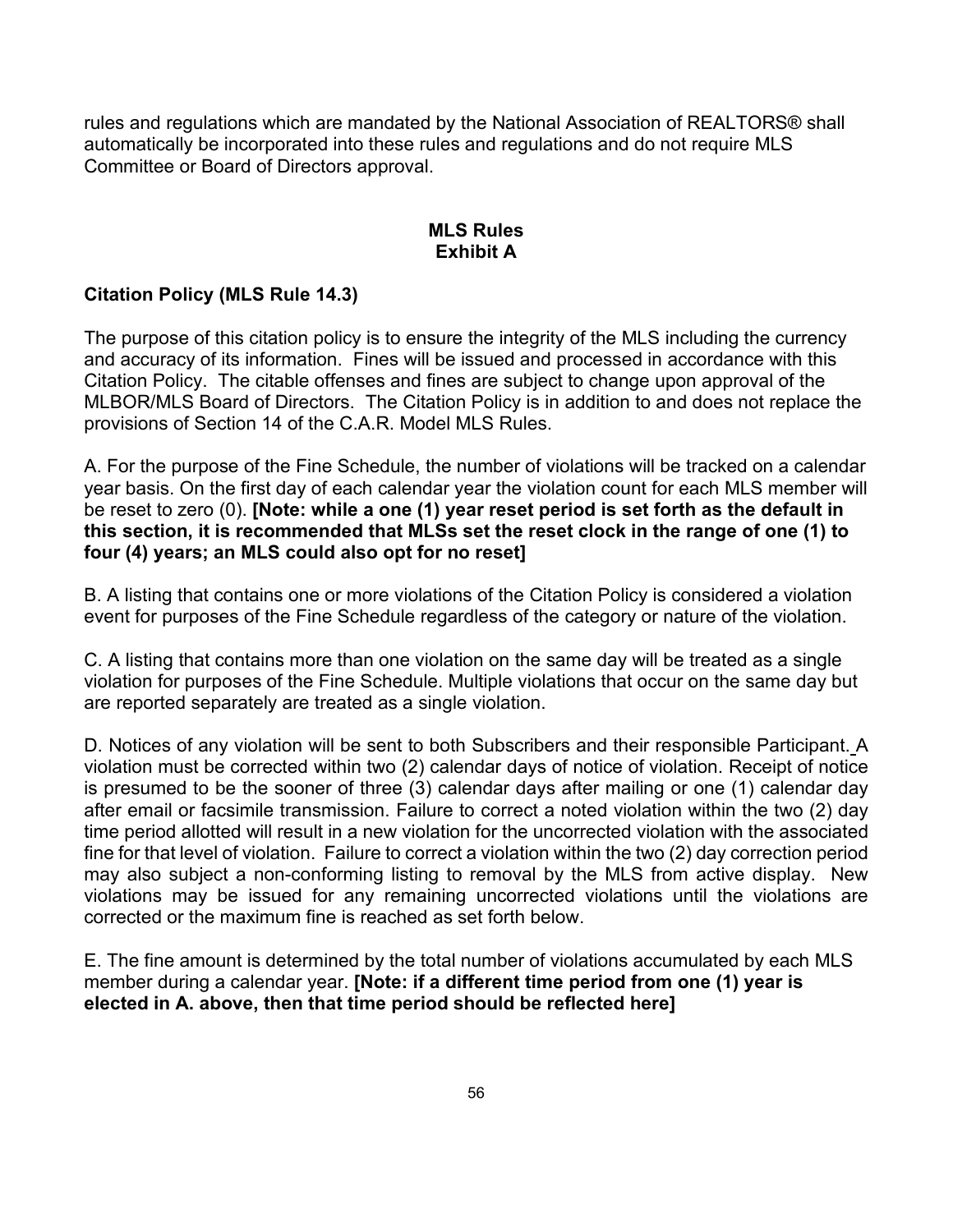F. Fines are due within fifteen (15) calendar days of receipt of a violation notice. Receipt of notice is presumed to be three (3) business days after mailing or one (1) calendar day after email or facsimile transmission.

G. If a recipient of a citation believes that a violation notice and fine was issued in error, the recipient may request a hearing in accordance to the procedures set out by their MLS/AOR. Prior to requesting a hearing, the violation must be corrected.

H. Failure to pay assessed fines may result in suspension of MLS privileges as detailed in Paragraph 17.1 of the MLS Rules and Regulations.

I. The MLS Committee and/or the Board of Directors reserves the right, at its discretion, to charge a Participant or Subscriber with rules violations by virtue of the hearing process, including the possibility of additional fees or fines, suspension or expulsion, rather than utilizing the citation process. Thus, the below fines may not be all inclusive. Any Participant or Subscriber who accumulates in excess of 3 (three) violations in one calendar year, unless otherwise specified, shall be required to attend a hearing for their actions and potential violations of MLS rules. Additionally the responsible Participant is required to attend any such hearing of a Subscriber.

J. Reporting of violations will remain confidential. When requested by a complainant, the MLS shall provide a process for processing reports of violations without revealing the complainant's identity. If the matter is forwarded to hearing, then the MLS Committee, Grievance Committee, MLS staff or other representative must serve as the complainant when the original complainant does not consent to participating in the process or the disclosure of his or her name.

K. The violation fine schedule is as follows:

#### Tier One:

First Violation: Warning Letter Second Violation: Attend Class in Lieu of Fine (if such class offered by MLBOR/MLS) or **\$250** Third and Subsequent Violations: **\$500** 

If such a class is offered by the MLBOR/MLS and if the violation recipient opts to attend a compliance training class in lieu of paying the fine for a Second Violation, the violation recipient will pay a \$50.00 non-refundable one-time fee and complete the course within a 60-day period. The violation recipient will be given the opportunity for one make-up session only. Failure to complete the make-up session will result in assessment of the full fine amount set forth for a Second Violation.

As set forth in Section D above, violations must be corrected within two (2) calendar days of notice. Violations which remain uncorrected subject the violation recipient to the imposition of new penalties and removal of the listing from active display.

The maximum accumulated fine for a single violation may not exceed the top amount of \$15,000 allowed by NAR for assessment of financial penalty. If the maximum accumulated fine amount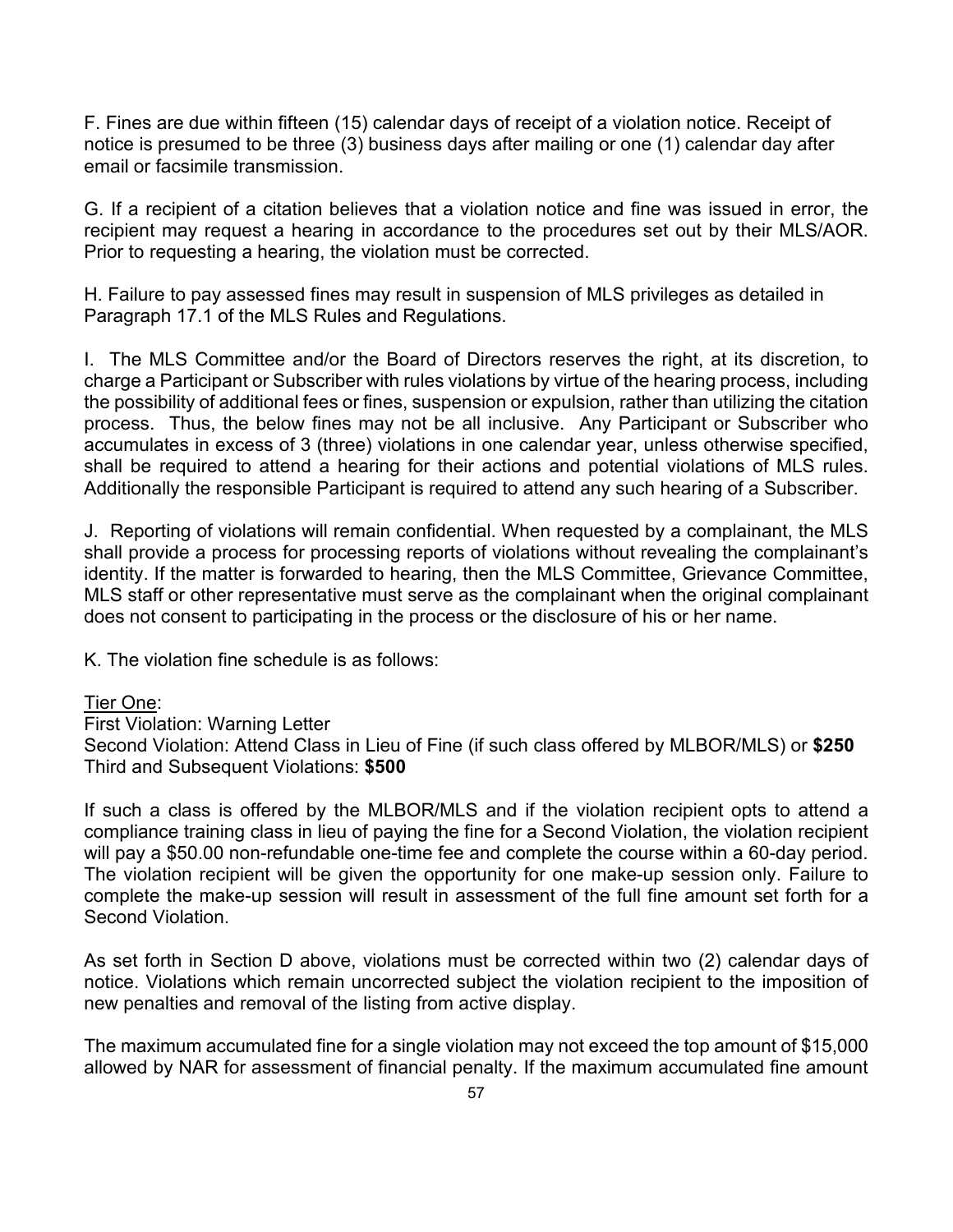has been assessed and the violation has not been corrected, the violation recipient's MLS privileges may be suspended until all accumulated fines have been paid and the noted violation has been corrected.

Tier One Offenses are as follows:

- 1. Non-Completion of Required MLS Orientation Program Within Set Time Allowed [Rule 4.0 (*Orientation*)]
- 2. Failure of Participant or Subscriber to Notify the MLS of Termination, Transfer, or Addition of Any Clerical Users Affiliated with Participant or Subscriber [Rule 4.3 (*Notice re Clerical Users*)]
- 3. Failure of Participant to Notify the MLS of Termination, Transfer, or Addition of any Licensees Under Participant's License [Rule 4.4 (*Notice re Licensees*)]
- 4. Failure to Properly Designate/Correlate License Type [Rules 4.1.3, 4.2.3 *(Redundant Participant/Subscriber Qualifications)*]
- 5. Failure to Properly Specify Listing Type or Class [Rules 7.2-7.3 (*Listing Type or Class*)]
- 6. Failure to Update/Change Listing Information [Rule 7.8 (*Change of Listing Information*)]
- 7. Unauthorized Cancellation/Withdrawal of Listing; failure of ongoing obligation to report solds [Rule 7.9 (*Cancellation*/*Withdrawal of Listing Prior to Expiration*)]
- 8. Failure to Provide Complete Listing Information [Rule 7.11 (*Detail on Listings*)]
- 9. Failure to Offer Unconditional Compensation [Rule 7.12 (*Unilateral Contractual Offer*)]
- 10. Failure to Comply with Auction Listing Requirements [Rule 7.24 (*Auction Listings)*]
- 11. Failure to Disclose REO Status [Rule 7.27 (*REO Disclosure*)]
- 12. Failure to Disclose Short Sale Status [Rule 7.28 (*Short Sale Listings*)]
- 13. Failure to Input Accurate Information [Rule 8.3 (*Accuracy of Information; Responsibility for Accuracy*)]
- 14. Failure to Provide Seller's Written Direction to Alter Time of Submission of Offers; Failure to Provide Clear and Accurate Notice of Altered Offer Presentation Date/Time [Rule 9.4 (*Presentation of Offers*)]
- 15. Failure to Timely Provide Written Verification that Offer Was Presented (or that Seller Waived the Obligation to Have Offer Presented [Rule 9.5 (*Submission of Offers and Counter-Offers*)]
- 16. Failure to Timely/Accurately Report Listing Status, Status Changes and Sales [Rule 10.1 *Statuses*, Rule 10.2 (*Reporting of Sales*)]
- 17. Failure to Timely Report Cancellation of Pending Sale [Rule 10.4 (*Reporting Cancellation of Pending Sale*)]
- 18. Failure of Requisite Authority to Submit Listing Content [Rule 11.4 (*Authority to Put Listings in MLS Compilation*)]
- 19. Wrongful Use of Photographs/Use of Photographs on a Listing Without Proper Authorization [Rule 11.5 (*Photographs/Images on the MLS*)]
- 20. Prohibited Removal of Data from the MLS [Rule 11.8 *(Database Preservation)*]
- 21. Failure to Provide Lawfully Required Privacy Notices and Opt-Out Rights [Rule 11.10 *(Data Privacy)]*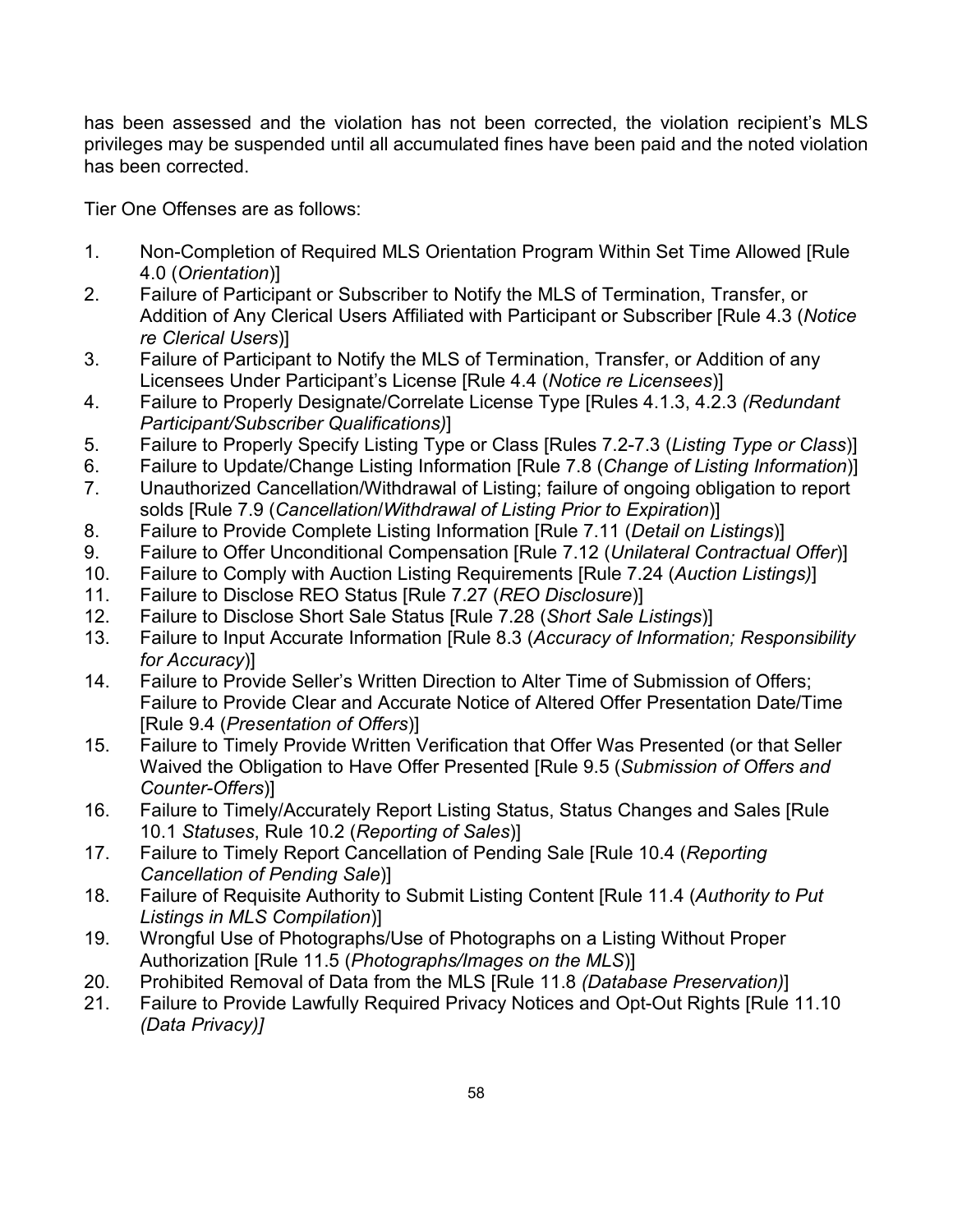- 22. Misuse of Public Remarks; Failure to Limit Public Remarks to Marketing, Description and Condition of the Property; Wrongful Use of Remarks on a Listing Without Proper Authorization [Rule 12.5 (*Use and Misuse of Remarks*)]
- 23. Unauthorized Use of Term "Sold"; Impermissible Use of Listing Content/Display of Non-Allowable Listing Content [Rule 12.7 *("Sold" Signs, Use of the Term "Sold" and Advertising Sold Listings*)]
- 24. Unauthorized Advertisement of Listing of Another Broker [Rule 12.8 (*Advertising of Listing Filed with the MLS*), Rule 12.8.1 (*Advertising of Listing in Printed Neighborhood Market Report)*]
- 25. Unauthorized Use of Statistical Reports, Sold Data or Comparable Reports in Advertising [Rule 12.9 (*Limitations on Use of Information in Advertising*)]
- 26. Failure to Provide Adequate Informational Notice and/or Disclaimers on Print or Non-Print Forms of Advertising or Other Forms of Public Representations [Rule 12.9 (*MLS Information in Advertising)*, Rule 12.15.1 (*Copies to Prospective Purchasers*), IDX Rule 12.16 (s) (*Disclaimer*), VOW Rule Section 12.19.17].

Tier Two:

First Violation: Warning Letter Second Violation: **\$250**  Third and Subsequent Violations: **\$500** 

As set forth in Section D above, violations must be corrected within two (2) calendar days of notice. Violations which remain uncorrected subject the violation recipient to the imposition of new penalties and removal of the listing from active display.

The maximum accumulated fine for a single violation may not exceed the top amount of \$15,000 allowed by NAR for assessment of financial penalty. If the maximum accumulated fine amount has been assessed and the violation has not been corrected, the violation recipient's MLS privileges may be suspended until all accumulated fines have been paid and the noted violation has been corrected.

Tier Two Offenses are as follows:

- 1. Failure to Comply with "Certification of Nonuse" (back fees owing under Certification to be cumulatively added to citation amount) [Rule 5.1.6 (*Certification of Nonuse*)]
- 2. Failure to Input a Required Listing; Failure to Timely Submit a Required Listing [Rule 7.5 (Mandatory Submission)]
- 3. Failure to Provide Signed Seller Exemption; Failure to Timely Submit Signed Seller Exemption; Exceeding Permissible Scope of Office Exclusive; Failure to Submit Compliant Signed Seller Exemption [Rule 7.6 (Exempted Listings)]
- 4. Entry of a Listing as New after Withdrawn without a New or Amended Listing Contract [Rule 7.8 (*Change of Listing Information*)]
- 5. Failure to Disclose Interest by a Broker Participant or R.E. Subscriber in the Subject Listing [Rule 7.17 (*Broker/Agent as Principal*)]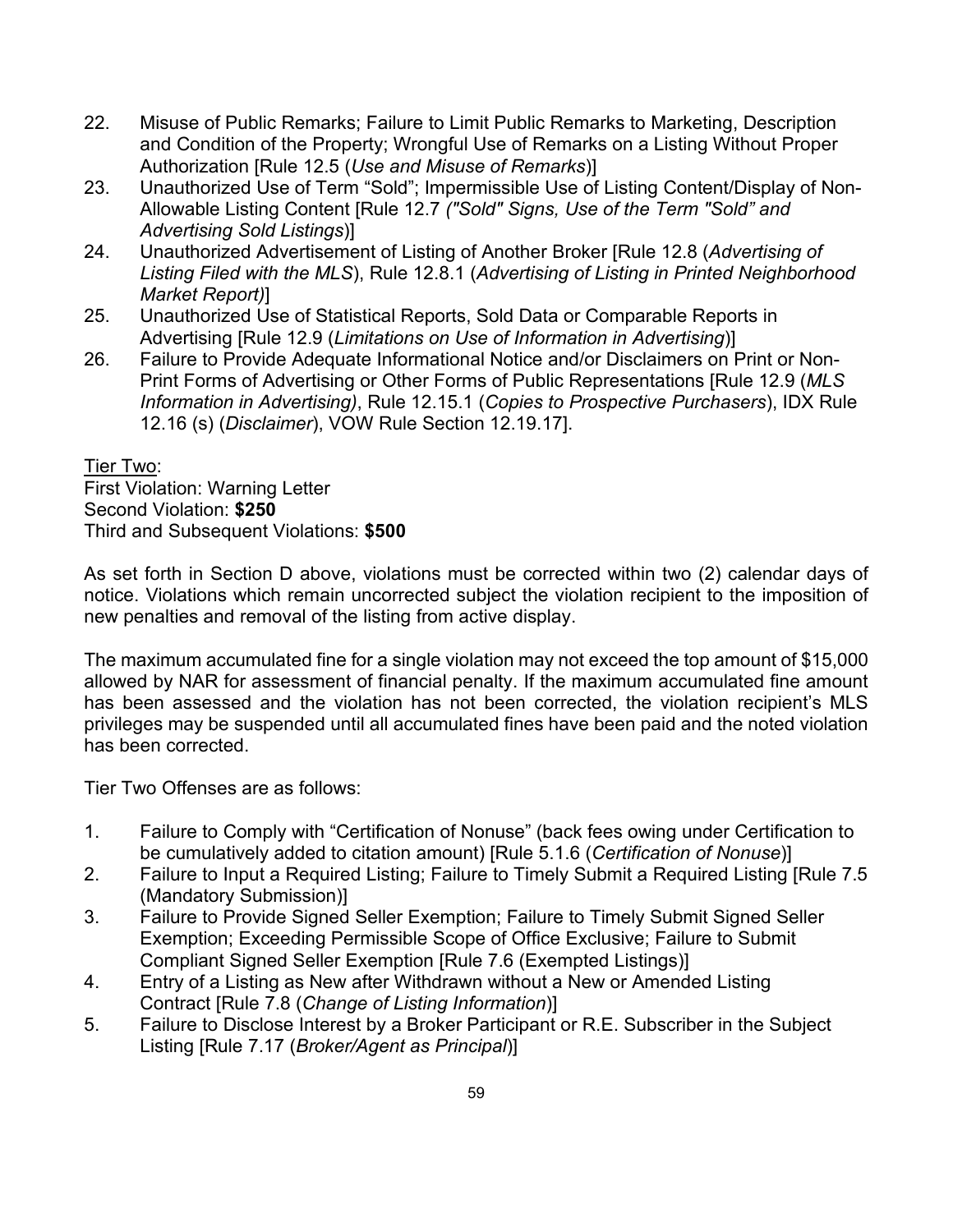- 6. Failure to Remove Expired Listing; Failure to Obtain Seller's Written Authorization before Extension/Renewal [Rule 7.19 (*Expiration, Extension and Renewal of Listings*)]
- 7. Failure to Disclose Dual Variable Commission [Rule 7.22 (*Dual /Variable Rate Commissions*)]
- 8. Prohibited Co-Listing [Rule 7.25 *(Co-Listing)*]
- 9. Violation of DOM/CDOM Calculation [Rule 7.26 *(Days on Market/Cumulative Days on Market Calculation)*]
- 10. Failure to Provide Appropriate Written Documentation of Listing; Failure to Disclose Known Additional Property Owner Information [Rule 8.2 (*Written Documentation*)]
- 11. Failure to Correct Incomplete or Inaccurate Information after MLS Notification [Rule 8.3 (*Accuracy & Correction*)]
- 12. Misrepresentation of the Availability of Access to Show or Inspect a Listed Property; Failure to Abide by Showing Availability Representation [Rule 9.3 (*Availability to Show or Inspect*)]
- 13. False Representations; Failure to Abide by True Picture Standard of Conduct [Rule 12.10 (*False or Misleading Advertising and Representations*)]
- 14. Violation of Competency Standard [Rule 12.21 *(Participant and Subscriber Standards of Conduct)*]
- 15. Failure to Provide MLS-Approved Lockbox [Rule 13.2.2 (*Lockbox Requirements*)]
- 16. Violation of Temporary Code Procedure [Rule 13.2.3 (*Issuing Temporary Codes*)]
- 17. Failure to Timely Remove Lockbox after COE or Expiration/Cancellation of Listing [Rule 13.11 (*Lockbox Removal*)]

Tier Three: First Violation: Warning Letter Second Violation: **\$500** Third and Subsequent Violations: **\$1,000**

As set forth in Section D above, violations must be corrected within two (2) calendar days of notice. Violations which remain uncorrected subject the violator to the imposition of new penalties and removal of the listing from active display.

The maximum accumulated fine for a single violation may not exceed the top amount of \$15,000 allowed by NAR for assessment of financial penalty. If the maximum accumulated fine amount has been assessed and the violation has not been corrected, the violation recipient's MLS privileges may be suspended until all accumulated fines have been paid and the noted violation has been corrected.

Tier Three Offenses are as follows:

- 1. Failure to obtain sellers authority to list in MLS [Rule 8.1 (*Listing Agreement and Seller's Permission*)]
- 2. Failure to be Physically Present when Providing Access to a Listed Property to Buyers and Potential Buyers [Rule 9.9 (*Physical Presence of Participant or Subscriber*)]